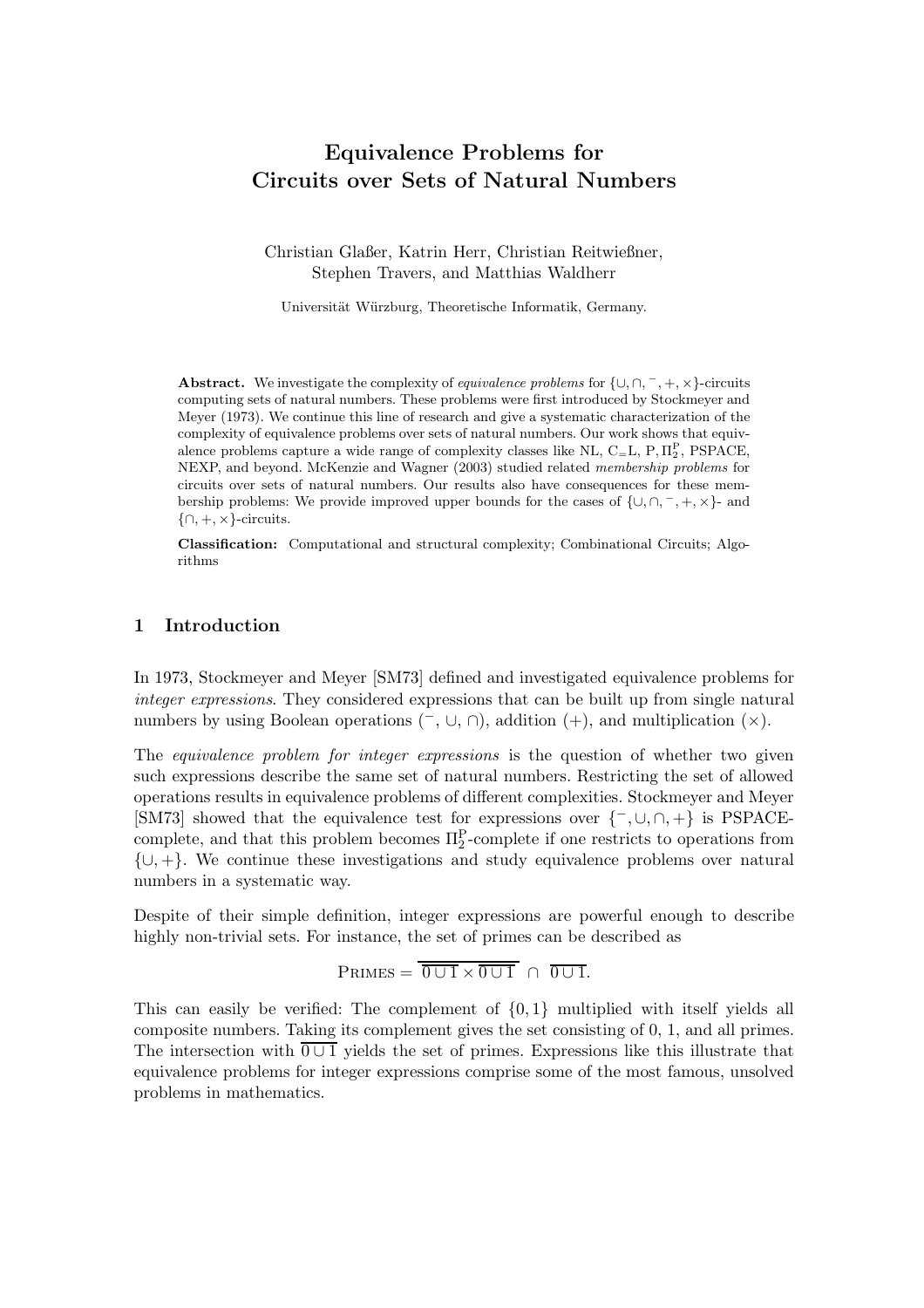In 1742, Christian Goldbach stated his famous conjecture as a footnote in a letter to Leonhard Euler: "*At least it seems that every number greater than* 1 *is a sum of three prime numbers*."<sup>1</sup> Euler answered with an equivalent version of this conjecture which nowadays we call the Goldbach conjecture.

Goldbach Conjecture: Every even integer  $\geq 4$  is the sum of two primes.

The following integer expression describes exactly the set of integers that are counterexamples for the Goldbach conjecture.

COUNTEREXAMPLES =  $(2 \times 0 \cup 1)$  ∩ PRIMES + PRIMES

The left set of the intersection is the set of even integers greater than or equal to 4, while the right set consists of those integers that are not a sum of two primes. The Goldbach conjecture is true if and only if the set of counter examples is empty. Therefore,

*Goldbach conjecture holds*  $\iff$  COUNTEREXAMPLES *is equivalent to*  $0 \cap \overline{0}$ *.* 

So we have seen that the Goldbach conjecture can be formulated as an equivalence problem for integer expressions. Beside the original conjecture, the following variants and weakenings are studied in the literature:

|                                               | Odd Goldbach Conjecture: Every odd integer $\geq 9$ is the sum of three odd primes.                           |
|-----------------------------------------------|---------------------------------------------------------------------------------------------------------------|
|                                               | Weak Goldbach Conjecture: Every odd integer $\geq 7$ is the sum of three primes.                              |
| Levy's Conjecture:                            | Every odd integer $\geq 7$ is the sum of a prime plus twice<br>a prime. [Lev63]                               |
| Chen's version of the<br>Goldbach Conjecture: | Every even integer is the sum of a prime plus a number<br>with at most two prime factors. [Che66,Che73,Che78] |

It is an easy exercise to verify that all these variants can be formulated as equivalence problem for integer expressions. For this, note that the set of numbers having at most two prime factors can be described by the expression  $1 \cup PRIMES \cup (PRIMES \times PRIMES)$ .

Regarding the Goldbach conjecture and their variants, several partial results are known: Ramaré [Ram95] proved that every even integer is the sum of at most six primes. Vinogradov [Vin37] based on work of Hardy and Littlewood [HL23] showed that the weak Goldbach conjecture holds for sufficiently large integers. Moreover, Chen [Che66,Che73,Che78] showed the same for his version of the Goldbach conjecture. Despite of these partial results, all conjectures defined so far are still open in the general case. So already at this point, the expressiveness of integer expressions makes us aware of the possibility that the general equivalence problem might be undecidable. Indeed, the decidability of the general equivalence problem will be one of our open questions.

Stockmeyer and Meyer's [SM73] motivation for the study of equivalence problems for integer expressions originated from equivalence problems for Kleene's regular expressions

 $1$  Note that at that time, 1 was considered to be a prime.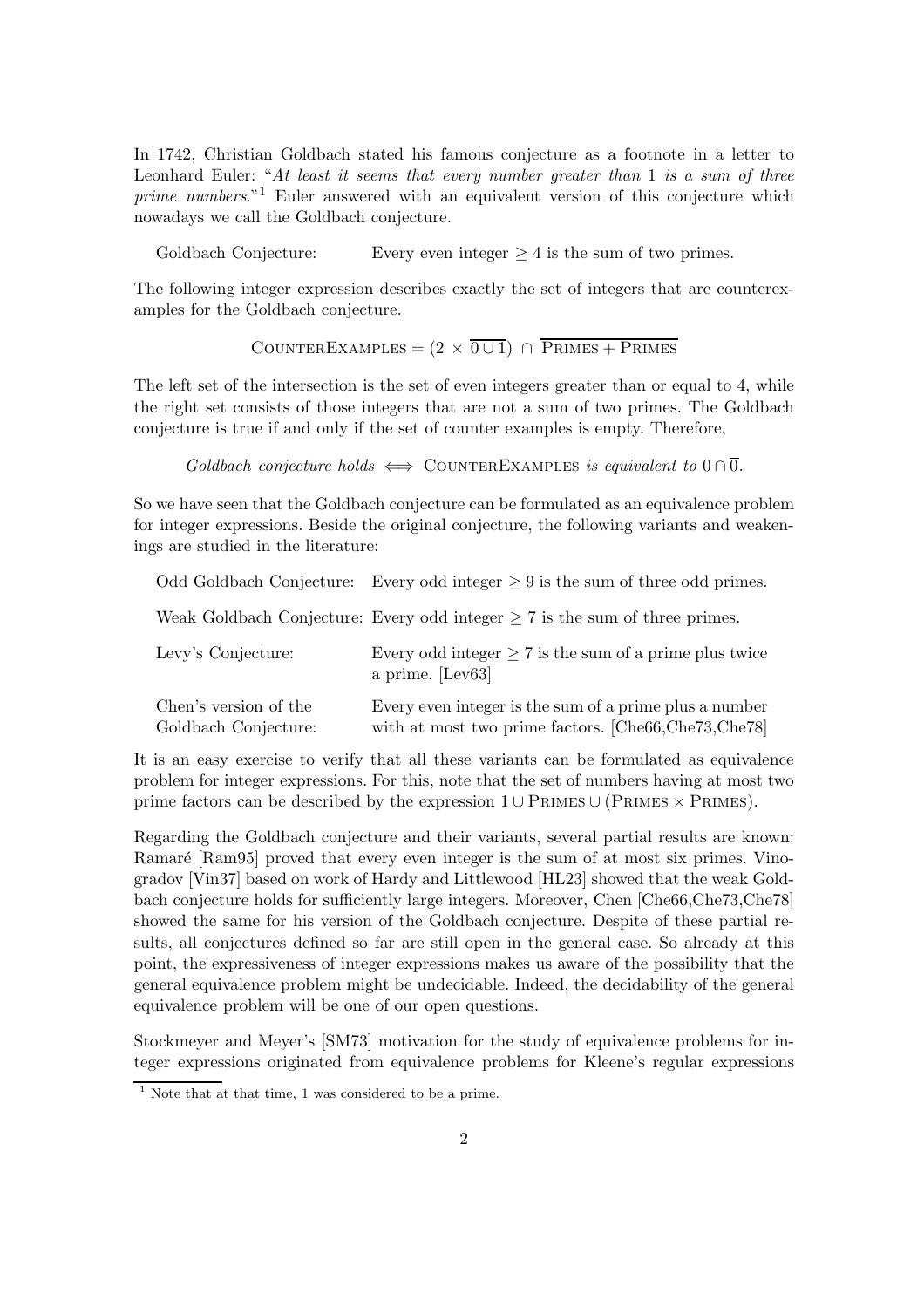[MS72]. Since then, several variants and generalizations of integer expressions have been studied. Beside integer expressions (which we call integer formulas) researchers were also interested in *integer circuits* which were introduced by Wagner [Wag84]. The latter represent expressions in a succinct way and so yield problems of higher complexity.

Wagner [Wag84], Yang [Yan00], and McKenzie and Wagner [MW03] studied the complexity of *membership problems* for formulas and circuits over natural numbers: Here, for a given circuit  $C$  and a number  $n$ , one has to decide whether  $n$  belongs to the set that is described by C. Breunig [Bre03] studied membership problems for formulas and circuits over  $\mathbb{N}^+$ , the positive integers, while Travers [Tra04] studied the variant for  $\mathbb{Z}$ , the integers.

In this paper, we study equivalence problems for formulas and circuits over natural numbers. In particular, this contains the equivalence problems for formulas that Stockmeyer and Meyer [SM73] were interested in. For most of these equivalence problems we can precisely characterize their complexity.

It turns out that our results also have consequences for the known results about membership problems. In fact, our upper bounds for equivalence problems for  $\{\cap, +, \times\}$ -circuits and  $\{\cup, \cap, \neg, +, \times\}$ -circuits yield improved upper bounds for the membership problems for  $\{\cap, +, \times\}$ - and  $\{\cup, \cap, -, +, \times\}$ -circuits. In the latter case, this is the first nontrivial upper bound for  $MC_N(\cup, \cap, \neg, +, \times)$ , the most general membership problem.

Our main open question is whether the unrestricted version of the equivalence problem,  $EC_{\mathbb{N}}(\cup,\cap,-,+\times)$ , is decidable or not. While we can show that this problem is equivalent to the corresponding membership problem, the upper bound we provide is not a decidable upper bound. So if one proves that  $EC_N(\cup, \cap, \neg, +, \times)$  is undecidable, then it follows that  $MC_N(\cup, \cap, \neg, +, \times)$  also is undecidable.

A summary of the obtained results and a discussion of open problems can be found in the conclusions section.

## **2 Preliminaries**

We fix the alphabet  $\Sigma = \{0,1\}$ .  $\Sigma^*$  is the set of words, and |w| is the length of a word  $w \in \Sigma^*$ . N denotes the set of the natural numbers, which include zero, whereas N<sup>+</sup> denotes N – {0}. For  $a, b \in \mathbb{N}$  we define  $[a, b] \stackrel{\text{df}}{=} \{a, a+1, \ldots, b-1, b\}$  if  $a \leq b$  and  $[a, b] \stackrel{\text{df}}{=} \emptyset$  otherwise.

The binary representation of a natural number n is denoted by  $\sin(n)$  and this word is identified with the number itself.

We extend the arithmetical operations + and  $\cdot$  to subsets of N: Let  $M, N \subseteq N$ . We define the sum of M and N as  $M + N \stackrel{\text{df}}{=} \{m + n : m \in M \text{ and } n \in N\}$ . We define the product of M and N as  $M \times N \stackrel{df}{=} \{m \cdot n : m \in M \text{ and } n \in N\}.$ 

In some cases we will identify the singleton  $\{a\}$  with a. Unless otherwise stated, the domain of a variable is N.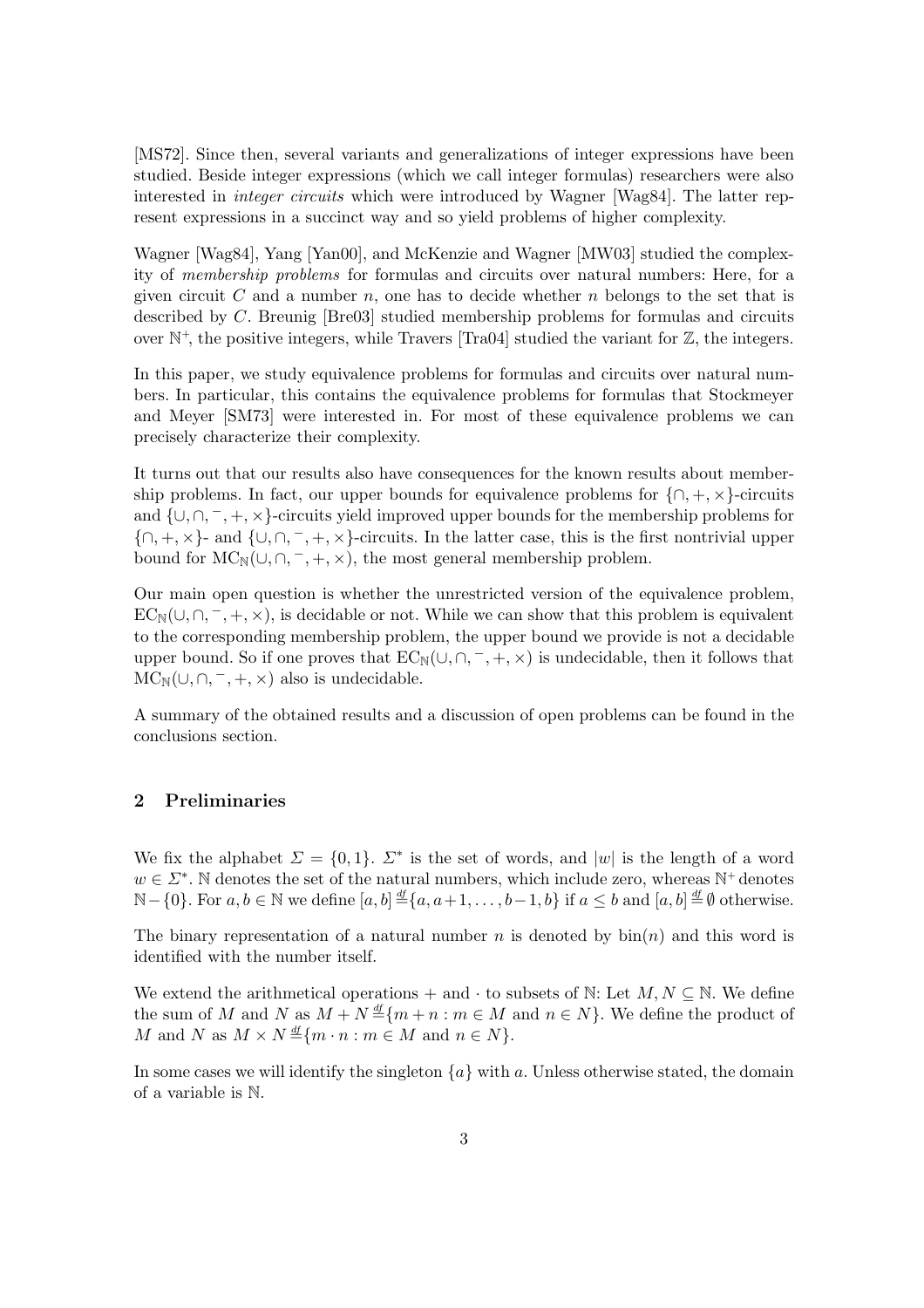Furthermore, we need the function class  $#L$  and the complexity class  $C=L$ . For a nondeterministic logarithmic space machine M, define  $\operatorname{acc}_M(x)$  as the number of accepting paths of M on input x. The class  $#L$  consists of precisely these functions. A set A is in C=L if there exist  $f,g \in \#$ L such that  $x \in A \Leftrightarrow f(x) = g(x)$  for every  $x \in \Sigma^*$ . See [All97] for a survey on these counting classes.

For a complexity class C, let  $\exists P \cdot C$  denote the class of languages L such that there exists a polynomial p and a  $B \in \mathcal{C}$  such that for all x,

$$
x \in L \iff \exists y \text{ such that } |y| \leq p(|x|) \text{ and } (x, y) \in B.
$$

Let  $\mathcal C$  and  $\mathcal D$  be complexity classes. We define

$$
\mathcal{C} \vee \mathcal{D} \stackrel{\mathrm{df}}{=} \{ A \cup B \mid A \in \mathcal{C}, B \in \mathcal{D} \}.
$$

The symmetric difference of sets A and B is defined as  $A \triangle B = (A - B) \cup (B - A)$ . The complex version is defined as

$$
\mathcal{C} \oplus \mathcal{D} = \{A \triangle B : A \in \mathcal{C}, B \in \mathcal{D}\}.
$$

For a class of languages  $\mathcal C$  which is closed under union and intersection, the Boolean hierarchy over C [WW85] is the family of classes  $\mathcal{C}(k)$  and  $\text{coC}(k)$  where  $k \geq 1$ ,

$$
\mathcal{C}(k) \stackrel{\text{df}}{=} \overbrace{\mathcal{C} \oplus \mathcal{C} \oplus \cdots \oplus \mathcal{C}}^{k \text{ times}}, \text{ and} \\ \text{coC}(k) \stackrel{\text{df}}{=} \left\{ \overline{L} : L \in \mathcal{C}(k) \right\}.
$$

Unless stated otherwise, all hardness- and completeness-results are in terms of logspace many-one reducibility.

The class DLOGCFL was introduced by McKenzie and Wagner [MW03]. It is the deterministic restriction of the class LOGCFL [Sud78]. A language L belongs to DLOGCFL if it can be accepted by a deterministic, logarithmic space-bounded Turing machine M that has also access to a pushdown store that is not subject to the logarithmic space-bound. Furthermore, M must have polynomial running time.

## **3 Decision Problems for Circuits over Sets of Natural Numbers**

We define *circuits over sets of natural numbers* and related decision problems.

A *circuit*  $C = (V, E, g_C)$  is a finite, non-empty, directed, acyclic graph  $(V, E)$  with a specified node  $g_C \in V$ . We remark that the graph can contain multi-edges, that it does not have to be connected, and that  $V = \{1, 2, ..., n\}$  for some  $n \in \mathbb{N}$ . Moreover, the nodes in the graph  $(V, E)$  are topologically ordered, i.e., for all  $v_1, v_2 \in V$ , if  $v_1 < v_2$ , then there is no path from  $v_2$  to  $v_1$ . The nodes in V are also called *gates*. Nodes with indegree 0 are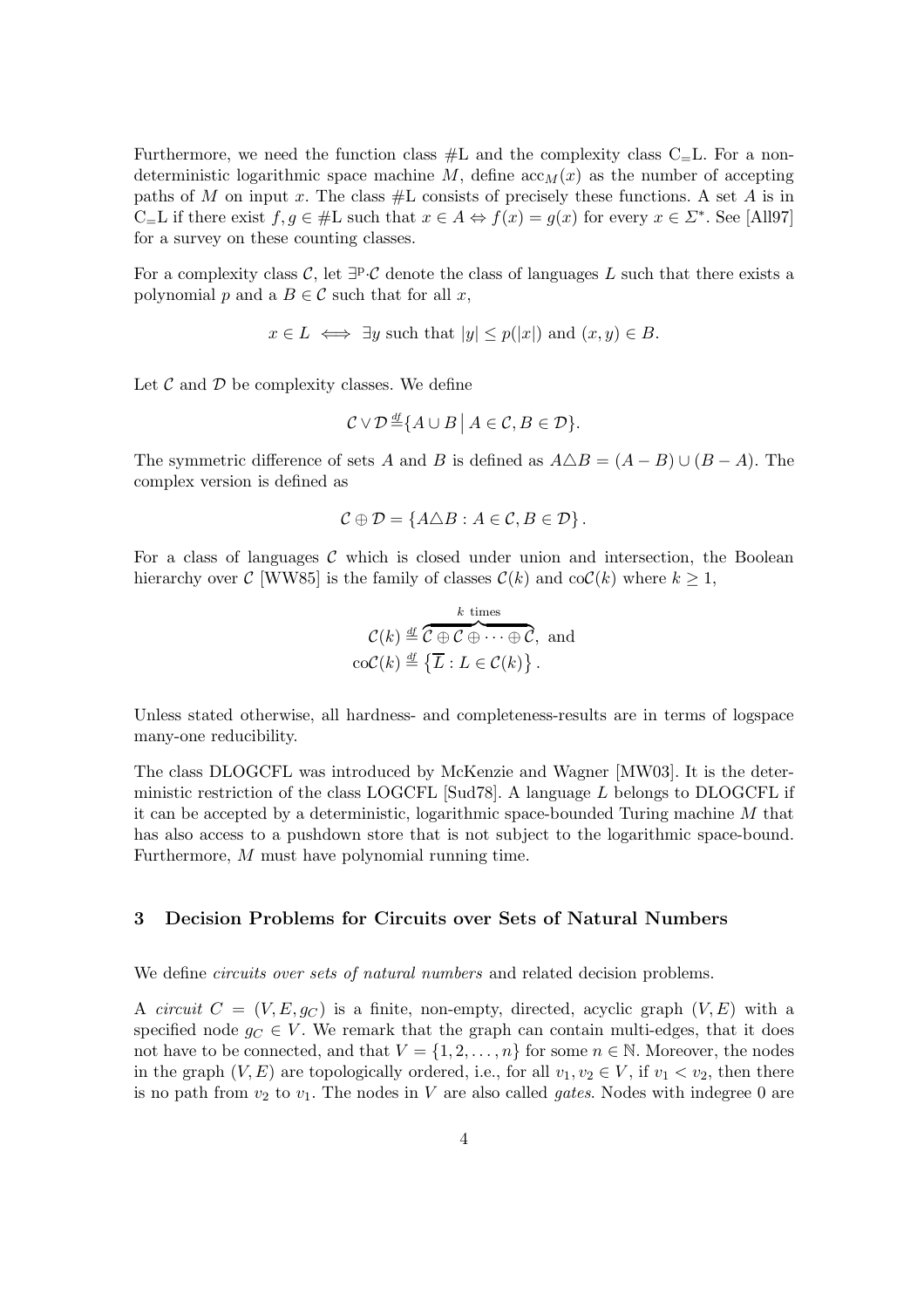called *input gates* and  $g_C$  is called *output gate*. If in a circuit there is an edge going from gate u to gate v, then we say that u is a *direct predecessor* of v and v is the *direct successor* of u. If there is a path from u to v but u is not a direct predecessor of v, then u is an *indirect predecessor* of v and v is an *indirect successor* of u.

Let  $\mathcal{O} \subseteq \{\cup, \cap, \neg, +, \times\}$ . An  $\mathcal{O}\text{-}circuit C = (V, E, g_c, \alpha)$  is a circuit  $(V, E, g_c)$  with an attached labeling function  $\alpha : V \to \mathcal{O} \cup \mathbb{N}$  such that the following holds: Each gate has an indegree in  $\{0, 1, 2\}$ , gates with indegree 0 have labels from N, gates with indegree 1 have labels <sup>−</sup>, and gates with indegree 2 have labels from {∪,∩, +, ×}. An O*-formula* is an O-circuit that only contains nodes with outdegree  $\leq 1$ . For each of its gates q, the O-circuit  $C = (V, E, g_c, \alpha)$  computes a set  $I(g) \subseteq \mathbb{N}$  as follows:

If g is an input gate, then  $I(g) \stackrel{df}{=} \alpha(g)$ . If g has label  $^-$  and direct predecessor  $g_1$ , then  $I(g) \stackrel{df}{=} \mathbb{N} - I(g_1)$ . If g has label ∘ ∈ {∪,∩, +, ×} and direct predecessors  $g_1$  and  $g_2$ , then  $I(g) \stackrel{\mathrm{df}}{=} I(g_1) \circ I(g_2).$ 

The *set computed by* C is  $I(C) = I(g_C)$ ; for simplification we will identify C and  $I(C)$ . For an O-circuit  $C = (V, E, g_c, \alpha)$  that has exactly n input gates  $v_1, \ldots, v_n$  where  $v_1 < v_2 <$  $\cdots < v_n$  we define  $C(x_1,\ldots,x_n)$  to be the circuit that is obtained from C when we assign the label  $x_i$  to the input gate  $v_i$  (i.e.,  $C(x_1, \ldots, x_n) = (V, E, g_c, \alpha')$  where  $\alpha'(v_i) \stackrel{df}{=} x_i$  and  $\alpha'(s) \stackrel{df}{=} \alpha(s)$  if a is not an input gate)  $\alpha'(g) \stackrel{\text{df}}{=} \alpha(g)$  if g is not an input gate).

*Example 1.* We present circuits for the expressions given in the introduction.



This circuit produces the set of primes: The complement of  $\{0, 1\}$  multiplied with itself gives all composite numbers. So the complement of this set yields the set of primes and additionally 0 and 1. We can remove 0, 1 with a  $\cap$ -gate and obtain the set of all primes.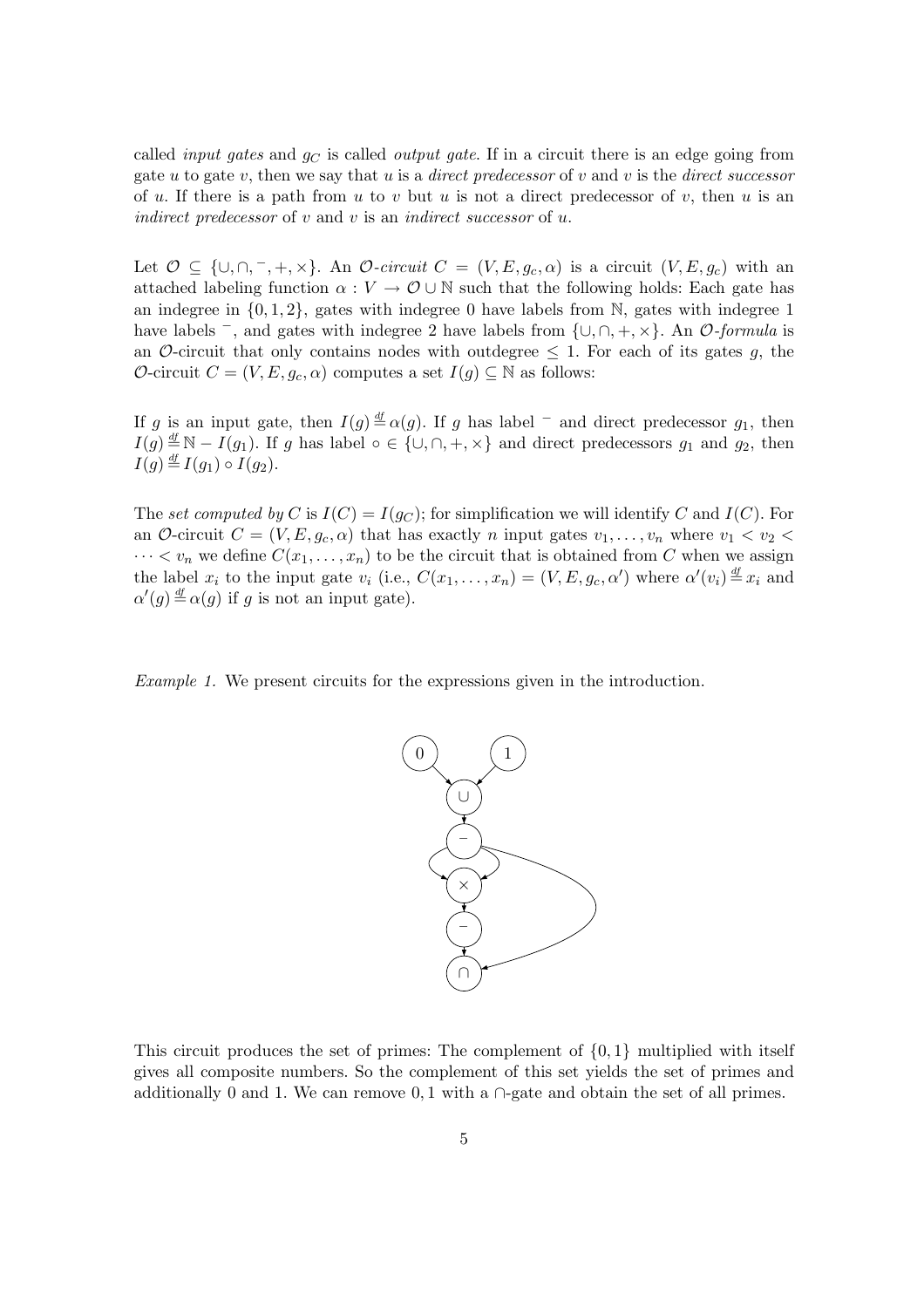

The left circuit in this second example produces all sums of two odd primes. The right circuit produces all even numbers greater than two. Hence, a terminating algorithm that decides whether these two circuits are equivalent would answer the Goldbach conjecture.

**Definition 1.** *Let*  $\mathcal{O} \subseteq \{\cup, \cap, \neg, +, \times\}$ *. We define* membership problems *and* equivalence problems *for circuits and formulas.*

$$
MC_N(\mathcal{O}) \stackrel{df}{=} \{ (C, b) \mid C \text{ is an } \mathcal{O}\text{-circuit, } b \in \mathbb{N}, \text{ and } b \in I(C) \}
$$
  
\n
$$
MF_N(\mathcal{O}) \stackrel{df}{=} \{ (C, b) \mid C \text{ is an } \mathcal{O}\text{-formula, } b \in \mathbb{N}, \text{ and } b \in I(C) \}
$$
  
\n
$$
EC_N(\mathcal{O}) \stackrel{df}{=} \{ (C_1, C_2) \mid C_1 \text{ and } C_2 \text{ are } \mathcal{O}\text{-circuits such that } I(C_1) = I(C_2) \}
$$
  
\n
$$
EF_N(\mathcal{O}) \stackrel{df}{=} \{ (C_1, C_2) \mid C_1 \text{ and } C_2 \text{ are } \mathcal{O}\text{-formulas such that } I(C_1) = I(C_2) \}
$$

When an O-circuit  $C = (V, E, g_c, \alpha)$  is used as input for an algorithm, then we use the following encoding: First,  $V$  is encoded as a list of increasing natural numbers (which are encoded in binary). Then follows the encoding of E as a list of pairs  $(v_1, v_2)$  where  $v_1, v_2 \in V$ . Multi-edges are encoded by a repeated occurrence of the same pair. Thereafter, the natural number  $g_C$  is encoded. Finally,  $\alpha$  is encoded as a list of pairs  $(v, \alpha(v))$  where  $v \in V$ . By this encoding of  $\mathcal{O}$ -circuits, it follows that a circuit with n gates can be encoded by  $O(n^2 \log n)$  bits.

Note that it is possible to verify in deterministic logarithmic space whether a given string encodes a valid circuit. In the following, we will therefore assume that all algorithms start with such a validation of their input strings.

We summarize known results about the complexity of equivalence problems.

**Theorem 1.** *It holds that*

1. [MW03]  $EC_N(+)$  is  $\leq_m^{log}$ -complete for C<sub>=</sub>L. 2.  $[MW03]$   $EC_N(+, \times)$  *is in* coNP.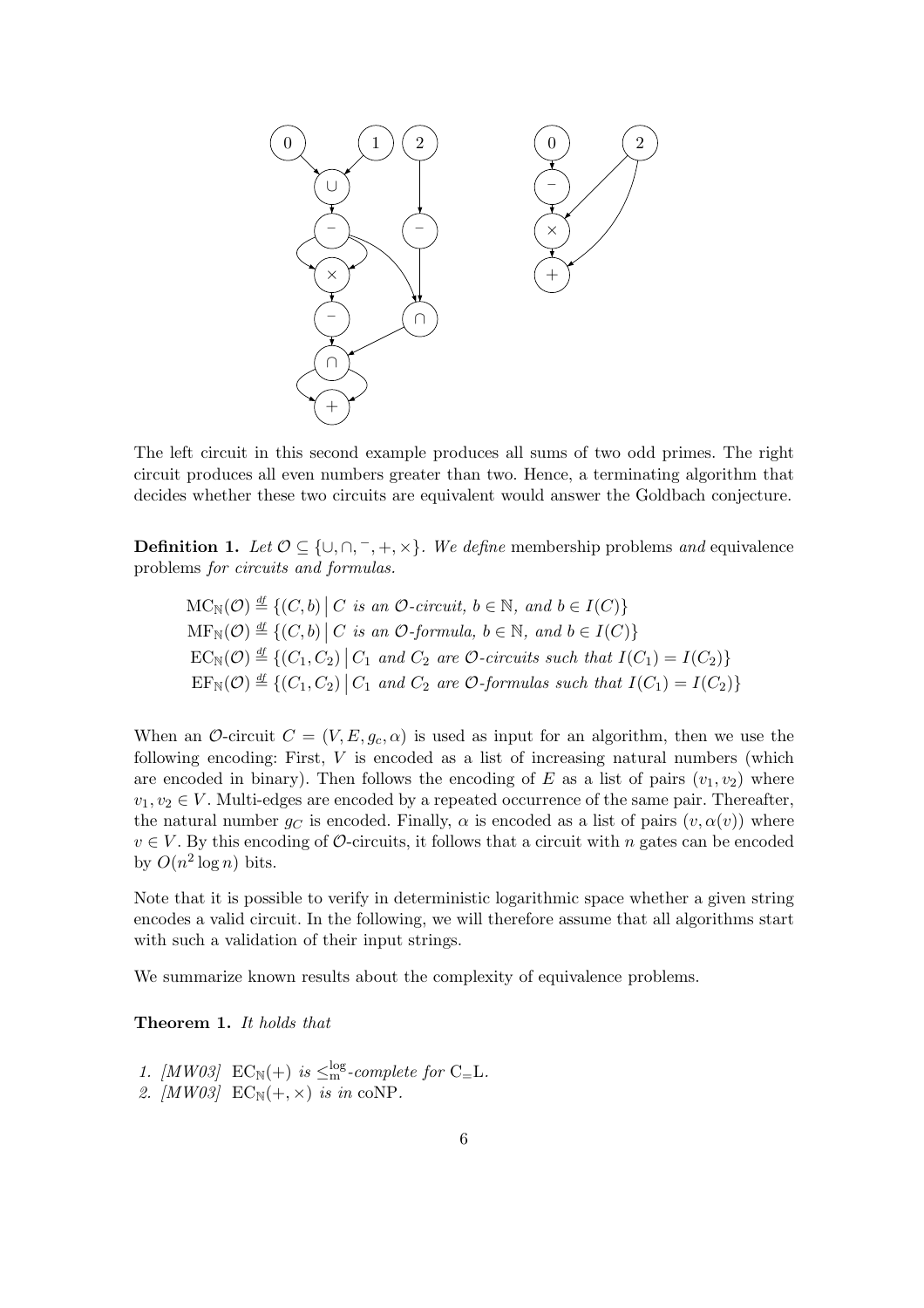*3.* [SM73] EF<sub>N</sub>(∪, +) *is*  $\leq$ <sup>no</sup> *-complete for*  $\Pi_2^P$ . 4. [SM73]  $EF_N(\text{-}, \cup, \cap, +)$  *is*  $\leq_m^{\log}$ -complete for PSPACE.

As demonstrated in the introduction, we can generate interesting sets like the set of all primes using only multiplication and the set operations. Contrary to that, circuits whose only arithmetic operation is addition can only compute finite or cofinite sets.

**Proposition 1.** *If* C *is a given circuit over*  $\mathcal{O} \subseteq \{\cap, \cup, \neg, +\}$ *, then there exists an*  $n \leq$  $2^{|C|}+1$  *such that for all*  $z > n$ ,

$$
z \in I(C) \iff n \in I(C).
$$

*Proof.* We will show this by an induction over the nodes of the circuit, starting with the singleton input sets and for now ignoring our size restriction put on  $n$ . During this proof we shall call a part of a set *monotone* if no alternation between contained and not contained numbers exists.

Let  $C = (V, E, g_c, \alpha)$  be a given circuit. Recall that all nodes represent subsets of the natural numbers and we have to show the stated property for the set represented by the designated output node  $g_c$ . Clearly, the property of getting monotone above a certain value n holds for the input nodes if we chose n to be  $c + 1$  for c being the single element of the input set. This is because together with  $c + 1$ , all numbers above c are not included in the set.

Let us now assume that  $S_1$  and  $S_2$  are nodes which fulfill our property and let  $n_1$  and  $n_2$ be the numbers above which the sets get monotone. So either all numbers above  $n_1$  are contained in  $S_1$  or all are not. The same applies to  $S_2$  for  $n_2$ . It is easy to see that applying any of our three set operations to these two sets will result in a new set that fulfills our property if we chose n to be the bigger of the two numbers  $n_1$  and  $n_2$ .

We investigate the case of applying an addition to  $S_1$  and  $S_2$ . If both input sets are finite, thus  $n_1$  and  $n_2$  together with all numbers above them are not contained in their respective sets, it is clear, that the resulting set is finite and can't contain  $n_1 + n_2$  or any greater number. So we can safely choose  $n_1 + n_2$  to be our new n for the property.

We consider the case of one set being finite, let it be  $S_1$  and the other set being infinite. If  $S_1 = \emptyset$  then we are done by letting  $n = n_1 + n_2$ . Otherwise, let us look at the largest member of  $S_1$  and call it  $m_1$ , which is at most  $n_1 - 1$ . Now add  $m_1$  to every monotone member of  $S_2$  starting with  $n_2$ . Obviously we obtain all natural numbers above and including  $m_1 + n_2$ which is less than  $n_1+n_2$ . So again letting our new n be  $n_1+n_2$  suffices and the property is again fulfilled because all greater numbers together with  $n_1 + n_2$  are contained in our new set. The case of both sets being infinite is similar in that  $S_1$  now contains infinitely many numbers but with the guaranteed member  $n_1$  which we can again add to the monotone part of  $S_2$ .

Having now completed our induction we can be assured that there exists a number  $n$ , above which the output set of C contains either every or no further number. All that is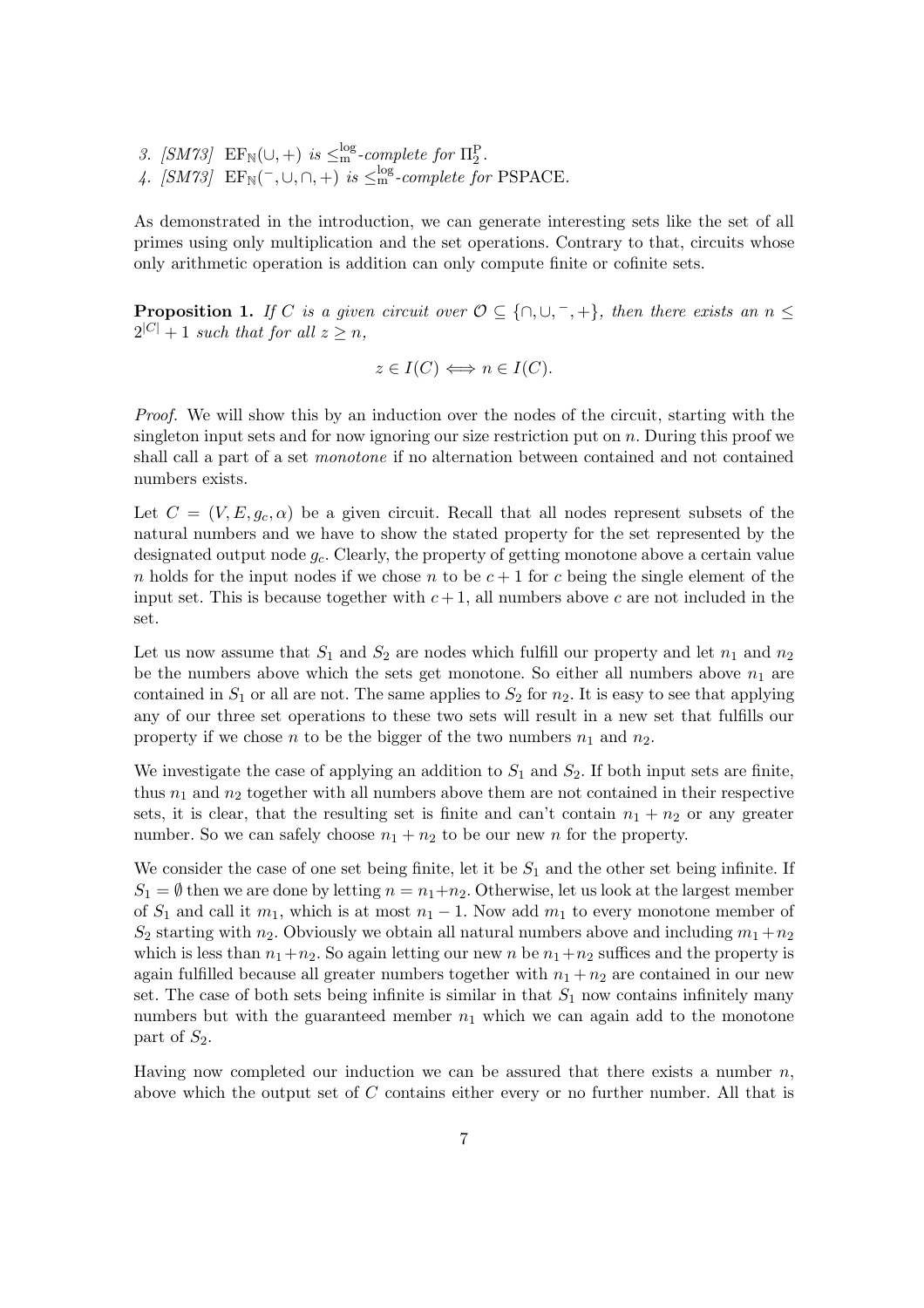left to check is the size of n which was claimed to be less than  $2^{|C|} + 1$ . Obviously this is true for the input nodes, since their single elements are represented in binary and they start to get monotone right above them. The set operations do not increase  $n$  and every addition increases its length in binary at most by one. Each + node uses at least one bit in the representation of  $C$ . So from the proof above we can see that the binary representation of the final  $n$  will not be longer than the biggest input value plus one plus the number of addition nodes and thus the proposition holds.

Note that by Proposition 1, we gain knowledge about the generated set of a  $\{\cap, \cup, \neg, +\}$ circuit C once we know the membership for all numbers of length  $\leq |C| + 1$ . Clearly, multiplication gates break this property: For instance, the set of all primes neither is finite nor cofinite, but can be generated by a  $\{\cap, \cup, \neg, \times\}$ -circuit.

It is obvious that  $\{\cap, \cup, +, \times\}$ -circuits can only compute finite sets. However, the upper bound given in Proposition 1 is too small because of the multiplication gates.

#### **Proposition 2.** *It holds that*

*1. If C is a formula over*  $O \subseteq \{\cap, \cup, +, \times\}$ , then  $C \subseteq [0, 2^{|C|}]$ .

*2. If C is* a { $\cup, \cap, +, \times$ }*-circuit, then*  $C \subseteq [0, 2^{2^{2|C|}}]$ *.* 

*Proof.* 1. The existence of an n such that  $C \subseteq [0, n]$  is clear, because C can only produce finite sets. Now we argue for  $n \leq 2^{|C|}$ . We prove this by induction over the structure of C. If we ask how big the numbers computed by  $C$  are, then it is clear that set operations do not affect this question. So we can assume without loss of generality that C consists only of  $+$  and  $\times$  gates.

Note that  $n \leq 2^{|C|}$  is trivially true for the input gates. Let  $C = C_1 + C_2$  and suppose  $\max I(C_1) \leq 2^{|C_1|}$  and  $\max I(C_2) \leq 2^{|C_2|}$ . Then we obtain

$$
\max I(C) = \max I(C_1) + \max I(C_2) \le 2^{|C_1|} + 2^{|C_2|} \le 2^{|C_1| + |C_2|} = 2^{|C|}.
$$

Similarly, for  $C = C_1 \times C_2$  we obtain

$$
\max I(C) = \max I(C_1) \times \max I(C_2) \le 2^{|C_1|} \cdot 2^{|C_2|} = 2^{|C_1| + |C_2|} = 2^{|C|}.
$$

2. Unfold the circuit C to a formula F. Clearly,  $|F| \leq 2^{2|C|}$  and the maximum value computed by  $F$  is the same as that in  $C$ . By the first statement, this value is bounded by  $2^{|F|}$ . . In the contract of the contract of the contract of the contract of the contract of the contract of the contract of

## **3.1 Relations to Membership Problems**

In this section we show that in many cases (i.e., for several  $\mathcal{O} \subseteq \{ \cap \cup^-, +, \times \}$ ), the complexity of the equivalence problem  $EC_{\mathbb{N}}(\mathcal{O})$  is related to the complexity of  $MC_{\mathbb{N}}(\mathcal{O})$ .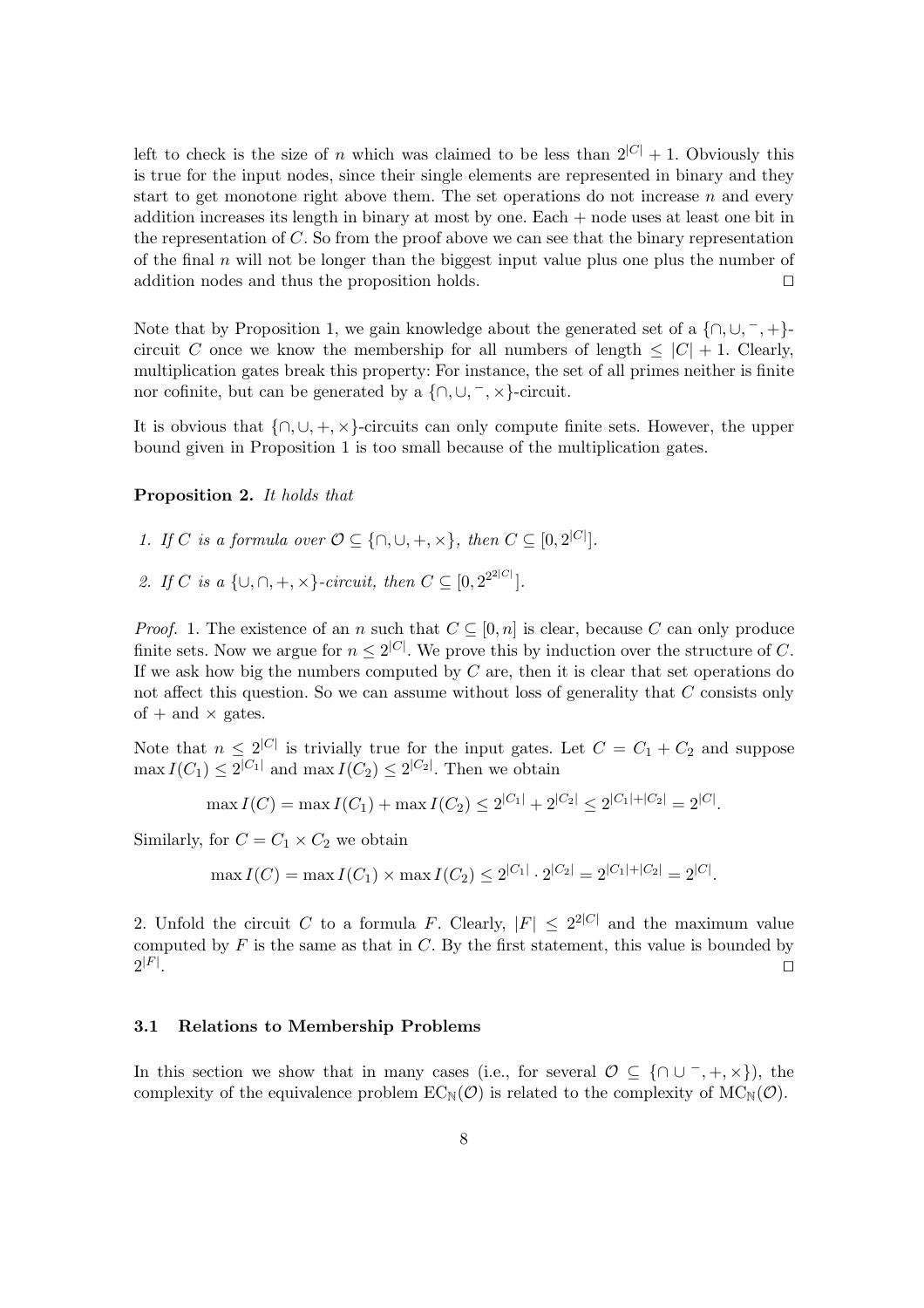For circuits without  $\times$ -gates, Lemma 1 gives a general upper bound. In the following sections, we will prove the upper bounds obtained in this way to be optimal in some cases, but we will also present significantly better upper bounds for several other cases.

## **Lemma 1.** *It holds that*

1. If 
$$
\mathcal{O} \subseteq \{\cap, \cup, \neg, +\}
$$
, then  $EC_N(\mathcal{O}) \in \text{coNP}^{\text{MC}_N(\mathcal{O})}$  and  $EF_N(\mathcal{O}) \in \text{coNP}^{\text{MF}_N(\mathcal{O})}$ 

2. If  $\mathcal{O} \subseteq \{\cap, \cup, +, \times\}$ , then  $\text{EF}_{\mathbb{N}}(\mathcal{O})$  *is in* coNP<sup>MF<sub>N</sub>( $\mathcal{O}$ ).</sup>

*Proof.* 1. Fix  $O \subseteq \{ \cap, \cup, \neg, + \}$ . By Proposition 1, in order to gain complete knowledge about the set generated by an  $\mathcal{O}\text{-}$ circuit C, we only have to look at the first  $2^{|C|} + 1$ elements in the set. Thus when comparing the outputs of two circuits  $C_1$  and  $C_2$  over  $\mathcal{O}$ , it suffices to compare all numbers below and including  $\max(2^{|C_1|} + 1, 2^{|C_2|} + 1)$ . So the following holds for the polynomial  $p(x) = x + 1$ .

$$
(C_1, C_2) \in EC_N(\mathcal{O}) \iff \forall n \big( n \in I(C_1) \leftrightarrow n \in I(C_2) \big) \iff \forall n \big( n \le \max(2^{|C_1|} + 1, 2^{|C_2|} + 1) \to \big( n \in I(C_1) \leftrightarrow n \in I(C_2) \big) \big) \iff \forall n \big( |n| \le p(|(C_1, C_2)|) \to \big( n \in I(C_1) \leftrightarrow n \in I(C_2) \big) \big)
$$

As we can see this is exactly the representation of a coNP problem if

$$
n \in I(C_1) \leftrightarrow n \in I(C_2)
$$

can be resolved in polynomial time. This is done by querying our oracle  $MC_N(\mathcal{O})$  twice to check  $n \in I(C_1)$  and  $n \in I(C_2)$  and compare the equality of the results. This proof also holds for formulas.

2. Utilizing Proposition 2, we can use the same proof as for the first statement.

 $\Box$ 

*.*

Applying Lemma 1 to the results by McKenzie and Wagner, we obtain:

**Corollary 1.** *It holds that*

- *1.*  $EC_N(\cup, +)$ ,  $EF_N(\cup, +)$ ,  $EF_N(\cup, \times)$ ,  $EF_N(\cup, \cap, +)$ ,  $EF_N(\cup, \cap, \times)$ ,  $EF_N(\cup, +, \times)$ , and  $\text{EF}_{\mathbb{N}}(\cup,\cap,+\times)$  are in  $\Pi_2^{\mathbb{P}}$ .<br> $\text{FC}_{\mathbb{N}}(\subseteq\cap\cup\cup\setminus)$  and  $\text{FE}_{\mathbb{N}}(\subseteq)$
- 2.  $EC_N(\overline{\phantom{x}}, \cap, \cup, +)$  *and*  $EF_N(\overline{\phantom{x}}, \cap, \cup, +)$  *are in* PSPACE.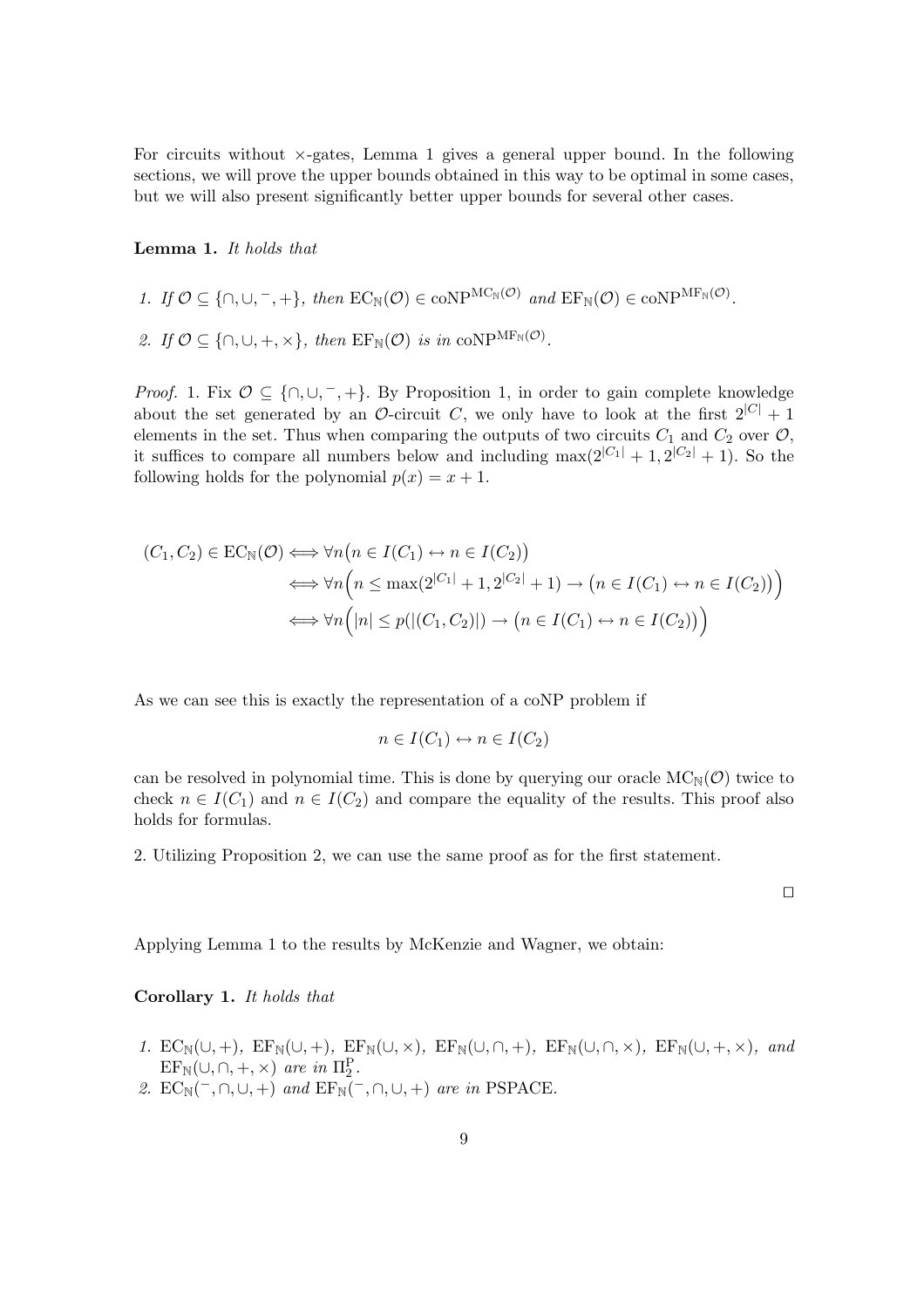*Proof.* McKenzie and Wagner [MW03] showed that  $MC_N(\cup, +)$ ,  $MF_N(\cup, +)$ ,  $MF_N(\cup, \times)$ ,  $MF_N(\cup, \cap, +)$ ,  $MF_N(\cup, \cap, \times)$ ,  $MF_N(\cup, +, \times)$ , and  $MF_N(\cup, \cap, +, \times)$  are in NP. Furthermore, they showed that  $MC_N(\overline{\phantom{a}}, \overline{\phantom{a}}, \overline{\phantom{a}}, \overline{\phantom{a}})$  and  $EF_N(\overline{\phantom{a}}, \overline{\phantom{a}}, \overline{\phantom{a}}, \overline{\phantom{a}})$  are in PSPACE. So the statements in the corollary follow from Lemma 1.

It turns out that in some cases, the equivalence problem is not harder than the membership problem. More precisely, we can reduce the equivalence problem  $EC_{\mathbb{N}}(\mathcal{O})$  to  $MC_{\mathbb{N}}(\mathcal{O})$  if  $\{\cap, \neg, \times\} \subseteq \mathcal{O}$  or  $\{\cup, \neg, \times\} \subseteq \mathcal{O}$ .

**Proposition 3.** *If*  $\{\cap, \neg, \times\} \subseteq \mathcal{O}$  *or*  $\{\cup, \neg, \times\} \subseteq \mathcal{O}$ *, then*  $EC_{\mathbb{N}}(\mathcal{O}) \leq_{\text{m}}^{\log}MC_{\mathbb{N}}(\mathcal{O})$ *.* 

*Proof.* Assume  $\{\cap, \neg, \times\} \subseteq \mathcal{O}$ . The following function witnesses  $EC_{\mathbb{N}}(\mathcal{O}) \leq_{\mathbf{m}}^{\log} \mathrm{MC}_{\mathbb{N}}(\mathcal{O})$ .

$$
f(C_1, C_2) \stackrel{\text{df}}{=} (\overline{C}, 0)
$$

where C denotes the following circuit.



Clearly, if  $C_1$  and  $C_2$  are circuits over  $\mathcal{O}$ , then C is a circuit over  $\mathcal{O}$ . Also, observe that f is computable in deterministic logarithmic space.

If  $(C_1, C_2) \in EC_{\mathbb{N}}(\mathcal{O}),$  then  $(\overline{C_1} \cap C_2) = \emptyset$  and  $(C_1 \cap \overline{C_2}) = \emptyset$ . Hence  $(\overline{C_1} \cap C_2) \cap (\overline{C_1} \cap \overline{C_2}) =$ N and so  $C = \emptyset$ . This shows  $(\overline{C}, 0) \in \text{MC}_\mathbb{N}(\mathcal{O})$ . Otherwise, if  $(C_1, C_2) \notin \text{EC}_\mathbb{N}(\mathcal{O})$ , then  $C_1 \neq C_1$ C<sub>2</sub> and hence,  $(\overline{C_1} \cap C_2) \neq \emptyset$  or  $(\overline{C_1} \cap C_2) \neq \emptyset$ . It follows that  $(\overline{C_1} \cap C_2) \cap (C_1 \cap \overline{C_2}) \neq \mathbb{N}$  and so  $C = \{0\}$ . Therefore,  $(\overline{C}, 0) \notin \mathrm{MC}_{\mathbb{N}}(\mathcal{O})$ . This shows  $\mathrm{EC}_{\mathbb{N}}(\mathcal{O}) \leq_{\mathrm$ f.

By replacing ∩ by ∪ according to De Morgan's law, we obtain the same result under the assumption  $\{\cup, \neg, \times\} \subseteq \mathcal{O}$ .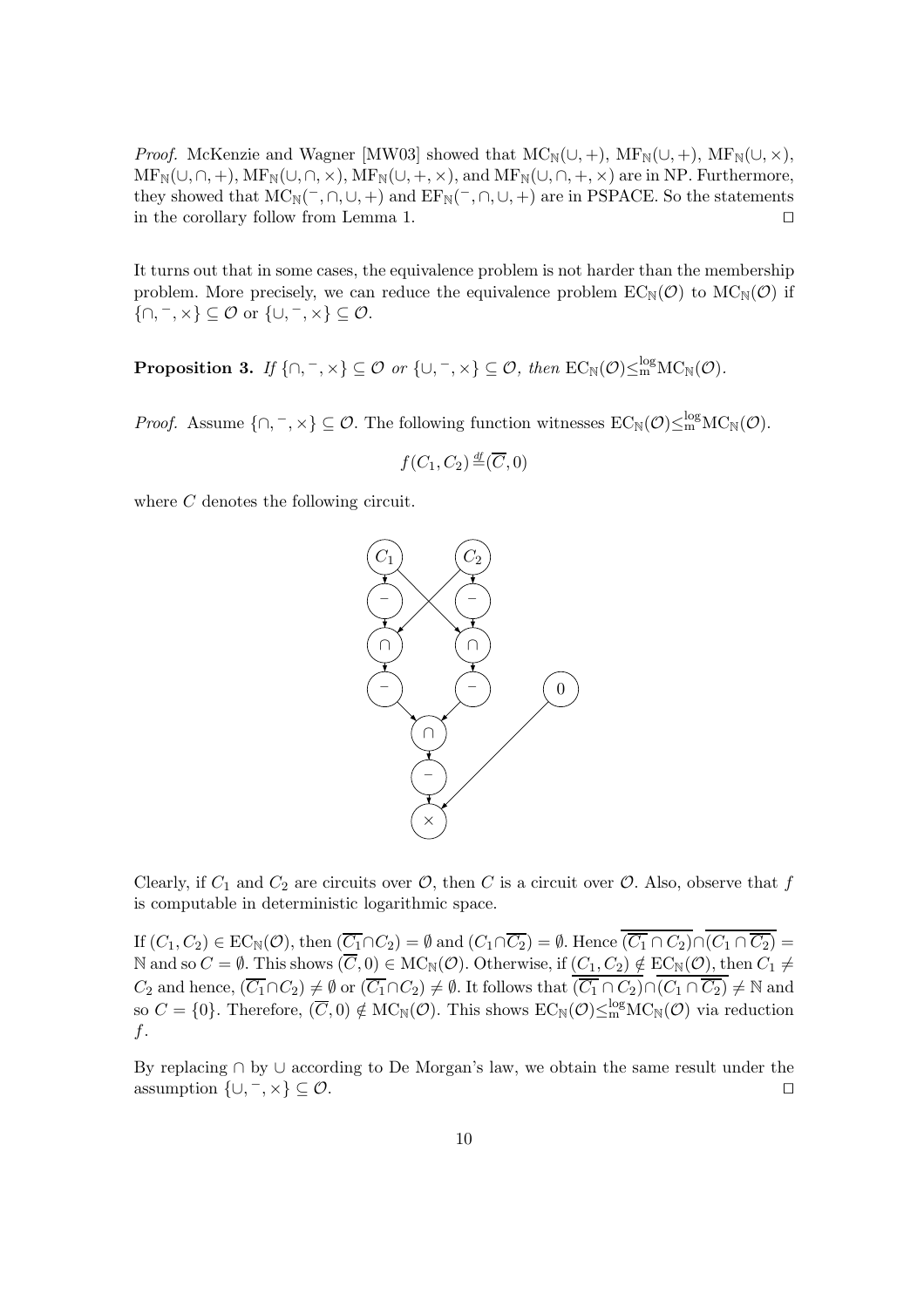**Corollary 2.**  $EC_N(\overline{\phantom{x}}, \cap, \cup, \times), EF_N(\overline{\phantom{x}}, \cap, \cup, \times), EC_N(\cap, \cup, \times) \in PSPACE$ 

*Proof.* The first assertion follows immediately from Proposition 3 and [MW03]. The other two follow from  $E F_{\mathbb{N}}(\mathcal{O}) \leq_m^{\log} E C_{\mathbb{N}}(\mathcal{O})$  and  $E C_{\mathbb{N}}(\mathcal{O}') \leq_m^{\log} E C_{\mathbb{N}}(\mathcal{O})$  if  $\mathcal{O}' \subseteq \mathcal{O}$ .

The following proposition shows that in many cases, the intuition that equivalence problems are a generalization of membership problems is correct.

**Proposition 4.** *If*  $\{\cap\}$   $\subseteq$  *O or*  $\{\cup\}$   $\subseteq$  *O*, *then*  $\mathrm{MC}_{\mathbb{N}}(\mathcal{O}) \leq_{\mathrm{m}}^{\log} \mathrm{EC}_{\mathbb{N}}(\mathcal{O})$  *and*  $\mathrm{MF}_{\mathbb{N}}(\mathcal{O})\leq^{\log}_{\mathrm{m}}\mathrm{EF}_{\mathbb{N}}(\mathcal{O}).$ 

*Proof.* Let  $\{\cap\} \subseteq \mathcal{O}$ . We define our reduction function f by

$$
f(C, b) = (C \cap \{b\}, \{b\})
$$

for a circuit C and a  $b \in \mathbb{N}$ . Now b is in the output of C if and only if  $C \cap \{b\} = \{b\}$ . So f is the desired reduction.

For  $\{\cup\} \subseteq \mathcal{O}$  we obtain a similar reduction by defining

$$
f(C, b) = (C \cup \{b\}, C).
$$

In both cases, if we start with a formula C, then  $f(C, b)$  is a formula as well.

There exist similar reductions if we allow only arithmetic operations.

**Proposition 5.** *If*  $\mathcal{O} \subseteq \{+, \times\}$ , then  $MC_N(\mathcal{O}) \leq m^{\text{log}} EC_N(\mathcal{O})$  *and*  $MF_N(\mathcal{O}) \leq m^{\text{log}} EF_N(\mathcal{O})$ *.* 

*Proof.* Observe that in these cases, each circuit computes a singleton. So a membership test reduces to an equivalence test via the straightforward reduction  $f(C, b) = (C, \{b\}).$ 

 $\Box$ 

We summarize lower bounds resulting from the propositions above.

# **Corollary 3.** *It holds that*

- *1.*  $\mathbf{EC}_{\mathbb{N}}(\neg, \cup, \cap, +, \times)$  *and*  $\mathbf{EC}_{\mathbb{N}}(\cup, \cap, +, \times)$  *are*  $\leq^{\log}_{\mathbb{N}}$ *-hard for* NEXP.
- 2.  $EF_N(\text{-}, \cup, \cap, +, \times)$ ,  $EC_N(\text{-}, \cup, \cap, +)$ ,  $EC_N(\text{-}, \cup, \cap, \times)$ ,  $EF_N(\text{-}, \cup, \cap, +)$ ,  $EF_N(\overline{\phantom{a}}, \cup, \cap, \times)$ *,*  $EC_N(\cup, \cap, +)$ *,*  $EC_N(\cup, \cap, \times)$ *, and*  $EC_N(\cup, +, \times)$  $are \leq_{\text{m}}^{\log}$ -hard for PSPACE.<br>EC<sub>11</sub>(= 110) EC<sub>11</sub>(10) E
- 3.  $EC_{\mathbb{N}}(\neg, \cup, \cap)$ *,*  $EC_{\mathbb{N}}(\cup, \cap)$ *,*  $EC_{\mathbb{N}}(\cap, +, \times)$ *, and*  $EC_{\mathbb{N}}(\neg, \times)$  *are*  $\leq_{\text{m}}^{\log}$ *-hard for* P*.*
- 4.  $EC_{\mathbb{N}}(\cap, +)$ ,  $EC_{\mathbb{N}}(\cap, \times)$ , and  $EC_{\mathbb{N}}(+)$  are  $\leq_{\text{log}}^{\text{log}}$ -hard for  $C = L$ .
- *5.*  $EC_N(\cup)$ ,  $EC_N(\cap)$ , and  $EC_N(\times)$  are  $\leq^{\log}_{m}$ -hard for NL.<br>6.  $FE_{\sim}(\cap)$ ,  $FE_{\sim}(\cap)$ ,  $FE_{\sim}(\cap)$ ,  $FE_{\sim}(\cap)$
- $6.$  EF<sub>N</sub>(<sup>-</sup>,∪,∩)<sup>*,*</sup> EF<sub>N</sub>(∪,∩)*,* EF<sub>N</sub>(∪)*,* EF<sub>N</sub>(∩)*,* EF<sub>N</sub>(∩,+)*,* EF<sub>N</sub>(∩,×)*,* EF<sub>N</sub>(∩,+,×)*,*  $EF_N(+)$ ,  $EF_N(\times)$ , and  $EF_N(+, \times)$  are  $\leq_m^{log}$ -hard for L.

*Proof.* Follows directly from Propositions 4 and 5 using the results from McKenzie and Wagner [MW03].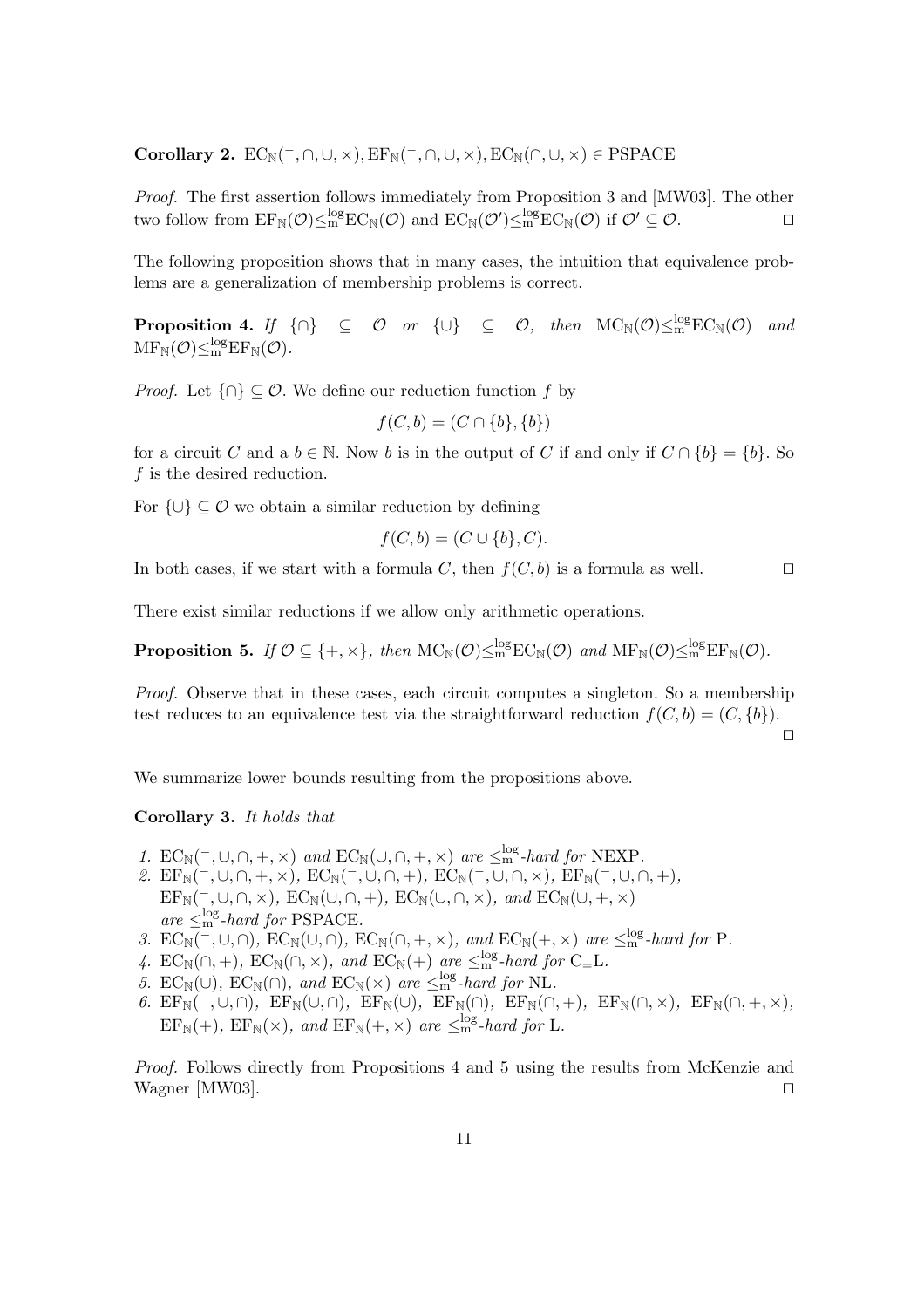## **4 Feasible Equivalence Problems**

In this section, we analyze several equivalence problems for which we can show that efficient evaluation algorithms exist. While the algorithms presented in the first part all require deterministic polynomial time or less, we need randomization for the problems in the second part of the section.

#### **4.1 Equivalence Problems Solvable in Polynomial Time**

**Lemma 2.** *Let* C *be a circuit over*  $\mathcal{O} \subseteq \{\cup, \cap, \neg\}$  *with inputs from*  $I \subseteq \mathbb{N}$ *. For any*  $x, y \in \mathbb{N} - I$ ,

$$
x \in C \iff y \in C.
$$

*Proof.* We show this by structural induction over the operations. Observe that the assertion is true for a circuit with no operations (i.e., just input gates). Now consider two subcircuits  $C_1, C_2$  of C for which we assume  $(x \in I(C_1) \iff y \in I(C_1))$  and  $(x \in I(C_2) \iff y \in I(C_2)$  for all  $x, y \in \mathbb{N} - I$ . For  $C_1 \cup C_2$  the following equivalency holds:

$$
x \in I(C_1 \cup C_2) \iff x \in I(C_1) \text{ or } x \in I(C_2) \iff y \in I(C_1) \text{ or } y \in I(C_2) \iff
$$
  

$$
\iff y \in I(C_1) \cup I(C_2) = I(C_1 \cup C_2)
$$

The proof for ∩ works analogously. Now consider  $\overline{C_1}$ , there we have

$$
x \in I(\overline{C_1}) \iff x \notin I(C_1) \iff y \notin I(C_1) \iff y \in I(\overline{C_1}).
$$

 $\Box$ 

**Proposition 6.** *If*  $O \subseteq \{\cup, \cap, \neg\}$ , then  $EC_{\mathbb{N}}(\mathcal{O}) \leq_{\mathrm{T}}^{\log} \mathrm{MC}_{\mathbb{N}}(\mathcal{O})$  and  $EF_{\mathbb{N}}(\mathcal{O}) \leq_{\mathrm{T}}^{\log} \mathrm{MF}_{\mathbb{N}}(\mathcal{O})$ 

*Proof.* Let  $C_1$  and  $C_2$  be circuits over  $\mathcal{O} \subseteq \{\cup, \cap, \overline{\ } \}$  and let  $I_1$  and  $I_2$  be the sets of inputs.<br>We describe the reduction  $EC_{\mathbb{N}}(\mathcal{O}) \leq_{\mathbb{T}}^{\log} MC_{\mathbb{N}}(\mathcal{O})$  which will also work for formulas

For every  $i \in I_1 \cup I_2 \cup \{\max(I_1 \cup I_2)+1\}$ , we check  $(C_1, i) \in \text{MC}_\mathbb{N}(\mathcal{O}) \iff (C_2, i) \in$  $MC_N(\mathcal{O})$ . If this holds for all i, then we accept, otherwise we reject.

Clearly, the algorithm describes a  $\leq_T^{log}$ -reduction to  $MC_N(\mathcal{O})$ . We now prove its correctness.

 $C_1$  and  $C_2$  are equal if and only if for all  $x \in \mathbb{N}$  it holds that  $x \in C_1 \iff x \in C_2$ . Let  $x \in \mathbb{N}$ . If  $x \in I_1 \cup I_2$ , then the algorithm tests if  $C_1$  and  $C_2$  are equal at x. Otherwise, let  $n \stackrel{\text{df}}{=} \max(I_1 \cup I_2) + 1$ . By Lemma 2,  $(x \in C_1 \iff n \in C_1)$  and  $(x \in C_2 \iff n \in C_2)$ . So the equality at  $x$  is also tested.

 $Corollary 4. EF_N(\cup), EF_N(\cap), EF_N(\cup, \cap), EF_N(\cup, \cap, ^{-}) \in L$ ,  $EC_N(\cup), EC_N(\cap) \in NL$ , *and*  $EC_{\mathbb{N}}(\cup,\cap), EC_{\mathbb{N}}(\cup,\cap,-)\in P$ .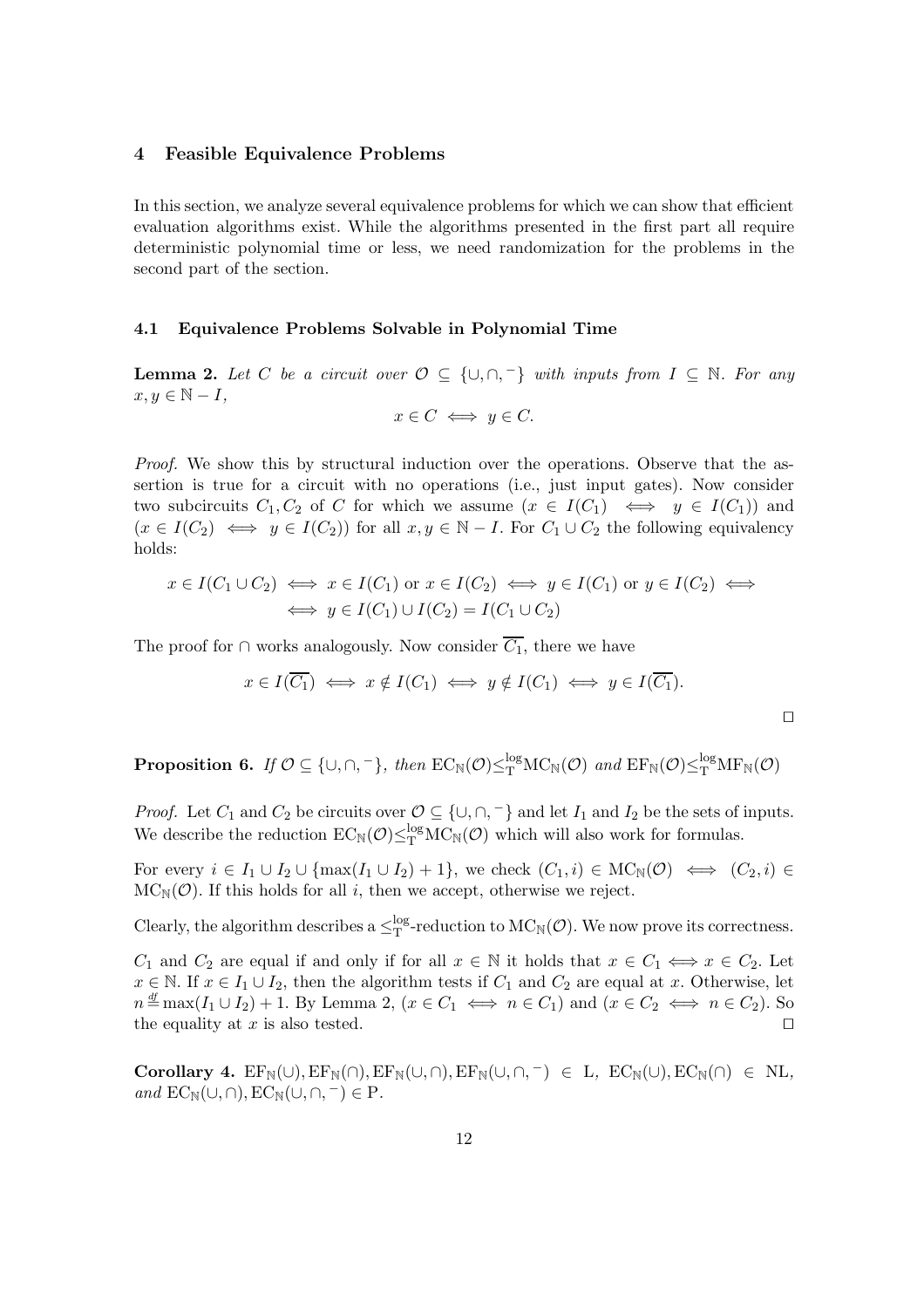*Proof.* Follows from Proposition 6 and the results by Wagner and McKenzie [MW03], since L, NL, and P are closed under  $\leq_T^{\log}$ .  $\Gamma$  .

**Proposition 7.** *If*  $\mathcal{O} \subseteq \{+, \times\}$ , then  $EC_{\mathbb{N}}(\mathcal{O}) \leq_{\mathbf{m}}^{\log} \mathbf{MC}_{\mathbb{N}}(\mathcal{O} \cup \{\cap, \times\})$  and  $\mathrm{EF}_{\mathbb{N}}(\mathcal{O})\leq^{\log}_{\mathrm{m}}\mathrm{MF}_{\mathbb{N}}(\mathcal{O}\cup\{\cap,\times\}).$ 

*Proof.* Let  $C_1, C_2$  be two  $\mathcal{O}\text{-circuits}$ . Now consider the  $(\mathcal{O}\cup\{\cap, \times\})\text{-circuit } C \stackrel{\text{df}}{=} (C_1 \cap C_2) \times 0$ . Since  $O$  contains no set operations,  $C_1$  and  $C_2$  produce a single number as output and therefore,  $C_1$  and  $C_2$  are equivalent if and only if  $C_1 \cap C_2$  is not empty. So we obtain

$$
(C_1, C_2) \in EC_{\mathbb{N}}(\mathcal{O}) \Longleftrightarrow (C, 0) \in \mathrm{MC}_{\mathbb{N}}(\mathcal{O} \cup \{\cap, \times\}).
$$

This reduction is computable in logarithmic space and thus shows the assertion. The same reduction works for formulas, since the constructed circuit C is a formula if  $C_1$  and  $C_2$  are formulas. formulas.

**Corollary 5.** *It holds that*  $EF_N(x) \in L$  *and*  $EF_N(+) \in L$ *.* 

*Proof.* The first statement is a direct consequence of  $MF_N(\times, \cap) \in L$  [MW03].

To see that  $EF_N(+) \in L$ , observe that for a given formula one can compute in deterministic logarithmic space the list of all inputs that are connected to the output gate. Computing the sum of such a list is also possible in deterministic logarithmic space. This shows  $\mathrm{EF}_{\mathbb{N}}(+) \leq^{\log}_m \{ (a, b) \mid a, b \in \mathbb{N} \text{ and } a = b \} \in \mathbb{L}.$ 

**Proposition 8.** *If*  $\mathcal{O} \subseteq \{\cap, +, \times\}$ , then  $EC_{\mathbb{N}}(\mathcal{O}) \leq_{\mathbb{T}}^{\log} \mathbb{M}C_{\mathbb{N}}(\mathcal{O} \cup \{\cap, \times\})$  and  $EF_{\mathbb{N}}(\mathcal{O}) \leq_{\mathbb{T}}^{\log} \mathbb{M}F_{\mathbb{N}}(\mathcal{O} \cup \{\cap, \times\})$ .

*Proof.* Let  $C_1$ ,  $C_2$  be two  $\mathcal{O}$ -circuits. Now consider the circuits  $C'_1 \stackrel{df}{=} C_1 \times 0$ ,  $C'_2 = C_2 \times 0$ <br>and  $C \stackrel{df}{=} (C_1 \cap C_2) \times 0$ . These are circuits over  $\mathcal{O} \cup \{ \cap \} \times 0$ . Since  $\mathcal{O}$  contains at most and  $C \stackrel{\text{df}}{=} (C_1 \cap C_2) \times 0$ . These are circuits over  $\mathcal{O} \cup \{\cap, \times\}$ . Since  $\mathcal{O}$  contains at most  $\cap$  as set operation,  $C_1$  and  $C_2$  produce a single number or the empty set as output.

If  $C_1$  and  $C_2$  are equivalent, then either both circuits produce the empty set or both circuits produce the same value. In the first case,  $(C'_1, 0) \notin \text{MC}_\mathbb{N}(\mathcal{O} \cup \{\cap, \times\}), (C'_2, 0) \notin \text{MC}_\mathbb{N}(\mathcal{O} \cup \{\cap, \times\})$  and in the second case,  $(C'_1, 0) \in \text{MC}_\mathbb{N}(\mathcal{O} \cup \{\cap, \times\})$  $MC_N(\mathcal{O} \cup \{\cap, \times\}), (C, 0) \notin MC_N(\mathcal{O} \cup \{\cap, \times\})$  and in the second case,  $(C'_1, 0) \in MC_N(\mathcal{O} \cup$ <br> $(C_1 \cup C_2 \cup C_3) \in MC_N(\mathcal{O} \cup C_4)$  and  $(C, 0) \in MC_N(\mathcal{O} \cup C_5)$  $\{\cap, \times\}, (C'_2, 0) \in \text{MC}_{\mathbb{N}}(\mathcal{O} \cup \{\cap, \times\})$  and  $(C, 0) \in \text{MC}_{\mathbb{N}}(\mathcal{O} \cup \{\cap, \times\}).$ 

If  $C_1$  and  $C_2$  are not equivalent, then either one of them produces the empty set (without loss of generality let  $C_1$  be that circuit) while the other one produces a number or both produce numbers but different ones. In the first case,  $(C'_1, 0) \notin \text{MC}_\mathbb{N}(\mathcal{O} \cup \{\cap, \times\}), (C'_2, 0) \in \text{MC}_\mathbb{N}(\mathcal{O} \cup \{\cap, \times\})$  and in the second case,  $(C'_1, 0) \in \text{MC}_\mathbb{N}(\mathcal{O} \cup \{\cap, \times\})$  $MC_N(\mathcal{O} \cup \{\cap, \times\}), (C, 0) \notin MC_N(\mathcal{O} \cup \{\cap, \times\})$  and in the second case,  $(C'_1, 0) \in MC_N(\mathcal{O} \cup$ <br> $(C \cup C \cup C \cup C) \in MC_N(\mathcal{O} \cup C) \neq MC_N(\mathcal{O} \cup C) \neq MC_N(\mathcal{O} \cup C)$  $\{\cap, \times\}, (C'_2, 0) \in \text{MC}_{\mathbb{N}}(\mathcal{O} \cup \{\cap, \times\}), (C, 0) \notin \text{MC}_{\mathbb{N}}(\mathcal{O} \cup \{\cap, \times\}).$ <br>So we can test for equivalence just by verifying that the tests (C

So we can test for equivalence just by verifying that the tests  $(C'_1, 0) \in \text{MC}_\mathbb{N}(\mathcal{O} \cup \{\cap, \times\})$ ,<br> $(C'_1, 0) \in \text{MC}_\mathbb{N}(\mathcal{O} \cup \{\cap, \times\})$  and  $(C, 0) \in \text{MC}_\mathbb{N}(\mathcal{O} \cup \{\cap, \times\})$  yield the same result  $(C'_2, 0) \in \text{MC}_{\mathbb{N}}(\mathcal{O} \cup \{\cap, \times\})$ , and  $(C, 0) \in \text{MC}_{\mathbb{N}}(\mathcal{O} \cup \{\cap, \times\})$  yield the same result.  $\square$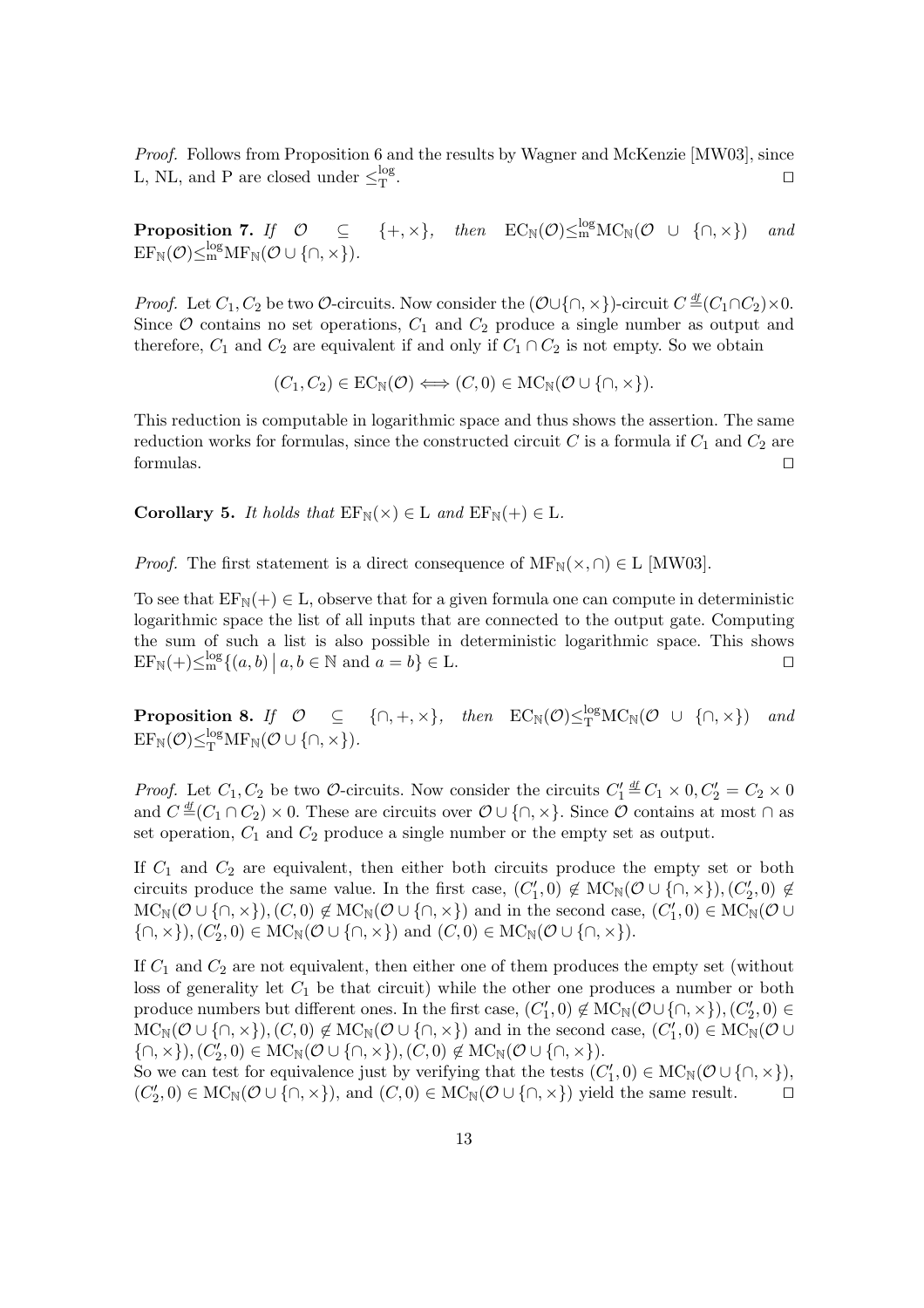We now show that  $EC_N(\cap, +)$  is complete for the class  $C=L\vee coC=L$ . As a useful tool, we introduce *non-emptiness problems* for circuits.

**Definition 2.** *We define non-emptiness problems for* O*-circuits and* O*-formulas.*

 $NEC_{\mathbb{N}}(\mathcal{O}) \stackrel{\mathrm{df}}{=} \{C \mid C \text{ is an } \mathcal{O}\text{-}circuit such that } C \neq \emptyset\}.$  $\text{NEF}_{\mathbb{N}}(\mathcal{O}) \stackrel{\text{df}}{=} \{C \mid C \text{ is an } \mathcal{O}\text{-formula such that } C \neq \emptyset\}.$ 

**Lemma 3.** NEC<sub>N</sub>( $\cap$ , +) *is*  $\leq$ <sup>nog</sup>-complete for C<sub>=</sub>L *and* NEF<sub>N</sub>( $\cap$ , +)  $\in$  L.

*Proof.* The auxiliary construction in this proof uses a new type of gates: An id-gate is a gate that has one input and that computes the identity.

First observe that an  $\{id, +\}$ -circuit (resp.,  $\{id, +\}$ -formula) C can be translated in logarithmic space into a  $\{\dagger\}$ -circuit (resp.,  $\{\dagger\}$ -formula) C' such that  $C = C'$ . On input of an  $\{id, +\}$ -circuit (resp.,  $\{id, +\}$ -formula)  $C = (V, E, g_C)$ , the  $\{+\}$ -circuit (resp.,  $\{+\}$ formula) C' is obtained as follows: For every gate  $g \in V$  whose label is id, change g's label to  $+$ , add a new input gate with label 0, and use this new input gate as q's second input. This can be done in logarithmic space and from the construction it immediately follows that  $C = C'$ . As a consequence,  $EC_{\mathbb{N}}(\mathrm{id}, +) \leq_{\mathbb{N}}^{\log} EC_{\mathbb{N}}(+)$  and  $EF_{\mathbb{N}}(\mathrm{id}, +) \leq_{\mathbb{N}}^{\log} EF_{\mathbb{N}}(+)$ . So by Theorem 1,  $EC_N(id,+) \in C = L$  and by Corollary 5,  $EF_N(id,+) \in L$ .

We describe a function f that on input of a  $\{\cap, +\}$ -circuit (resp.,  $\{\cap, +\}$ -formula) C and a number k outputs an  $\{id, +\}$ -circuit (resp.,  $\{id, +\}$ -formula). More precisely, for a  $\{\cap, +\}$ circuit (resp.,  $\{\cap, +\}$ -formula)  $C = (V, E, g_C)$  and a number k, the  $\{id, +\}$ -circuit (resp.,  $\{\mathrm{id}, +\}$ -formula)  $f(C, k)$  is obtained as follows: First, for every gate  $g \in V$  whose label is  $\cap$ , change g's label to id and delete the connection to g's second input. Secondly, k will be the new output gate of the circuit  $f(C, k)$ . Observe that f is computable in logarithmic space.

*Claim 1.* Let C be a  $\{\cap, +\}$ -circuit. If g is a gate in C such that  $I(g) \neq \emptyset$ , then for all k, the gate g in C computes the same set as the gate g in  $f(C, k)$ .

*Proof.* Assume the claim does not hold. Choose the first gate g in C and some k such that  $I(q) \neq \emptyset$ , but the gate q in C computes a different set than the gate q in  $f(C, k)$ . From the choice of g it follows that if  $g'$  is a direct or indirect predecessor of g, then the gate  $g'$ in C computes the same set as the gate  $g'$  in  $f(C, k)$ . The function f modifies only gates with label ∩. Therefore, g must have label ∩. Let  $g_1$  and  $g_2$  be the direct predecessors of g. We have already observed that the gate  $g_1$  (resp.,  $g_2$ ) in C computes the same set as the gate  $g_1$  (resp.,  $g_2$ ) in  $f(C, k)$ . Note that  $\{\cap, +\}$ -circuits can only produce sets of cardinality at most 1. So in  $C$ , the gates  $g$ ,  $g_1$ , and  $g_2$  compute singletons and it follows that these singletons must be equal. Hence, in  $f(C, k)$ , the gates  $g_1$  and  $g_2$  compute the same singleton. By the definition of f, the gate g in  $f(C, k)$  computes the set  $I(g_1)$ . This shows that the gate g in  $f(C, k)$  computes the same set as the gate g in C. This contradicts our assumption and proves Claim 1.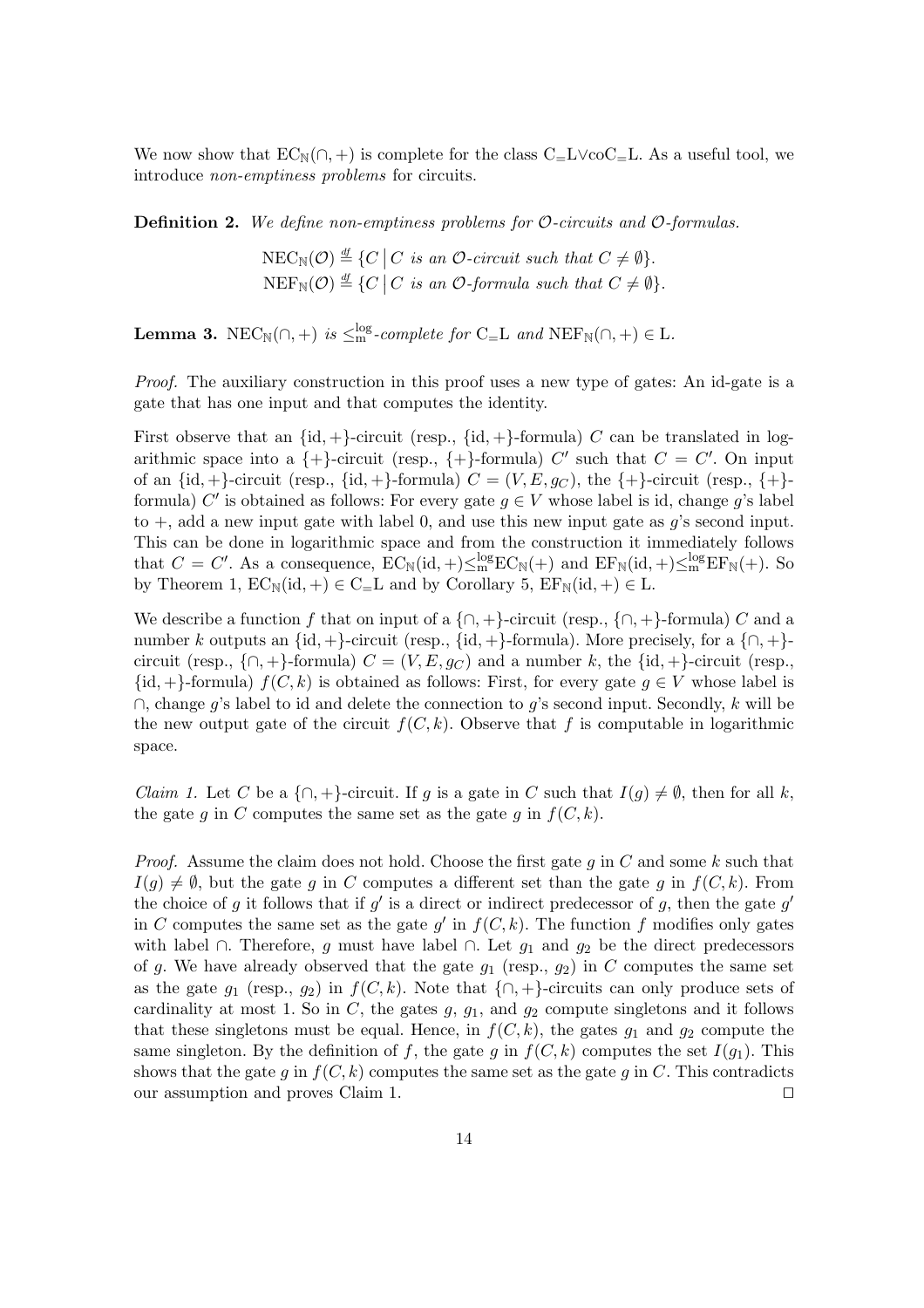Now we define a function h that on input of a  $\{\cap, +\}$ -circuit (resp.,  $\{\cap, +\}$ -formula) C outputs a particular list of pairs  $(C_{1,1}, C_{1,2}), (C_{2,1}, C_{2,2}), \ldots, (C_{r,1}, C_{r,2})$  where the  $C_{i,j}$  are  $\{id, +\}$ -circuits (resp.,  $\{id, +\}$ -formulas). Later we will show that h is a conjunctive truthtable reduction from  $NEC_N(\cap, +)$  to  $EC_N(id, +)$  and also from  $NEF_N(\cap, +)$  to  $EF_N(id, +)$ . The function h is defined by the following algorithm where the input is a  $\{\cap, +\}$ -circuit (resp.,  $\{\cap, +\}$ -formula)  $C = (V, E, g_C)$  with n gates.

```
1. for i = 1 to n
2. if gate i is connected to g_C and has label \cap, then
3. let g_1 and g_2 be the direct predecessors of gate i
4. Let C_1 = f(C, g_1) and C_2 = f(C, g_2)5. output (C_1, C_2)6. endif
7. next i
```
Observe that for circuits, the test whether gate i is connected to  $g_C$  (line 2) can be carried by one query to an NL-oracle. Hence  $h$  is computable in deterministic logarithmic space with the help of an NL-oracle. If we restrict to formulas, then the test in line 2 can be carried out in deterministic logarithmic space and h is computable without oracle access. FL denotes the class of functions computable in deterministic logarithmic space. FNL [ABJ95] denotes the class of functions computable in deterministic logarithmic space with ` access to an NL-oracle. So  $h \in \text{FNL}$  and restricted to formulas,  $h \in \text{FL}$ .

*Claim 2.* NEC<sub>N</sub>( $\cap$ , +) conjunctively truth-table reduces to EC<sub>N</sub>(id, +) via function h. Formally, for every  $\{\cap, +\}$ -circuit C, if  $h(C)=(C_{1,1}, C_{1,2}), (C_{2,1}, C_{2,2}), \ldots, (C_{r,1}, C_{r,2}),$  then

$$
C \in \text{NEC}_{\mathbb{N}}(\cap, +) \iff \bigwedge_{j \in [1, r]} (C_{j,1}, C_{j,2}) \in \text{EC}_{\mathbb{N}}(\text{id}, +). \tag{1}
$$

*Proof.* " $\Longleftarrow$ " Assume  $C \notin \text{NEC}_{\mathbb{N}}(\cap, +)$ , i.e.,  $C = \emptyset$ . So C must contain a gate k with label ∩ such that k is connected to the output gate and  $I(k) = ∅$ . Choose the smallest such k and let  $g_1$  and  $g_2$  be the direct predecessors of gate k. So  $I(g_1) \neq \emptyset$ ,  $I(g_2) \neq \emptyset$ , and  $I(g_1) \neq I(g_2)$ . By Claim 1, for all k, the gate  $g_1$  (resp.,  $g_2$ ) in C computes the same set as the gate  $g_1$  (resp.  $g_2$ ) in  $f(C, k)$ . So for all k, the gates  $g_1$  and  $g_2$  in  $f(C, k)$  compute different sets. Therefore,  $C_1 = f(C, g_1)$  and  $C_2 = f(C, g_2)$  compute different sets and hence  $(C_1, C_2) \notin EC_N(\mathrm{id}, +)$ . The pair  $(C_1, C_2)$  appears on the list  $h(C)$ , since k is connected to the output gate  $q_C$  and has label ∩. Therefore, the right-hand side of (1) is false.

" $\implies$ " Assume  $C \in \text{NEC}_{\mathbb{N}}(\cap, +)$ , i.e.,  $C \neq \emptyset$ . Fix any  $j \in [1, r]$ . The pair  $(C_{j,1}, C_{j,2})$  appears on the list  $h(C)$ , because at a certain time, the algorithm made the output  $(C_{i,1}, C_{i,2})$ in line 5. Assume that at this time the variable  $i$  had the value  $k$ . So gate  $k$  is connected to the output gate  $g_C$  and k has the label ∩. Let  $g_1$  and  $g_2$  be the direct predecessors of k. So  $C_{j,1} = f(C, g_1)$  and  $C_{j,2} = f(C, g_2)$ . The gates k,  $g_1$ , and  $g_2$  are connected to  $g_C$  and therefore none of them computes the empty set. It follows that all three gates must compute the same singleton. So by Claim 1,  $f(C, g_1)$  and  $f(C, g_2)$  compute the same singleton. Therefore,  $(C_{j,1}, C_{j,2})=(f(C, g_1), f(C, g_2)) \in EC_N(\mathrm{id}, +)$ . This shows that the right-hand side of (1) is true. right-hand side of (1) is true.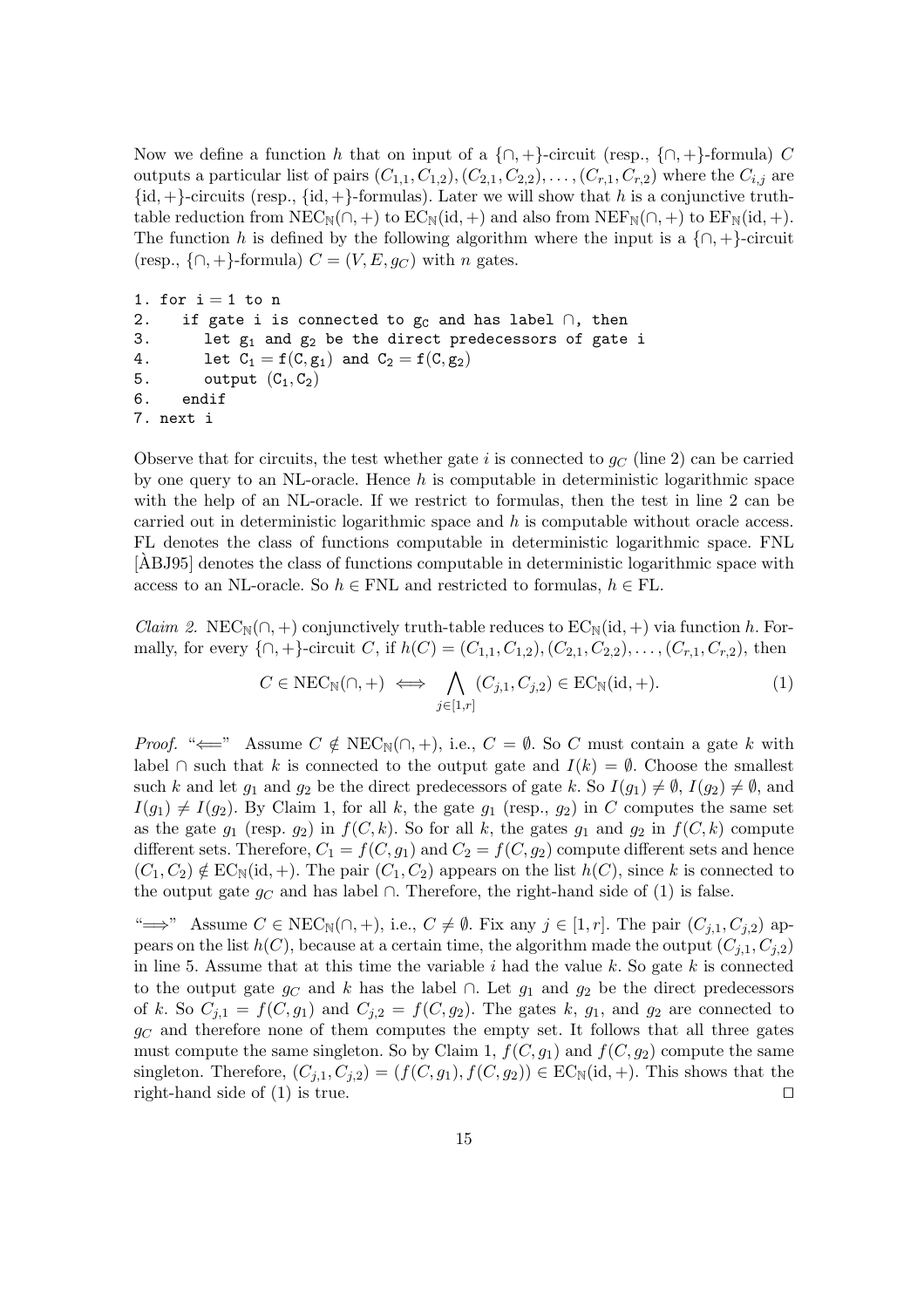With the same proof we can show Claim 2 for formulas instead of circuits.

*Claim 3.* NEF<sub>N</sub> $(\cap, +)$  conjunctively truth-table reduces to EF<sub>N</sub> $(id, +)$  via function h. Formally, for every  $\{\cap, +\}$ -formula C, if  $h(C)=(C_{1,1}, C_{1,2}), (C_{2,1}, C_{2,2}), \ldots, (C_{r,1}, C_{r,2}),$  then

$$
C \in \text{NEF}_{\mathbb{N}}(\cap, +) \iff \bigwedge_{j \in [1,r]} (C_{j,1}, C_{j,2}) \in \text{EF}_{\mathbb{N}}(\text{id}, +).
$$

By Claim 2, NEC<sub>N</sub>( $\cap$ , +) conjunctively truth-table reduces to EC<sub>N</sub>(id, +) via a function from FNL, i.e.,  $NEC_N(\cap, +) \leq_{\text{ct}}^{FNL} EC_N(\text{id}, +)$ . We have seen that  $EC_N(\text{id}, +) \in C = L$ . All-<br>londer and Osibara [AO06] show that C. L is closed under  $\leq^{FNL}$  Therefore,  $NEC_N(\cap, +) \in$ lender and Ogihara [AO96] show that C<sub>=</sub>L is closed under  $\leq_{\text{ctt}}^{\text{FNL}}$ . Therefore, NEC<sub>N</sub>(∩, +) ∈ C<sub>1</sub>  $C_{=}L$ .

By Claim 3, NEF<sub>N</sub>( $\cap$ , +) conjunctively truth-table reduces to EF<sub>N</sub>(id, +) via a function from FL, i.e.,  $NEF_N(\cap, +) \leq_{\text{ct}}^{\text{log}} EF_N(\text{id}, +)$ . This implies  $NEF_N(\cap, +) \in L$ , since  $EF_{\mathbb{N}}(\text{id}, +) \in L$  and L is closed under  $\leq_{\text{ctt}}^{\log}$ .

McKenzie and Wagner [MW03] show that  $MC_N(+)$  is  $\leq_{\text{mg}}^{\text{log}}$ -complete for  $C=L$ . Observe that for an arbitrary  $\{+\}$ -circuit C and a number k it holds that  $(C, k) \in \text{MC}_{\mathbb{N}}(+)$  if and only if  $C \cap k \in \text{NEC}_{\mathbb{N}}(\cap, +)$ . So  $\text{MC}_{\mathbb{N}}(+)\leq^{\text{log}}_{\mathbb{N}}\text{NEC}_{\mathbb{N}}(\cap, +)$ . This shows that  $\text{NEC}_{\mathbb{N}}(\cap, +)$ is  $\leq^{\log}_{m}$ -complete for C<sub>=</sub>L.

**Theorem 2.**  $EC_{\mathbb{N}}(\cap, +)$  *is*  $\leq^{\text{log}}_{\text{m}}$ *-complete for*  $C_{=}\text{L}\vee\text{co}C_{=}\text{L}$ *.* 

*Proof.* We start the proof by showing that  $EC_{\mathbb{N}}(\cap, +)$  belongs to  $C = L \vee coC = L$ .

$$
A_1 \stackrel{\text{df}}{=} \{ (C_1, C_2) \mid C_1, C_2 \text{ are } \{\cap, +\} \text{-circuits and } C_1 \cap C_2 \in \text{NEC}_{\mathbb{N}}(\cap, +) \}
$$
  

$$
A_2 \stackrel{\text{df}}{=} \{ (C_1, C_2) \mid C_1, C_2 \text{ are } \{\cap, +\} \text{-circuits and } C_1, C_2 \notin \text{NEC}_{\mathbb{N}}(\cap, +) \}
$$

By Lemma 3,  $A_1 \in C_$ . From Lemma 3 and the fact that  $C_$ L is closed under union [AO96] it follows that  $A_2 \in \text{coC}_{\equiv}$ L. Observe that  $EC_{\mathbb{N}}(\cap, +) = A_1 \cup A_2$ . Therefore,  $EC_{\mathbb{N}}(\cap, +) \in C = L \vee coC = L.$ 

Now we show that  $EC_{\mathbb{N}}(\cap,+)$  is  $\leq_{\text{m}}^{\text{log}}$ -hard for  $C_{\mathbb{N}}L\vee\text{co}C_{\mathbb{N}}L$ . Let

$$
B \stackrel{\text{df}}{=} \{ (C_1, k_1, C_2, k_2) \mid C_1, C_2 \text{ are } \{+\}\text{-circuits} \text{ and } ((C_1, k_1) \in \text{MC}_{\mathbb{N}}(+) \text{ or } (C_2, k_2) \notin \text{MC}_{\mathbb{N}}(+)) \}.
$$

The set B is  $\leq_{\text{m}}^{\text{log}}$ -complete for  $C = L \vee \text{co}C = L$ , since  $MC_N(+)$  is  $\leq_{\text{m}}^{\text{log}}$ -complete for  $C = L$ [MW03]. We show  $B \leq m^{\log} EC_N(\cap, +)$  via the following reduction f.

$$
f(C_1, k_1, C_2, k_2) \stackrel{\text{df}}{=} (C, C'),
$$
 where  $C = (C_2 \cap k_2) + k_1$  and  $C' = (C_2 \cap k_2) + C_1$ .

Assume  $(C_1, k_1, C_2, k_2) \in B$ . If  $(C_2, k_2) \notin \text{MC}_\mathbb{N}(+)$ , then  $C = C' = \emptyset$  and hence  $(C, C') \in \text{FC}$  (c) is a sequence name  $(C, k_1) \in \text{MC}$  (i) if  $C \neq \emptyset$  then  $C' \neq \emptyset$  and  $(C, C') \in$  $EC_{\mathbb{N}}(\cap, +)$ . So assume now  $(C_1, k_1) \in \mathcal{MC}_{\mathbb{N}}(+)$ . If  $C \neq \emptyset$ , then  $C' \neq \emptyset$  and  $(C, C') \in \mathcal{EC}_{\mathbb{N}}(C,+)$ . Otherwise  $C' = \emptyset$  and length  $C' = \emptyset$  and  $(C, C') \in \mathcal{EC}_{\mathbb{N}}(C,+)$ .  $EC_{\mathbb{N}}(\cap, +)$ . Otherwise,  $C = \emptyset$  and hence,  $C' = \emptyset$  and  $(C, C') \in EC_{\mathbb{N}}(\cap, +)$ .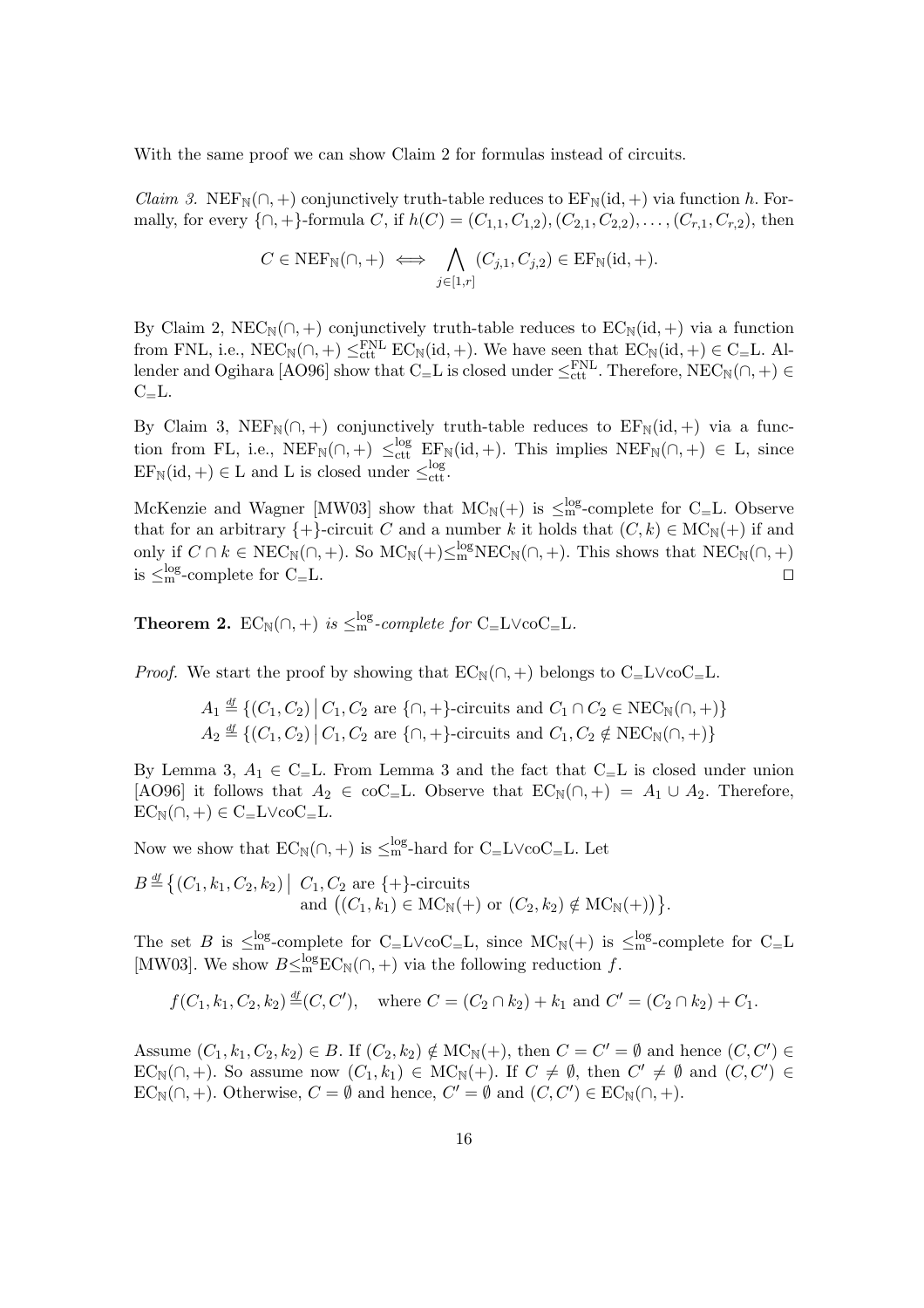Assume  $(C_1, k_1, C_2, k_2) \notin B$ . So  $(C_1, k_1) \notin \text{MC}_\mathbb{N}(+)$  and  $(C_2, k_2) \in \text{MC}_\mathbb{N}(+)$ . It follows that  $C = k_1 + k_2$  and  $C' = C_1 + k_2$  where  $k_1 \notin C_1$ . Therefore,  $(C, C') \notin EC_{\mathbb{N}}(\cap, +)$ . This shows  $B \leq m^{\log} EC_{\mathbb{N}}(\cap, +)$  via f.

**Theorem 3.**  $EF_{\mathbb{N}}(\cap, +) \in \mathbb{L}$ .

*Proof.* We define the following sets.

$$
A_1 \stackrel{\text{df}}{=} \left\{ (C_1, C_2) \, \middle| \, C_1, C_2 \text{ are } \{\cap, +\} \text{-formulas and } C_1 \cap C_2 \in \text{NEF}_{\mathbb{N}}(\cap, +) \right\}
$$
\n
$$
A_2 \stackrel{\text{df}}{=} \left\{ (C_1, C_2) \, \middle| \, C_1, C_2 \text{ are } \{\cap, +\} \text{-formulas and } C_1, C_2 \notin \text{NEF}_{\mathbb{N}}(\cap, +) \right\}
$$

By Lemma 3,  $A_1, A_2 \in L$ . Observe that  $EF_N(\cap, +) = A_1 \cup A_2$ . So  $EF_N(\cap, +) \in L$ .  $\Box$ 

**Proposition 9.**  $EC_{\mathbb{N}}(\cap, +) \leq^{\log}_{\mathbb{m}} EC_{\mathbb{N}}(\cap, \times)$  and  $EC_{\mathbb{N}}(+) \leq^{\log}_{\mathbb{m}} EC_{\mathbb{N}}(\times)$ .

*Proof.* First we observe that for a given number e we can construct in deterministic logarithmic space a  $\{+\}$ -circuit  $C_e$  such that  $C_e = \{e\}$ . If  $e = 0$ , then this is done by the single-node circuit with input 0. Assume now that  $e \geq 1$  and let  $\text{bin}(e) = e_n \cdots e_0$ . We construct a circuit that consists of gates  $v_0, \ldots, v_n$  such that  $v_0$  is an input gate with input 1 and all other gates have label +. Moreover, for  $i \in [0, n-1]$ , there are two edges from gate  $v_i$  to gate  $v_{i+1}$ . Observe that  $I(v_i)=2^i$  and therefore,

$$
\sum_{i,e_i=1} I(v_i) = e.
$$

This sum can be produced by adding at most  $n-1$  additional gates with label + to our circuit and by suitably connecting these new gates to the gates  $v_i$  where  $e_i = 1$ . This results in a circuit  $C_e$  such that  $C_e = \{e\}.$ 

As a consequence, there exists a function  $f$  computable in deterministic logarithmic space that for a given  $\{\cap, +\}$ -circuit C computes a  $\{\cap, +\}$ -circuit  $f(C)$  such that  $C = f(C)$ and the inputs of  $f(C)$  are from  $\{0,1\}$ . Moreover, if C is a  $\{+\}$ -circuit, then  $f(C)$  is a  $\{+\}$ -circuit.

Let g be the function that translates a given  $\{\cap, +\}$ -circuit C with inputs from  $\{0, 1\}$ into the following  $\{\cap, \times\}$ -circuit  $g(C)$ : All +-gates become  $\times$ -gates, all inputs 0 become 1, and all inputs 1 become 2. Note that  $g$  is computable in deterministic logarithmic space. Observe that  $C = \{e\}$  if and only if  $g(C) = \{2^e\}$ . Moreover, if C is a  $\{+\}$ -circuit, then  $g(C)$  is a  $\{+\}$ -circuit.

Now it is easy to see that the function  $(C_1, C_2) \mapsto (g(f(C_1)), g(f(C_2)))$  performs both reductions,  $EC_N(+) \leq_m^{\log} EC_N(\wedge)$  and  $EC_N(\wedge,+) \leq_m^{\log} EC_N(\wedge, \times)$ . reductions,  $EC_{\mathbb{N}}(+) \leq^{\log}_{\mathbb{M}} EC_{\mathbb{N}}(\times)$  and  $EC_{\mathbb{N}}(\cap,+) \leq^{\log}_{\mathbb{M}} EC_{\mathbb{N}}(\cap, \times)$ .

**Corollary 6.**  $EC_N(\cap, \times)$  *is*  $\leq_m^{log}$ -*hard for*  $C = L \vee coC = L$  *and*  $EC_N(\times)$  *is*  $\leq_m^{log}$ -*hard for*  $C = L$ *.* 

*Proof.* Follows from Theorem 2 and Corollary 3. □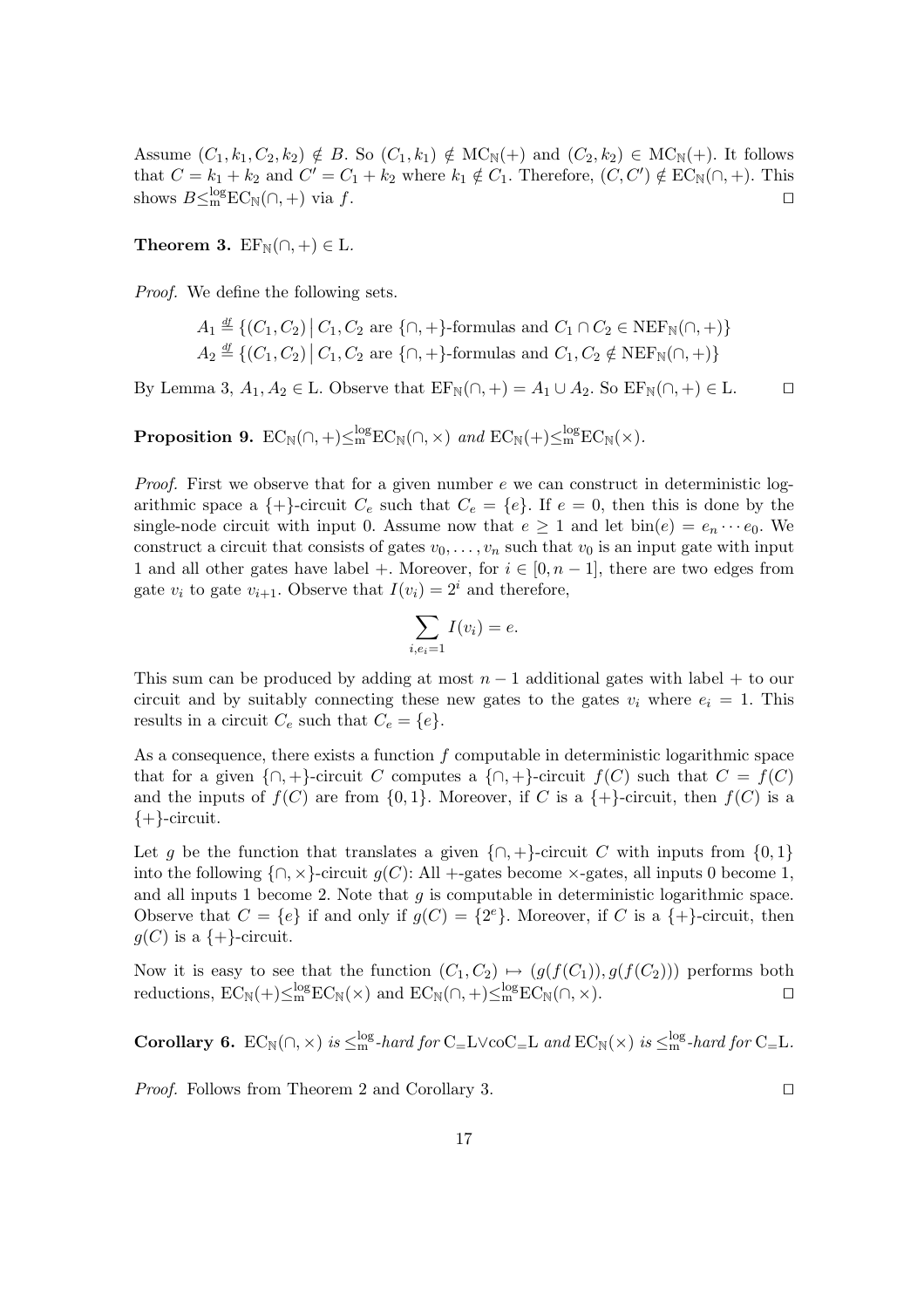#### **4.2 Equivalence Problems Solvable by Randomized Algorithms**

In this section we show that  $EC_N(+, \times)$  and  $MC_N(\cap, +, \times)$  are in RP, i.e., they are decidable in randomized polynomial time. McKenzie and Wagner [MW03] already report  $MC_N(\cap, +, \times) \in RP$  and attribute it to unpublished work by Glaßer. Here we give the first proof of this result.

**Definition 3 ([Gil77]).** RP *is the class of languages* L *for which there exists a probabilistic polynomial-time-bounded Turing machine* M *such that for all* x*,*

> $x \in L \implies M(x)$  *accepts with probability*  $\geq \frac{1}{2}$  $x \notin L \implies M(x)$  *accepts with probability* 0

The class does not change if  $\frac{1}{2}$  is replaced by  $\frac{1}{q(|x|)}$  where q is a polynomial.

**Theorem 4.**  $EC_{\mathbb{N}}(+, \times) \in \text{coRP}$ .

*Proof.* It suffices to show that the non-equivalence problem for  $\{+, \times\}$ -circuits belongs to RP. This is done by the following nondeterministic algorithm which works on input of two  $\{+, \times\}$ -circuits  $C_1$  and  $C_2$  where *n* denotes the input length.

1. guess some  $m \in [1, 2^{3n}]$ 2. if m is not prime then reject 3.  $r_1 := (C_1 \mod m)$  and  $r_2 := (C_2 \mod m)$ 4. if  $r_1 = r_2$  then reject else accept

We observe that the algorithm works in polynomial time in  $n$ . Line 2 is realized in polynomial time by the algorithm by Agrawal, Kayal, and Saxena [AKS04]. Line 3 can be carried out in polynomial time, since m is of polynomial size in n and hence, we can determine  $r_1$ and  $r_2$  by performing each operation in the circuits modulo  $m$ .

Clearly, if  $C_1 = C_2$ , then the algorithm rejects for all guesses of m, i.e., it accepts with probability 0. Assume now that  $C_1 \neq C_2$ . Suppose there exist more than  $2^{2n}$  pairwise different primes  $p \in [1, 2^{3n}]$  such that  $(C_1 \mod p) = (C_2 \mod p)$ , i.e.,  $C_1 \equiv C_2 \mod p$ . Observe that the product of these primes is greater than or equal to  $2^{2^{2n}}$ . From the Chinese remainder theorem and the fact that  $C_1, C_2 \in [0, 2^{2n}]$  (Corollary 2) it follows that  $C_1 = C_2$ . This contradicts our assumption and therefore,

$$
(C_1 \mod p) = (C_2 \mod p)
$$
 for at most  $2^{2n}$  primes  $p \in [1, 2^{3n}]$ . (2)

,

Let  $\pi(k)$  denote the number of primes  $\leq k$ . Rosser and Schoenfeld [RS62] prove that for  $k > 17$ ,

$$
\frac{k}{\ln k} < \pi(k) < 1.25506 \frac{k}{\ln k}
$$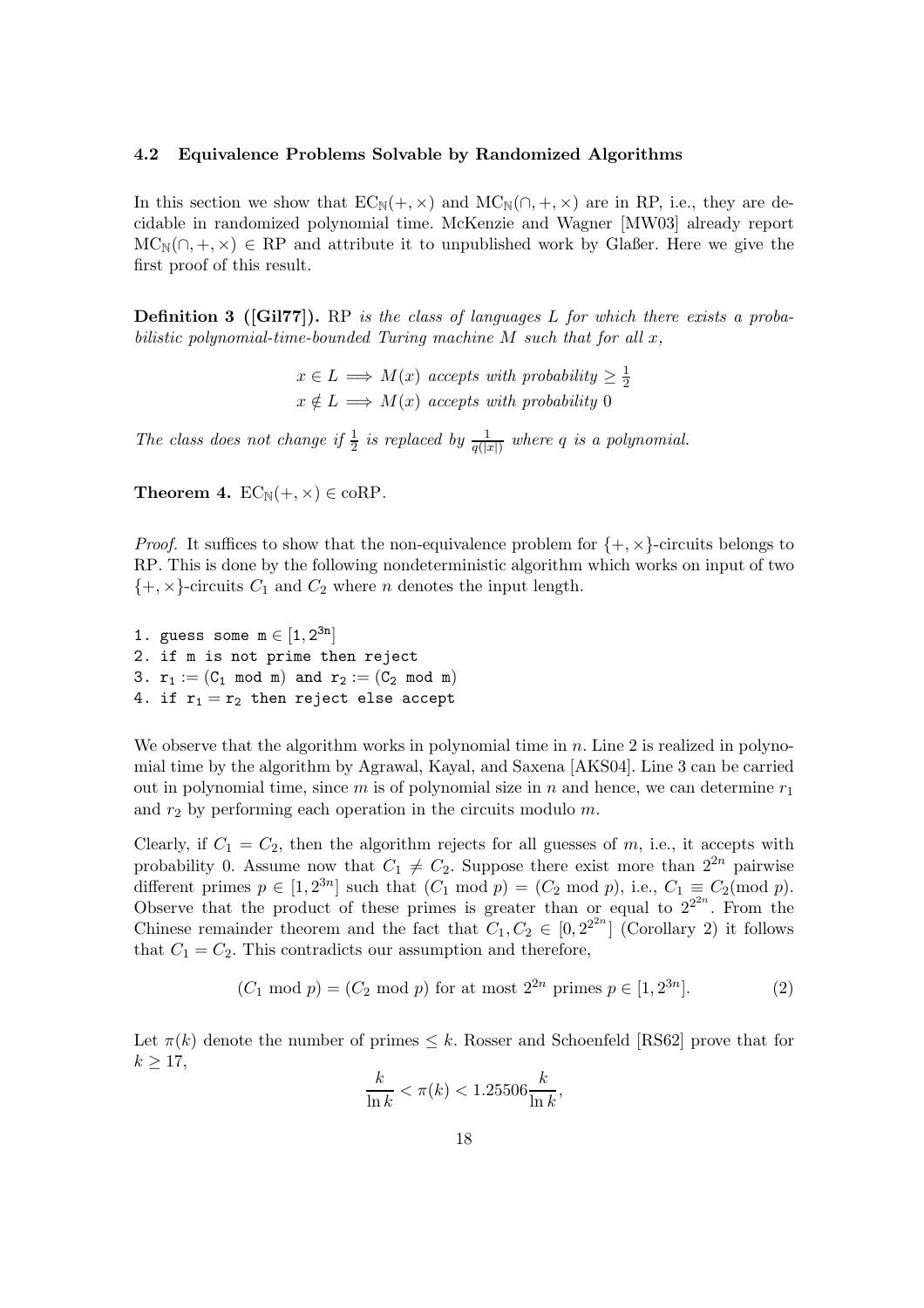where ln k denotes the natural logarithm of k. So for  $n \geq 5$ , the number of primes in  $[1, 2^{3n}]$  is at least

$$
\frac{2^{3n}}{\ln(2^{3n})} \ge \frac{2^{3n}}{3n} \ge 2 \cdot 2^{2n}.
$$

Together with (2) this implies that for  $n \geq 5$ ,

there exist at least  $\frac{2^{3n}}{6n}$  primes  $p \in [1, 2^{3n}]$  such that  $(C_1 \mod p) \neq (C_2 \mod p)$ . (3)

Therefore, if  $C_1 \neq C_2$ , then the algorithm nondeterministically produces  $2^{3n}$  paths and at least  $\frac{2^{3n}}{6n}$  of these paths accept. Thus if  $C_1 \neq C_2$ , then the algorithm accepts with probability  $\geq \frac{1}{6n}$ .

 $\Box$ 

**Corollary 7.**  $MC_N(\cap, +, \times) \in \text{coRP}$ .

*Proof.* McKenzie and Wagner [MW03] show  $MC_N(\cap, +, \times) \equiv_m^{log} EC_N(+, \times)$ .

**Corollary 8.**  $EC_N(\cap, +, \times) \in BPP$ ,  $EC_N(\cap, \times) \in P$ ,  $EF_N(\cap, +, \times) \in DLOGCFL$ , and  $EF_{\mathbb{N}}(\cap,\times)\in\mathcal{L}.$ 

*Proof.* By Corollary 7,  $MC_N(\cap, +, \times) \in \text{coRP}$  and hence, by Proposition 8,  $EC_N(\cap, +, \times) \in$  $P^{coRP} \subseteq BPP$ . McKenzie and Wagner [MW03] showed that  $MC_N(\cap, \times) \in P$ ,  $MF_N(\cap, +, \times) \in DLOGCFL$ , and  $MF_N(\cap, \times) \in L$ . The assertion follows from Proposition 8, since P, DLOGCFL, and L are closed under  $\leq_T^{\log}$ .  $T$  .  $\Box$ 

# **5 Intractable Equivalence Problems**

In this section we analyze equivalence problems which are more difficult to decide than the problems presented in the former section. The scope ranges from  $\Pi_2^P$ -complete<br>for the more restricted problems like  $\text{EF}_{\text{N}}(1+\lambda)$  and  $\text{EF}_{\text{N}}(1+\lambda)$  up to  $\text{NEXP}$  hard for for the more restricted problems like  $EF_N(\cup, +)$  and  $EF_N(\cup, \times)$  up to NEXP-hard for  $EC_{\mathbb{N}}(\neg, \cup, \cap, +, \times)$ , the most general membership problem we consider. The best upper bound we can give for the complexity of this problem is the Turing-degree of the halting problem.

# **5.1 Π<sup>P</sup> <sup>2</sup> -Complete Problems**

We show  $\Pi_2^P$ -completeness for several equivalence problems. Corollary 1 already shows<br>that some of these problems belong to  $\Pi^P$ . Hence, it suffices to prove  $\Pi^P$  bardness for that some of these problems belong to  $\Pi_2^P$ . Hence, it suffices to prove  $\Pi_2^P$ -hardness for  $\text{EF}_{\text{ex}}(1+\lambda)$  and  $\text{EF}_{\text{ex}}(1+\lambda)$  $EF_N(\cup,+)$  and  $EF_N(\cup, \times)$ .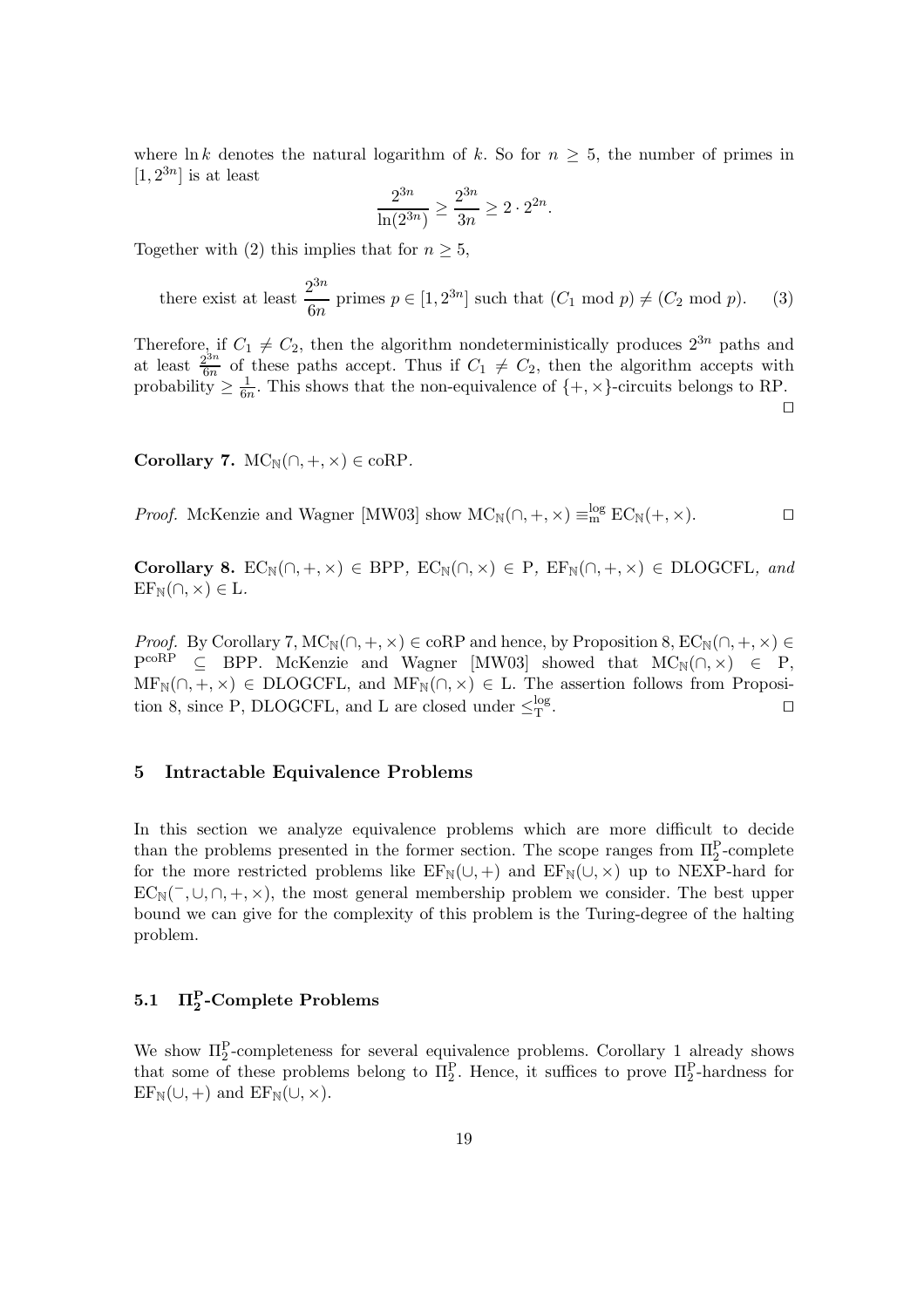Stockmeyer and Meyer [SM73] showed that the following problem of evaluating quantified Boolean formulas (QBF) is PSPACE-complete.

 $QBF \stackrel{\text{df}}{=} \left\{ H \middle| H \text{ is a Boolean formula in 3-CNF with variables } x_1, \ldots, x_n \text{ such that } \right\}$  $\exists x_1 \forall x_2 \cdots \exists x_n$  $(H(x_1,...,x_n)=1)$ 

Furthermore, the following restricted version  $QBF_2$  is complete for  $\Pi_2^P$  [SM73].

 $QBF_2$  $\stackrel{df}{=} \{H \mid H \text{ is a Boolean formula in 3-CNF with variables } x_1, \ldots, x_{2n} \text{ such that }$  $\forall x_1 \forall x_2 \cdots \forall x_n \exists x_{n+1} \exists x_{n+2} \ldots \exists x_{2n} (H(x_1, \ldots, x_{2n}) = 1) \}$ 

Travers [Tra04] showed that QSOS, a quantified version of the NP-complete problem *sum of subset (SOS)*, also is PSPACE complete. We here follow this track and show that  $QSOS<sub>2</sub>$ , a restricted version of QSOS, is  $\leq^{\text{log}}_{\text{m}}$ -complete for  $\Pi_2^P$ .

$$
\operatorname{QSOS}_2 \stackrel{\text{df}}{=} \{(x_1, \ldots, x_{2n}, b) \mid x_1, \ldots, x_{2n}, b \in \mathbb{N} \text{ and } \forall I \subseteq \{1, \ldots, n\}
$$
  

$$
\exists J \subseteq \{n+1, \ldots, 2n\} \left(\sum_{i \in I} x_i + \sum_{j \in J} x_j = b\right)\}
$$

**Lemma 4.**  $QBF_2 \leq m^{\log} QSOS_2$ .

*Proof.* We define a logspace computable function f such that  $H \in QBF_2 \Leftrightarrow$  $f(H) \in \text{QSOS}_2$ . Let  $H = \bigwedge_{i=1}^m (z_{i_1} \vee z_{i_2} \vee z_{i_3})$  be a Boolean formula where  $z_{i_j} \in$  ${x_1, \ldots, x_{2n}, \neg x_1, \ldots, \neg x_{2n}}.$ 

We then define  $f$  as

$$
f(H) \stackrel{\text{df}}{=} (v_1, v_2, \dots, v_{2n}, \underbrace{0, \dots, 0}_{2m}, v'_1, v'_2, \dots, v'_{2n}, c_1, \dots, c_m, d_1, \dots, d_m, b),
$$

where  $b, c_1, \ldots, c_m, d_1, \ldots, d_m, v_1, \ldots, v_{2n}, v'_1, \ldots, v'_{2n}$  are natural numbers which have the following decimal representations: following decimal representations: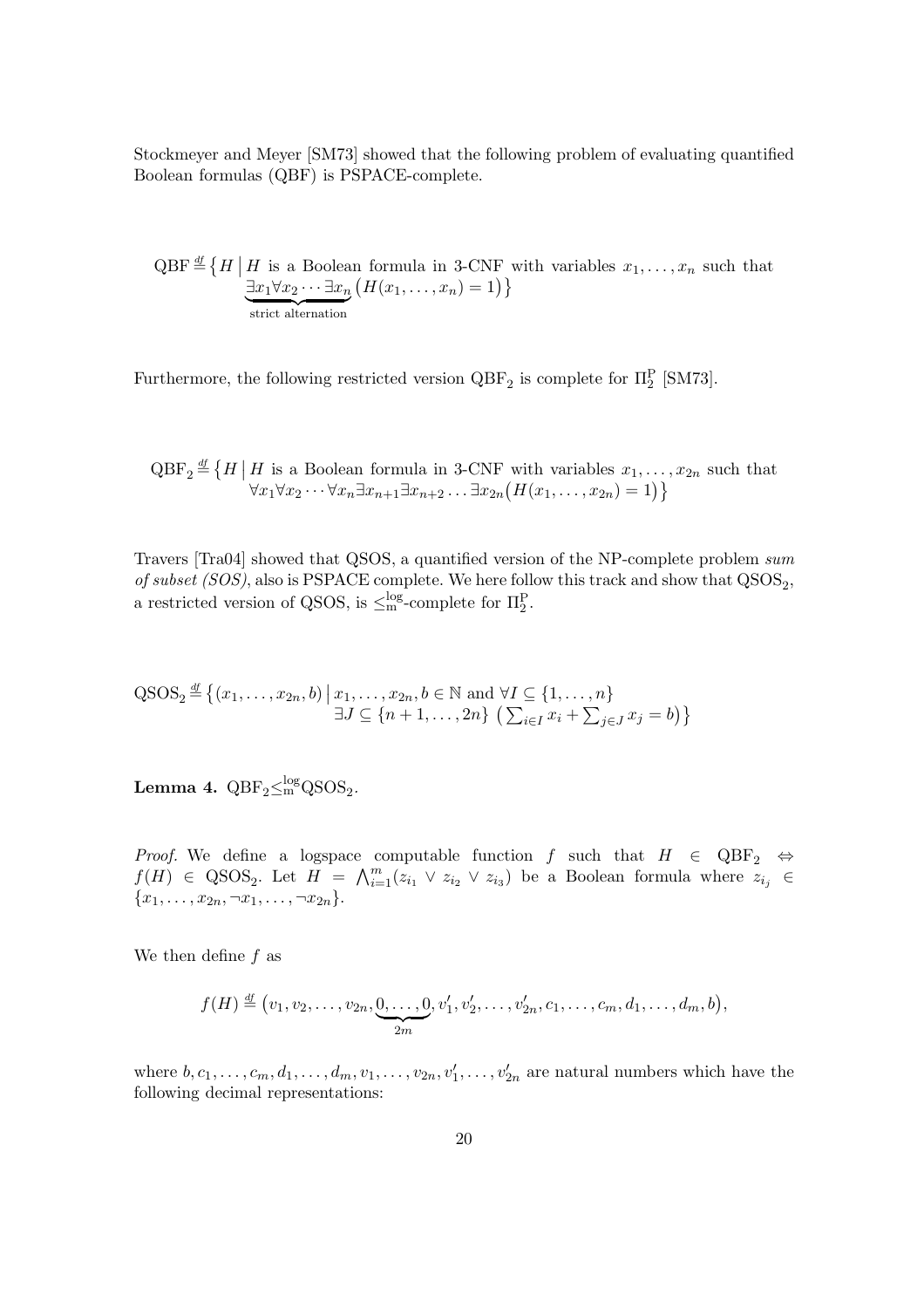$$
v_i \stackrel{\text{df}}{=} \underbrace{k_1 k_2 \dots k_m}_{m} \underbrace{0 \dots 010 \dots 0}_{2n}, \text{ where}
$$
\n
$$
k_j \text{ is the number of occurrences of literal } x_i \text{ in the } j\text{-th clause of } H,
$$
\n
$$
v_i' \stackrel{\text{df}}{=} \underbrace{k_1' k_2' \dots k_m' \underbrace{0 \dots 010 \dots 0}_{2n}, \text{ where}
$$
\n
$$
k_j' \text{ is the number of occurrences of literal } \neg x_i \text{ in the } j\text{-th clause of } H,
$$
\n
$$
c_i \stackrel{\text{df}}{=} \underbrace{0 \dots 010 \dots 0}_{m} \underbrace{0 \dots 00 \dots 0}_{2n}, \text{ (balancing vectors)}
$$
\n
$$
d_i \stackrel{\text{df}}{=} \underbrace{0 \dots 020 \dots 0}_{m} \underbrace{0 \dots 00 \dots 0}_{2n}, \text{ (balancing vectors)}
$$
\n
$$
b \stackrel{\text{df}}{=} \underbrace{4 \dots 444 \dots 4}_{m} \underbrace{1 \dots 11 \dots 1}_{2n} \text{ (target vector)}.
$$

By defining  $f$  in this way, we achieve that all vectors are appropriately quantified in the QSOS-instance:  $v_1, \ldots, v_{2n}$  are all quantified universally and all other vectors (except from the target vector which obviously is not quantified at all) are quantified existentially.

In the following, let  $I_{a_1,...,a_{2n}}$  be the interpretation which, for  $1 \leq i \leq 2n$ , assigns truthvalue  $a_i \in \{0, 1\}$  to variable  $x_i$  in H. The following equivalences now hold:

$$
H \in \text{QBF}_{2} \Leftrightarrow \forall a_{1} \cdots \forall a_{n} \exists a_{n+1} \cdots \exists a_{2n} (I_{a_{1},...,a_{2n}} \text{ satisfies } H)
$$
  
\n
$$
\Leftrightarrow \forall a_{1} \cdots \forall a_{n} \exists a_{n+1} \cdots \exists a_{2n} (I_{a_{1},...,a_{2n}} \text{ satisfies each clause of } H)
$$
  
\n
$$
\Leftrightarrow \forall e_{1} \in \{0,1\} \forall e_{2} \in \{0,1\} \cdots \forall e_{n} \in \{0,1\} \exists e_{n+1} \in \{0,1\} \exists e_{n+2} \in \{0,1\} \cdots \exists e_{2n} \in \{0,1\}
$$
  
\n
$$
\exists_{k_{1},...,k_{m} \in \{1,2,3\}} \left( \left( \sum_{i=1}^{2n} e_{i} v_{i} + (1-e_{i}) v_{i}' \right) = k_{1} k_{2} \dots k_{m} \underbrace{1 \dots 1}_{2n} \right)
$$
  
\n
$$
\Leftrightarrow \forall e_{1} \in \{0,1\} \forall e_{2} \in \{0,1\} \cdots \forall e_{n} \in \{0,1\} \exists e_{n+1} \in \{0,1\} \exists e_{n+2} \in \{0,1\} \cdots \exists e_{2n} \in \{0,1\}
$$
  
\n
$$
\exists_{l_{1} \in \{0,1\} \exists l_{2} \in \{0,1\}} \cdots \exists l_{2n} \in \{0,1\}
$$
  
\n
$$
\exists_{k_{1},...,k_{m} \in \{1,2,3\}} \left( \left( \left( \sum_{i=1}^{2n} e_{i} v_{i} + l_{i} v_{i}' \right) \right) = k_{1} k_{2} \dots k_{m} \underbrace{1 \dots 1}_{2n} \right)
$$
  
\n
$$
\Leftrightarrow \forall e_{1} \in \{0,1\} \forall e_{2} \in \{0,1\} \cdots \forall e_{n} \in \{0,1\} \exists e_{n+1} \in \{0,1\} \exists e_{n+2} \in \{0,1\} \cdots \exists e_{2n} \in \{0,1\}
$$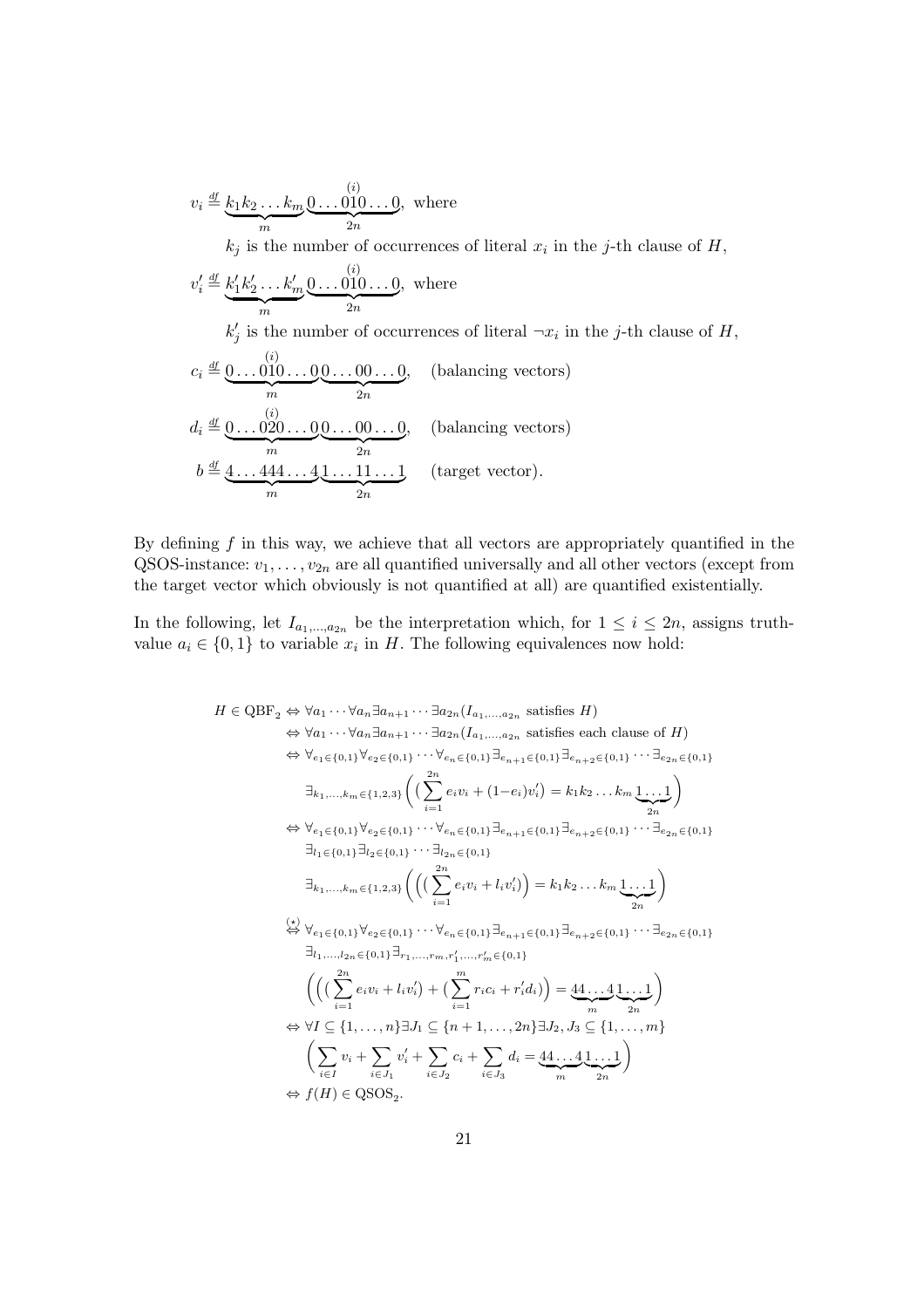m

To see ( $\star$ ), observe that the target sum  $\overbrace{44...4}^{m}$   $\overbrace{1...1}^{2n}$  can be obtained by adding appropriate balancing vectors to a number which has the decimal representation

$$
k_1 k_2 \dots k_m \underbrace{1 \dots 1}_{2n}
$$

where  $k_i \in \{1, 2, 3\}$  for  $1 \leq i \leq n$ . This can be done since all balancing vectors are quantified existentially. Since  $f$  is computable in logarithmic space, our reduction is complete.  $\Box$ 

**Corollary 9.** QSOS<sub>2</sub> *is*  $\leq$ <sup>nog</sup>-complete for  $\Pi_2^P$ .

**Theorem 5.**  $\text{EF}_{\mathbb{N}}(\cup, +)$  *is*  $\leq^{\text{log}}_{\text{m}}$ *-complete for*  $\Pi_2^P$ *.* 

*Proof.* By Corollary 9, the problem  $QSOS_2$  is  $\Pi_2^P$ -complete. We here describe a reduction from  $OSOS_2$  to  $FE_2(1, 1)$ . To model the sums in the definition of  $OSOS_2$  we define the from  $QSOS<sub>2</sub>$  to  $EF<sub>N</sub>(U, +)$ . To model the sums in the definition of  $QSOS<sub>2</sub>$  we define the formula  $C = \text{for } 1 \le i \le i \le 2$  as follows formula  $C_{x_{i,j}}$  for  $1 \leq i \leq j \leq 2n$  as follows.



Note that the final addition must be expanded appropriately. For  $i > j$  we define  $C_{x_{i,j}} \stackrel{df}{=} 0$ . It is obvious that  $C_{x_{i,j}} = \{ \sum_{j}$  $k \in I$  $x_k | I \subseteq \{i, i+1, \ldots, j\}\}\$ for  $i \geq 1, j \in \mathbb{N}$ . Let us also define

$$
C_y \stackrel{\text{df}}{=} \sum_{j=n+1}^{2n} x_j
$$
. Using these formulas, the following equivalency holds:

$$
(x_1, \ldots, x_n, x_{n+1}, \ldots, x_{2n}, b) \in QSOS_2
$$
  
\n
$$
\iff \forall I \subseteq \{1, \ldots, n\} \exists J \subseteq \{n+1, \ldots, 2n\}, \sum_{i \in I} x_i + \sum_{j \in J} x_j = b
$$
  
\n
$$
\iff \forall I \subseteq \{1, \ldots, n\} \exists J \subseteq \{n+1, \ldots, 2n\}, \sum_{i \in I} x_i + \sum_{j=n+1}^{2n} x_j = b + \sum_{j \notin J} x_j
$$
  
\n
$$
\iff \forall I \subseteq \{1, \ldots, n\} \exists J \subseteq \{n+1, \ldots, 2n\}, \sum_{i \in I} x_i + \sum_{j=n+1}^{2n} x_j = b + \sum_{j \in J} x_j
$$
  
\n
$$
\iff \forall I \in (C_{x_{1,n}} + C_y) \exists r \in (b + C_{x_{n+1,2n}}), l = r
$$
  
\n
$$
\iff (C_{x_{1,n}} + C_y) \subseteq (b + C_{x_{n+1,2n}})
$$
  
\n
$$
\iff (C_{x_{1,n}} + C_y) \cup (b + C_{x_{n+1,2n}}) = (b + C_{x_{n+1,2n}})
$$
  
\n
$$
\iff ((C_{x_{1,n}} + C_y) \cup (b + C_{x_{n+1,2n}}), (b + C_{x_{n+1,2n}})) \in EC_N(\cup, +)
$$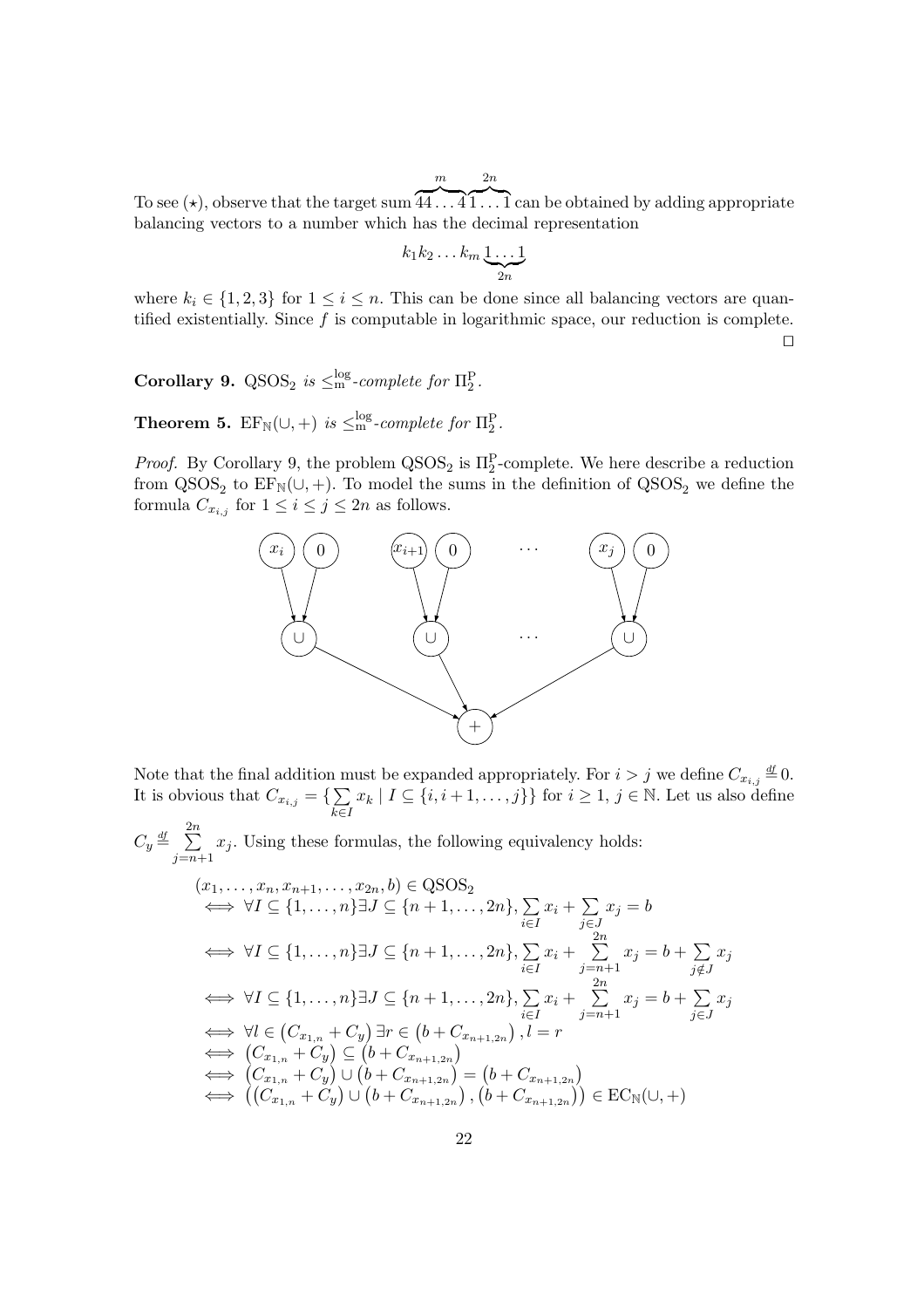This reduction can be carried out in logarithmic space. Thus, since  $\text{QSOS}_2$  is  $\Pi_2^P$ -complete,<br> $\text{FC}_{\text{N}}(1+1)$  is  $\Pi^P$  hard  $EC_N(\cup,+)$  is  $\Pi_2^P$ -hard.  $\mathbb{P}_{2}$ -hard.

To show  $\Pi_2^P$ -hardness for  $\text{EF}_{\mathbb{N}}(\cup, \times)$ , we define an analogue of  $\text{QSOS}_2$  for products.

$$
\text{QPOS}_2 \stackrel{\text{df}}{=} \{(x_1, \ldots, x_{2n}, b) \mid x_1, \ldots, x_{2n}, b \ge 1 \text{ and } \forall I \subseteq \{1, \ldots, n\} \exists J \subseteq \{n+1, \ldots, 2n\}
$$

$$
\left(\prod_{i \in I} x_i \prod_{j \in J} x_j = b\right)\}
$$

Lemma 5.  $QBF_2 \leq m^2QPOS_2$ .

*Proof.* The proof is similar to the one for Lemma 4. However, the obvious idea to use the same proof and to just encode the weights of a QSOS<sub>2</sub>-instance into exponents of<br>numbers does not work, since these numbers become too large. Instead, we will rep numbers does not work, since these numbers become too large. Instead, we will represent weights by several but small exponents. We define a logspace computable function f such that  $H \in \text{QBF}_2 \Leftrightarrow f(H) \in \text{QPOS}_2$ . Let  $H = \bigwedge_{i=1}^m (z_{i_1} \vee z_{i_2} \vee z_{i_3})$  with  $z_{i_j} \in \{x_1,\ldots,x_{2n},\neg x_1,\ldots,\neg x_{2n}\}$  be a boolean formula.

We then define f as

$$
f(H) \stackrel{\text{df}}{=} (v_1, \ldots, v_n, \underbrace{1, \ldots, 1}_{3n+2m}, v_{n+1}, \ldots, v_{2n}, v'_1, v'_2, \ldots, v'_{2n}, p_1, \ldots, p_m, p_1^2, \ldots, p_m^2, b),
$$

where  $p_i$  is the *i*-th prime and  $v_1, \ldots, v_{2n}, v'_1, \ldots, v'_{2n}$  and *b* are the following natural numbers. numbers:

$$
v_i \stackrel{\text{df}}{=} p_{m+i} \prod_{r=1}^m p_r^{k_r}, \text{ where}
$$
\n
$$
k_s \text{ is the number of occurrences of literal } x_i \text{ in the } r\text{-th clause of } H,
$$
\n
$$
v'_i \stackrel{\text{df}}{=} p_{m+i} \prod_{r=1}^m p_r^{k_r'}, \text{ where}
$$
\n
$$
k'_r \text{ is the number of occurrences of literal } \neg x_i \text{ in the } r\text{-th clause of } H,
$$
\n
$$
b \stackrel{\text{df}}{=} \prod_{i=1}^{2n} p_{m+i} \prod_{r=1}^m p_r^4 \quad \text{(target vector)}.
$$

By defining  $f$  in this way, we achieve that all vectors are appropriately quantified in the QPOS-instance:  $v_1, \ldots, v_n$  are all quantified universally and all other vectors (except for the target vector which obviously is not quantified at all) are quantified existentially.

In the following, let  $I_{a_1,...,a_{2n}}$  be the interpretation that, for  $1 \leq i \leq 2n$ , assigns the truth-value  $a_i \in \{0,1\}$  to variable  $x_i$  in H.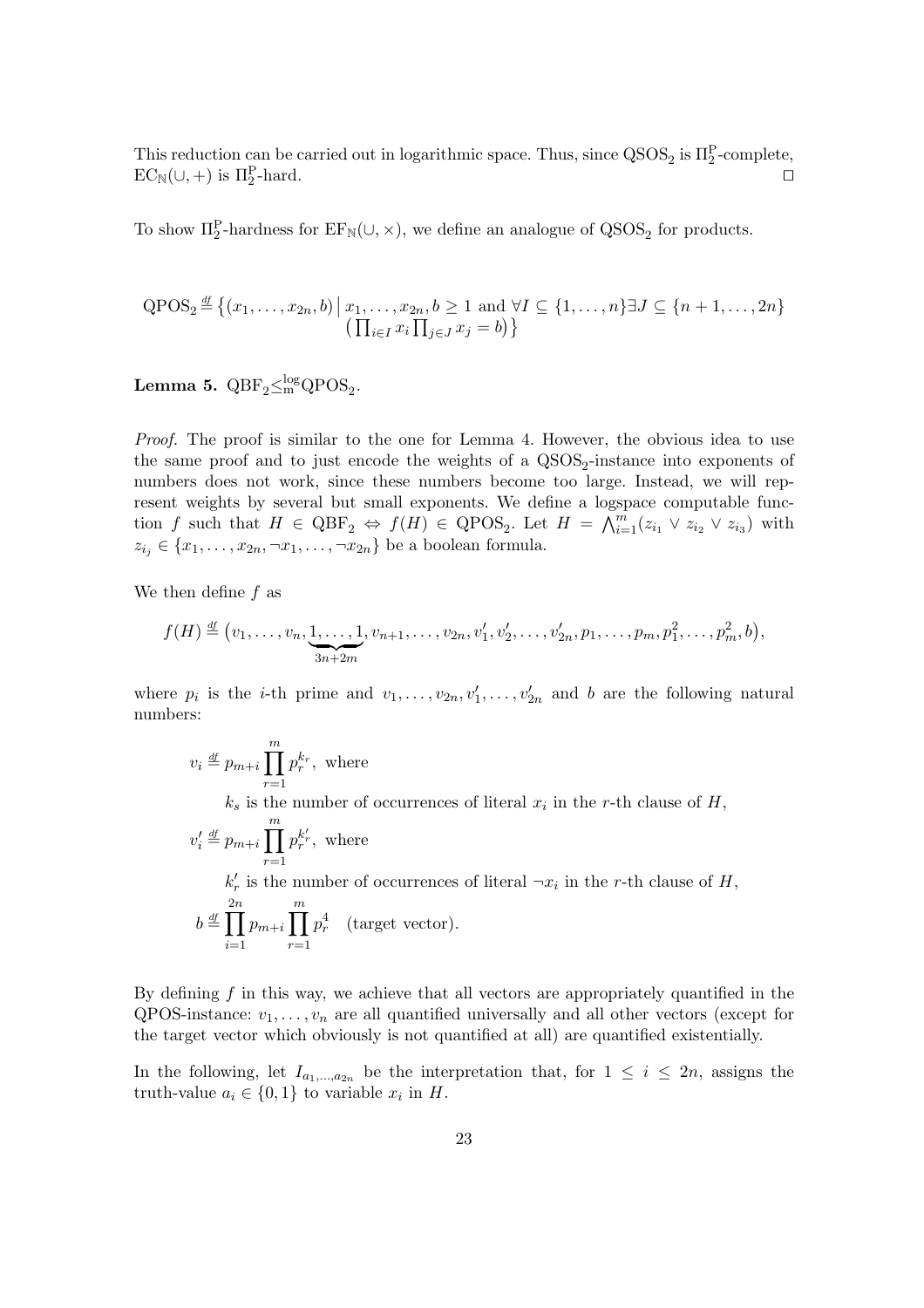The following equivalences now hold:

$$
H \in \text{QBF}_{2} \Leftrightarrow \forall a_{1} \cdots \forall a_{n} \exists a_{n+1} \cdots \exists a_{2n} (I_{a_{1},...,a_{2n}} \text{ satisfies } H)
$$
  
\n
$$
\Leftrightarrow \forall a_{1} \cdots \forall a_{n} \exists a_{n+1} \cdots \exists a_{2n} (I_{a_{1},...,a_{2n}} \text{ satisfies each clause of } H)
$$
  
\n
$$
\Leftrightarrow \forall_{I \subseteq \{1,...,n\}} \exists_{J \subseteq \{n+1,...,2n\}} \exists_{k_{1},...,k_{m} \in \{1,2,3\}} \text{ such that}
$$
  
\n
$$
\prod_{i \in I} v_{i} \prod_{i \notin I} v_{j} \prod_{j \notin J} v_{j} \prod_{i=1}^{2n} p_{m+i} \prod_{r=1}^{m} p_{r}^{k_{r}}
$$
  
\n
$$
\Leftrightarrow \forall_{I \subseteq \{1,...,n\}} \exists_{J \subseteq \{n+1,...,2n\}} \exists_{R_{1} \subseteq \{1,...,m\}} \exists_{R_{2} \subseteq \{1,...,m\}} \text{ such that}
$$
  
\n
$$
\prod_{i \in I} v_{i} \prod_{i \notin I} v_{j} \prod_{j \in J} v_{j} \prod_{r \in R_{1}} p_{r} \prod_{r \in R_{2}} p_{r}^{2} = \prod_{i=1}^{2n} p_{m+i} \prod_{r=1}^{m} p_{r}^{4} = b
$$
  
\n
$$
\Leftrightarrow \forall_{I \subseteq \{1,...,n\}} \exists_{J \subseteq \{n+1,...,2n\}} \exists_{I \subseteq \{1,...,2n\}} \exists_{R_{1} \subseteq \{1,...,m\}} \exists_{R_{2} \subseteq \{1,...,m\}} \text{ such that}
$$
  
\n
$$
\prod_{i \in I} v_{i} \prod_{j \in J} v_{j} \prod_{i \in I'} p_{r} \prod_{r \in R_{2}} p_{r}^{2} = b
$$
  
\n
$$
\Leftrightarrow f(H) \in \text{QPOS}_{2}.
$$

To see  $(\star)$ , observe that the first product on the right hand side enforces that for each variable exactly one value out of  $\{0, 1\}$  is chosen (this is actually only needed later on), and the second product makes sure that in each clause at least one literal is true (the exponents  $k_i$  are not zero).

Since the primes are logarithmic in the input length they can be computed in logarithmic space. Thus,  $f$  is computable in logarithmic space and our reduction is complete.  $\Box$ 

**Corollary 10.** QPOS<sub>2</sub> *is*  $\leq$ <sup>nog</sup>-complete for  $\Pi_2^P$ .

**Theorem 6.**  $EF_N(\cup, \times)$  *is*  $\leq_m^{log}$ *-hard for*  $\Pi_2^P$ *.* 

*Proof.* We describe a reduction from  $QPOS_2$  to  $EF_N(\cup, \times)$ . To model the products in the definition of  $QPOS_2$  we define the formula  $C$  for  $1 \leq i \leq i \leq 2n$  as shown in the definition of  $QPOS_2$  we define the formula  $C_{x_{i,j}}$  for  $1 \leq i \leq j \leq 2n$  as shown in the following diagram following diagram.

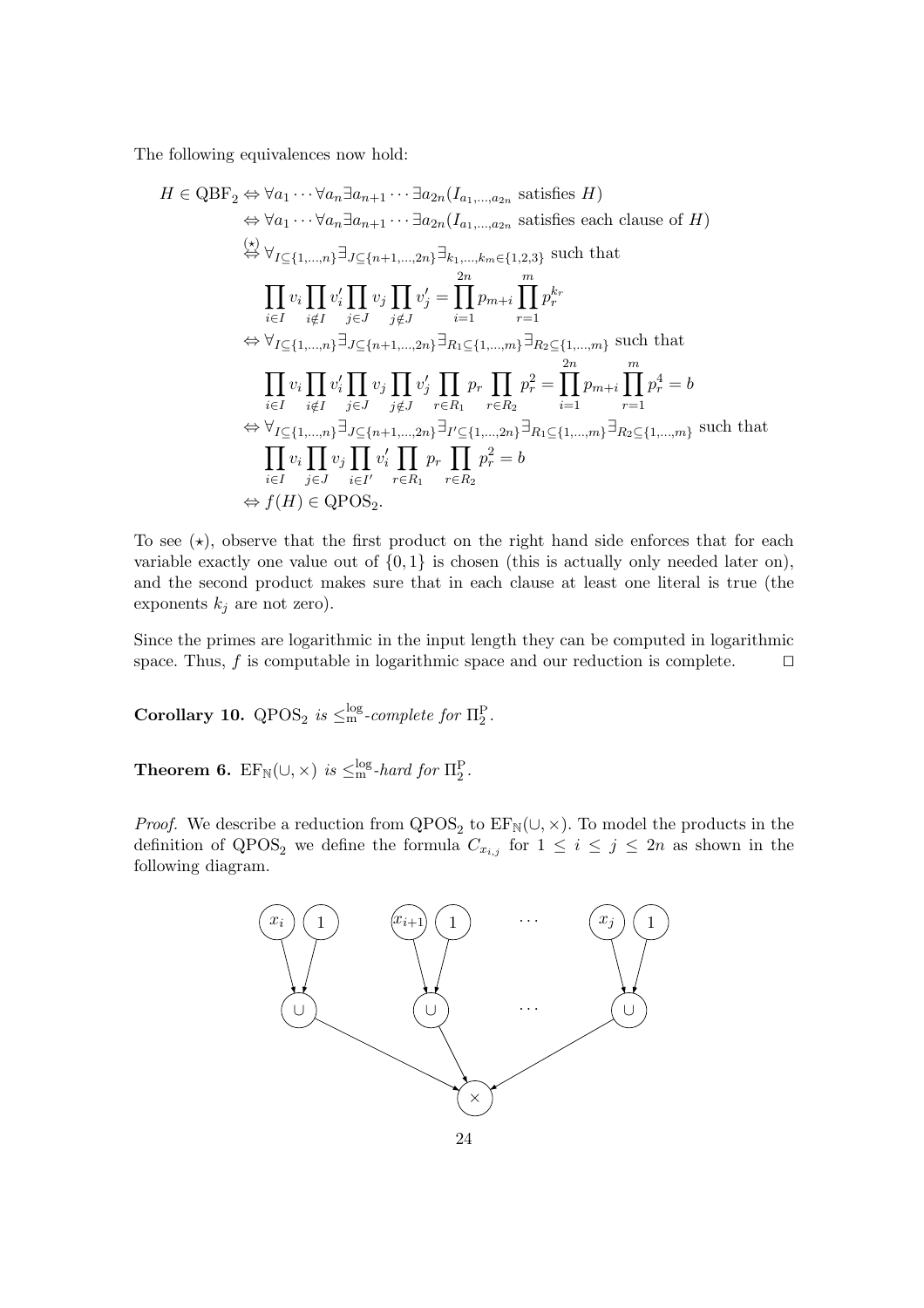Note that the final product must be expanded appropriately. For  $i>j$  we define additionally  $C_{x_{i,j}} \stackrel{\text{df}}{=} 1$ . It is obvious that  $C_{x_{i,j}} = \{ \prod$  $k \in I$  $x_k | I \subseteq \{i, i+1, \ldots, j\} \}$  for  $i \geq 1, j \in \mathbb{N}$ . Let us also define  $C_y \stackrel{df}{=} \prod^{2n}$  $j=n+1$  $x_j$ .

Our reduction function f is now defined as follows: If the input to the function is not a tuple, has an even number of elements, or one of the elements is zero, then the function returns  $(0, 1)$ . Otherwise we define:

$$
f((x_1,\ldots,x_{2n},b)) \stackrel{\mathrm{df}}{=} ((C_{x_{1,n}} \times C_y) \cup (b \times C_{x_{n+1,2n}}), (b \times C_{x_{n+1,2n}}))
$$

The correctness is observed as follows.

$$
(x_1, \ldots, x_n, x_{n+1}, \ldots, x_{2n}, b) \in QPOS_2
$$
  
\n
$$
\iff \forall_{I \subseteq \{1, \ldots, n\}} \exists_{J \subseteq \{n+1, \ldots, 2n\}}, \prod_{i \in I} x_i \prod_{j \in J} x_j = b
$$
  
\n
$$
\iff \forall_{I \subseteq \{1, \ldots, n\}} \exists_{J \subseteq \{n+1, \ldots, 2n\}}, \prod_{i \in I} x_i \prod_{j=n+1}^{2n} x_j = b \prod_{j \notin J} x_j
$$
  
\n
$$
\iff \forall_{I \subseteq \{1, \ldots, n\}} \exists_{J \subseteq \{n+1, \ldots, 2n\}}, \prod_{i \in I} x_i \prod_{j=n+1}^{2n} x_j = b \prod_{j \in J} x_j
$$
  
\n
$$
\iff \forall (l \in (C_{x_{1,n}} \times C_y)) \exists (r \in (b \times C_{x_{n+1,2n}})) , l = r
$$
  
\n
$$
\iff (C_{x_{1,n}} \times C_y) \subseteq (b \times C_{x_{n+1,2n}})
$$
  
\n
$$
\iff (C_{x_{1,n}} \times C_y) \cup (b \times C_{x_{n+1,2n}}) = (b \times C_{x_{n+1,2n}})
$$
  
\n
$$
\iff ((C_{x_{1,n}} \times C_y) \cup (b \times C_{x_{n+1,2n}}), (b \times C_{x_{n+1,2n}})) \in EC_N(\cup, \times)
$$

Again, f can be computed in logarithmic space. Thus, by Corollary 10,  $EF_N(\cup, \times)$  is  $\leq_m^{log}$ <br>complete for  $\Pi^P$ complete for  $\Pi_2^{\rm P}$ .  $\mathbb{Z}$ .

In order to show that  $EC_{\mathbb{N}}(\cup, \times)$  belongs to  $\Pi_2^P$  we reduce  $EC_{\mathbb{N}}(\cup, \times)$  to  $EC_{\mathbb{N}}(\cup, +)$ . The idea is as follows: We represent numbers in the  $\{\cup, \times\}$ -circuits as products of the form  $q_1^{e_1} q_2^{e_2} \cdots q_m^{e_m}$  and we build corresponding  $\{\cup, +\}$ -circuits that generate exactly the vectors  $(e_1, e_2, \ldots, e_m)$  which we will appropriately encode as numbers. Note that a factorization into prime factors  $q_i$  would be welcome, but is not possible in polynomial time. However, as demonstrated by McKenzie and Wagner, for our purpose, a factorization into factors that are relatively prime suffices. For this end we need the following problem.

**Definition 4 ([BS96]).** GCD-Free Basis (GFB) *is the following problem:* Given: *Numbers*  $a_1, \ldots, a_n \geq 1$ <br>Compute: *Numbers*  $m > 1$ , c Compute: *Numbers*  $m \geq 1, q_1, \ldots, q_m \geq 2$  and  $e_{11}, \ldots, e_{nm} \geq 0$  such that  $gcd(q_i, q_j) = 1$  *for*  $i \neq j$  *and*  $a_i = \prod_{i=1}^{m}$  $j=1$  $q_j^{e_{ij}}$  for  $i = 1, ..., n$ .

**Proposition 10 ([BS96]).** *GCD-Free Basis can be computed in polynomial time.*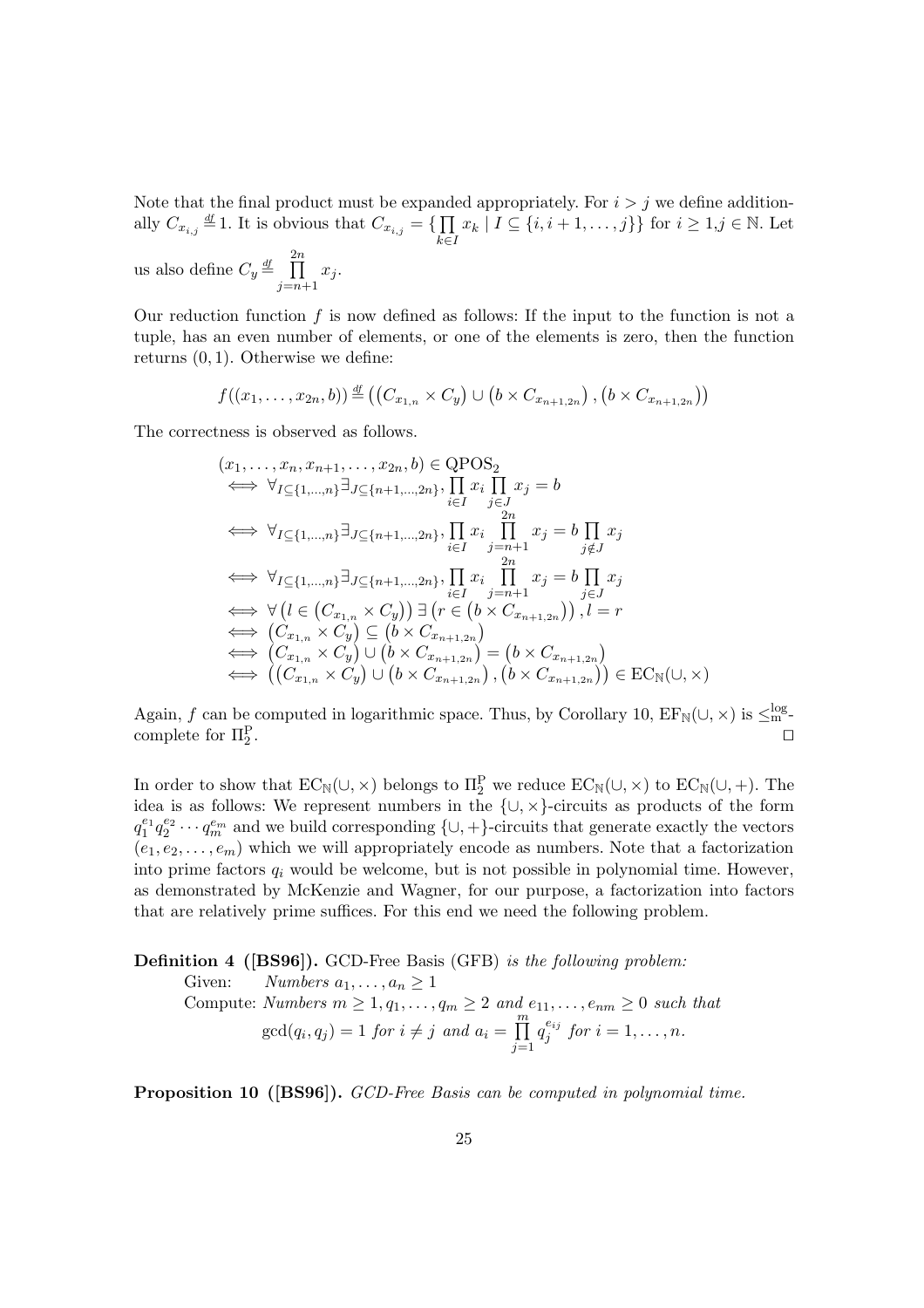First we establish the reduction for  $\{ \cup, \times \}$ -circuits that do not generate 0 in their outputs.

**Lemma 6.** *There exists a polynomial-time computable function* f *that maps pairs of* {∪, ×}*-circuits to pairs of* {∪, <sup>+</sup>}*-circuits such that for any two* {∪, ×}*-circuits* <sup>C</sup>1 *and* <sup>C</sup>2 *with positive inputs,*

$$
(C_1, C_2) \in EC_N(\cup, \times) \iff f(C_1, C_2) \in EC_N(\cup, +).
$$

*Proof.* We transform the  $\{\cup, \times\}$ -circuit into a  $\{\cup, +\}$ -circuit with the same structure such that the transformed circuit operates on the exponents of the GCD-free basis of the inputs. To this end, we replace each  $\times$ -node by a  $+$ -node and each input by a number whose binary representation consists of blocks of fixed length. Each such block contains the exponent of one component of the base. Also, the blocks are long enough to ensure that they do not interfere with each other.

Let  $C_1$  and  $C_2$  be two  $\{\cup, \times\}$ -circuits. If their numbers of input gates do not match, introduce additional input gates with assignment one that are multiplied to the output gate. We denote the input gates of  $C_1$  and  $C_2$  by  $x_1, \ldots, x_n$  and  $\tilde{x}_1, \ldots, \tilde{x}_n$ , respectively. Now compute a GCD-free basis for  $x_1, \ldots, x_n, \tilde{x}_1, \ldots, \tilde{x}_n$ . Let this basis be  $q_1, \ldots, q_m$ . By Proposition 10, this is possible in polynomial time (note that all inputs are positive). For  $x = \prod_{j=1}^{m} q_j^{e_j}$ , let  $\varepsilon(x, j) = e_j$  be the unique j-th exponent in the gcd-representation of x.

For  $N \stackrel{\text{df}}{=} 2^{2|C_1|+2|C_2|}$  we now define a mapping  $\sigma : (\mathbb{N}^+, \times) \to (\mathbb{N}, +)$  by  $x \mapsto \sum_{i=1}^m \varepsilon(x, j) N^{j-1}$ . Note that  $\sigma$  is a monoid-homomorphism and that it is one-one on  $\sum_{j=1}^{m} \varepsilon(x, j) N^{j-1}$ . Note that  $\sigma$  is a monoid-homomorphism and that it is one-one on  $X \stackrel{\text{df}}{=} \{x \mid \varepsilon(x, j) \leq N \text{ for } j = 1, ..., m\}.$ 

Now let  $f(C_1, C_2) = (C'_1, C'_2)$  where  $C'_1$  results from  $C_1$  by replacing all  $\times$ -gates by  $+$ -gates and replacing the inputs  $x$ , by  $\sigma(x)$  (C' is obtained analogously). Since  $\sigma$  is a gates and replacing the inputs  $x_i$  by  $\sigma(x_i)$  ( $C'_2$  is obtained analogously). Since  $\sigma$  is a<br>homomorphism we obtain  $\sigma(C_i) - C'$  and  $\sigma(C_i) - C'$ homomorphism, we obtain  $\sigma(C_1) = C'_1$  and  $\sigma(C_2) = C'_2$ .

By Proposition 2, for all numbers x produced by gates of the circuits  $C_1$  and  $C_2$  it holds<br>that  $x < 2^{2^{2|C_1|+2|C_2|}}$ , and thus  $\varepsilon(x, j) < 2^{2|C_1|+2|C_2|} = N$ . Therefore,  $\sigma$  is one-one in  $C_1$ <br>and  $C_2$  and we alt and  $C_2$  and we obtain  $C_1 = C_2 \iff \sigma(C_1) = \sigma(C_2) \iff C_1' = C_2'$ . This shows  $(C, C_2) \in \text{EC}_2(\square \times)$  if and only if  $f(C, C_2) \in \text{EC}_2(\square \times)$  $(C_1, C_2) \in EC_N(\cup, \times)$  if and only if  $f(C_1, C_2) \in EC_N(\cup, +)$ .

**Proposition 11.**  $EC_{\mathbb{N}}(\cup, \times) \leq_{\mathfrak{m}}^{\mathfrak{p}} EC_{\mathbb{N}}(\cup, +)$ 

*Proof.* By Lemma 6, it suffices to construct a polynomial-time computable function that transforms a pair of  $\{\cup, \times\}$ -circuits  $(C_1, C_2)$  into a pair of  $\{\cup, \times\}$ -circuits  $(C'_1, C'_2)$  such that all inputs of  $C'$  and  $C'$  are positive and  $(C_2, C_3 \leftrightarrow C' - C')$ that all inputs of  $C'_1$  and  $C'_2$  are positive and  $(C_1 = C_2 \iff C'_1 = C'_2)$ .

Let  $C_1$  and  $C_2$  be two  $\{\cup, \times\}$ -circuits and assume without loss of generality that each of these circuits is connected. If neither  $C_1$  nor  $C_2$  has zero as input, then we are done by returning  $(C_1, C_2)$ . If exactly one of the circuits has zero as input, then we know that this circuit has zero in its output, but the other circuits has not. So we are done by returning two fixed non-equivalent circuits. From now on assume that both circuits have inputs that are zero and hence they have zero in their output.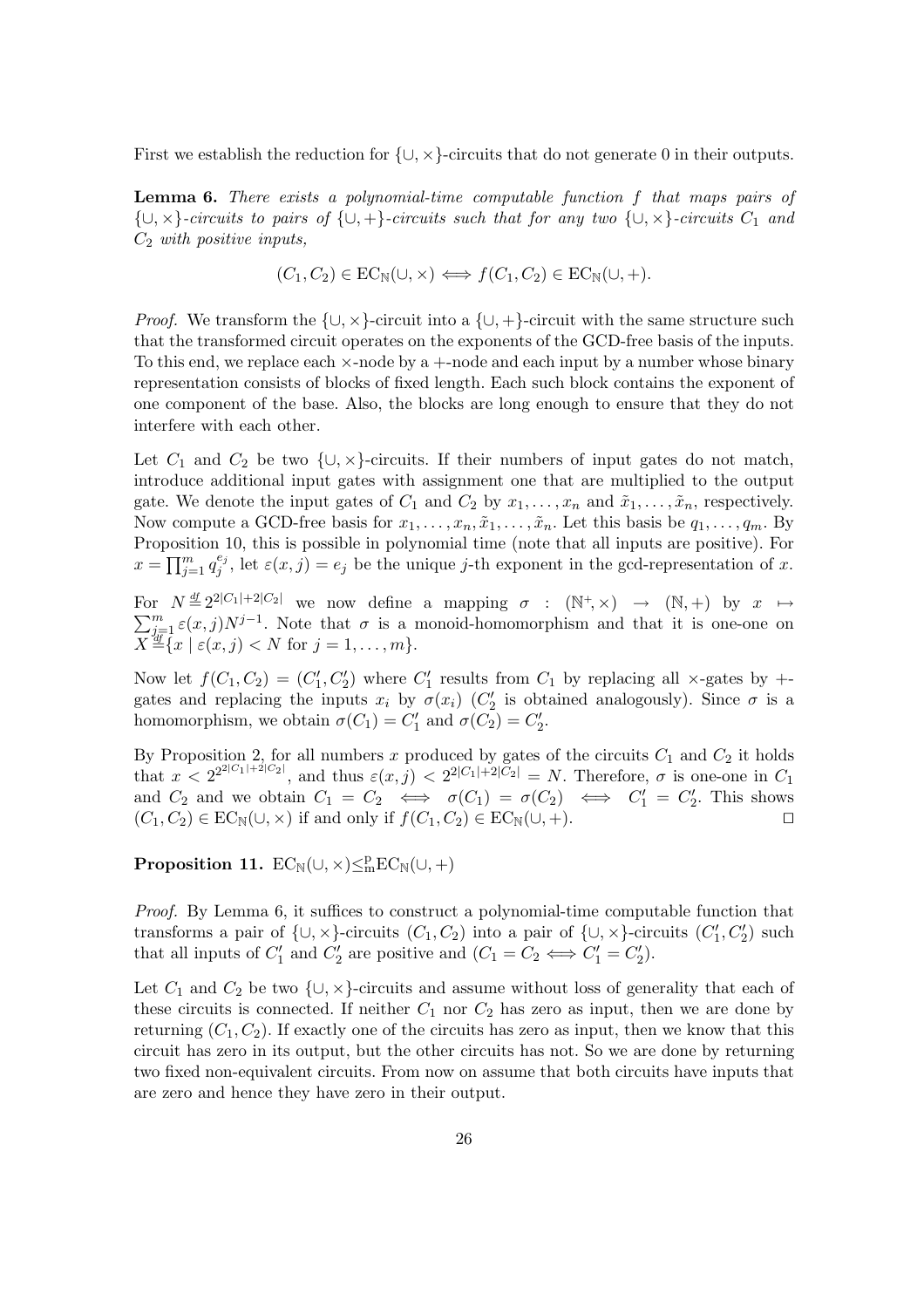*Claim 4.* There exists a polynomial-time computable function that on input of a  $\{\cup, \times\}$ circuit C returns the following: If  $C = \{0\}$  then the algorithm outputs "C computes the singleton  $\{0\}$ ". Otherwise, the output is a  $\{\cup, \times\}$ -circuit C' such that  $C' = C - \{0\}$ .

Observe that with an easy recursive algorithm, we can determine in polynomial time whether the set generated by a gate in  $C$  contains 0 and whether this set contains a positive number. If the output gate of C does not contain a positive number, then  $C = \{0\}$  and we are done by returning "C computes the singleton  $\{0\}$ ". Otherwise, the output gate of C contains at least one positive number. Let C be the circuit that is obtained from C if each gate that does not generate a positive number is replaced by a new input gate with label 0. Clearly,  $\tilde{C} = C$ . So in  $\tilde{C}$ , each gate that is not an input gate and that is connected with the output gate generates a set that contains positive numbers. Therefore, in  $\tilde{C}$ , the direct successors of input gates that are zero and that are connected to the output gate must be ∪-gates. Let  $C'$  be the circuit that is obtained from  $\tilde{C}$  by deleting all gates not connected to the output gate and all input gates that are zero (by doing the latter, the adjacent ∪-gates become edges). Observe that apart from 0, the gates in  $C'$  generate the same sets as the gates in  $\tilde{C}$ . This proves Claim 4.

Applying Claim 4 to  $C_1$  and  $C_2$ . If both,  $C_1$  and  $C_2$ , compute the singleton  $\{0\}$ , then we are done by returning two fixed equivalent circuits. If exactly one of the circuits computes the singleton {0}, then we are done by returning two fixed non-equivalent circuits. Otherwise, the algorithm in Claim 4 returns two circuits  $C'_1$  and  $C'_2$  such that  $C'_1 = C_1 - \{0\}$  and  $C' = C_2 - \{0\}$ . So we are done by returning  $(C', C')$  $C_2' = C_2 - \{0\}$ . So we are done by returning  $(C_1', C_2'')$  $\mathbb{Z}_2$ ).

**Corollary 11.** *The problems*  $EC_N(\cup, +)$ *,*  $EC_N(\cup, \times)$ *,*  $EF_N(\cup, \cap, +, \times)$ *,*  $EF_N(\cup, \cap, +)$ *,*  $EF_{\mathbb{N}}(\cup,\cap,\times)$ ,  $EF_{\mathbb{N}}(\cup,+, \times)$ ,  $EF_{\mathbb{N}}(\cup,+), EF_{\mathbb{N}}(\cup, \times)$  *are*  $\leq_m^{log}$ -*complete for*  $\Pi_2^P$ .

*Proof.* EF<sub>N</sub>(∪, +) and EF<sub>N</sub>(∪, ×) are  $\leq_{\text{m}}^{\text{log}}$ -hard for  $\Pi_2^P$  by the Theorems 5 and 6. So all mentioned problems are  $\leq_{\text{m}}^{\text{log}}$ -hard for  $\Pi_2^P$ . The problems belong to  $\Pi_2^P$  by Corollary 1 and P

**Proposition 12.**  $EC_N(\cup, \cap, +, \times)$  *and*  $EC_N(\cup, +, \times)$  *are in* coNEXP<sup>NP</sup>.

*Proof.* It suffices to consider  $EC_N(\cup, \cap, +, \times)$ . By Proposition 2, the maximum value in the output of a  $\{\cup, \cap, +, \times\}$ -circuit C is bounded by  $2^{2^{2|C|}}$ . We describe a nondeterministic exponential time oracle Turing machine that accepts  $EC_N(\cup, \cap, +, \times)$ . For given circuits  $C_1$  and  $C_2$  choose nondeterministically a number n between 0 and  $\max\{2^{2^2|C_1|}, 2^{2^2|C_2|}\}\$ . Unfold the circuits  $C_1$  and  $C_2$  to formulas  $F_1$  and  $F_2$ . Query the NP oracle for  $(F_1, n) \in$  $MF_N(\cap, \cup, +, \times)$  and  $(F_2, n) \in MF_N(\cap, \cup, +, \times)$ . (This is possible with help of an NPoracle, since  $MF_N(\cap, \cup, +, \times) \in NP$  [MW03].) Accept if the answers are equal, otherwise reject.

We observe that  $(C_1, C_2) \in EC_N(\cup, \cap, +, \times)$  if and only if all paths accept: By Proposition 2, the outputs of both circuits are bounded by  $\max\{2^{2^{2|C_1|}}, 2^{2^{2|C_2|}}\}$ . So the circuits are equivalent if and only if for every number *n* between 0 and  $\max\{2^{2^{2|C_1|}}, 2^{2^{2|C_2|}}\}$  it holds that  $n \in I(C_1) \Longleftrightarrow n \in I(C_2)$ . This is what the algorithm checks.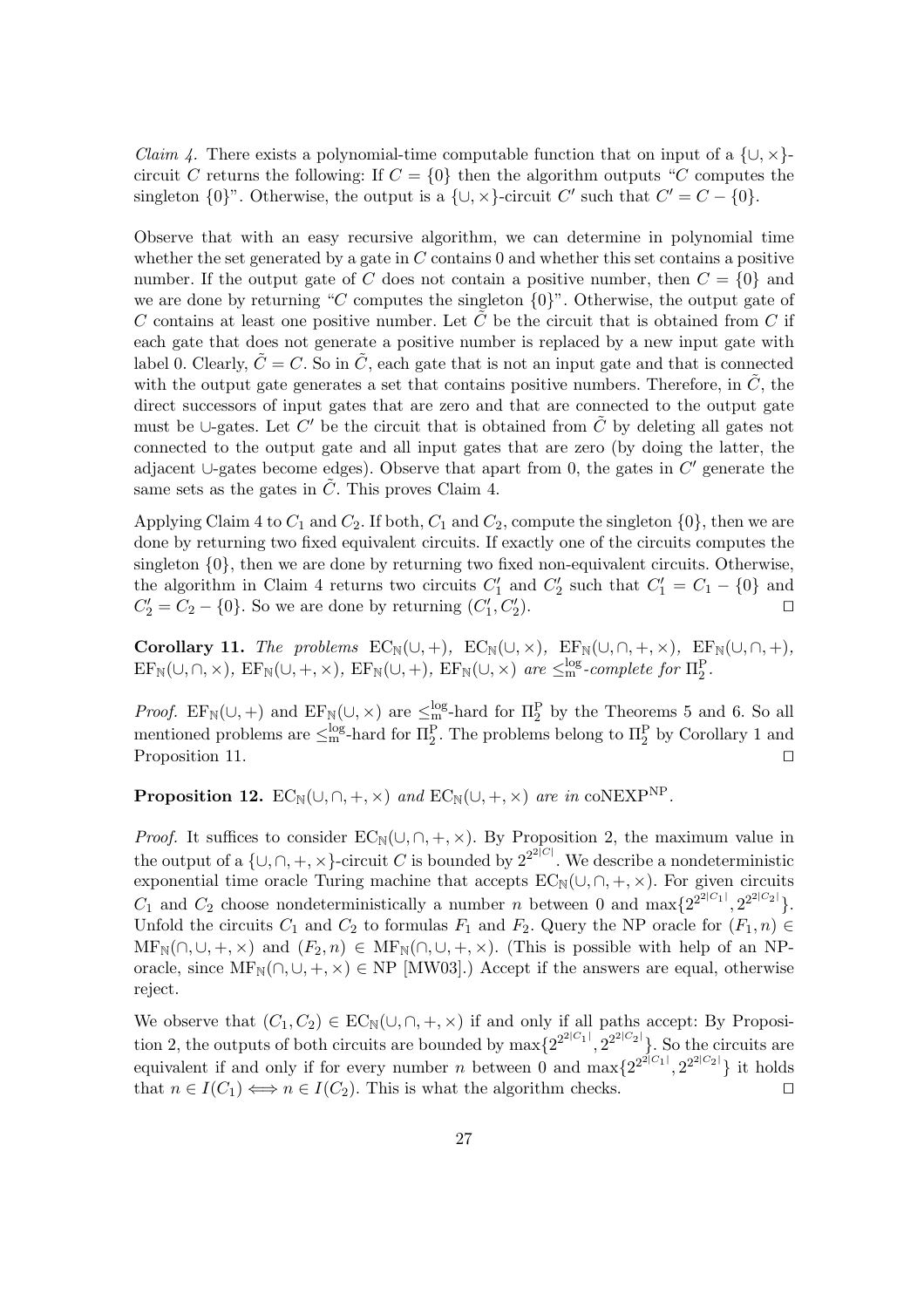# **5.2** Upper Bounds for  $EC_{\mathbb{N}}(\overline{\phantom{a}}, \cup, \cap, +, \times)$

In this section we analyze the complexity of the most general equivalence problem,  $EC_{\mathbb{N}}(\bar{\ } ,\cup,\cap,+,\times)$ . From the Propositions 3 and 4 it follows that  $EC_{\mathbb{N}}(\bar{\ } ,\cup,\cap,+,\times) \equiv_{\mathrm{m}}^{\mathrm{log}}$  $MC_N(^{-}, \cup, \cap, +, \times).$ 

Every decision algorithm for  $EC_N(\neg, \cup, \cap, +, \times)$  would enable us to automatically verify Goldbach's conjecture. This means that we run the algorithm on input of the circuit that formulates Goldbach's conjecture (this circuits is shown in the introduction of this paper) and the algorithm definitely tells us whether or not the conjecture is true.

It is possible that  $EC_N(\bar{\ } ,\cup,\cap,+,\times)$  is undecidable, but at the moment, we cannot prove this. Observe that the problem  $EF_N(\overline{\phantom{x}}, \cup, \cap, +, \times)$  shares the same fate: Obviously, a terminating decision procedure for  $EF_N(\overline{\phantom{x}}, \cup, \cap, +, \times)$  can also be used to decide  $EC_{N}(\neg, \cup, \cap, +, \times)$  by simply unfolding the circuit into a (possibly exponentially larger) formula before feeding it to the decision algorithm.

The best we can show is that the Turing degree of the halting problem is an upper bound for  $EC_N(\neg, \cup, \cap, +, \times)$ . To see this, we consider circuits over positive natural numbers. Breunig [Bre03] showed that if we restrict the range to  $\mathbb{N}^+$  (instead of  $\mathbb{N}$ ), then the general membership problem for circuits is decidable in PSPACE. We will utilize this result to show that we can solve  $EC_N(\bar{\phantom{a}}, \cup, \cap, +, \times)$  if the evaluation algorithm has oracle access to the halting problem.

**Theorem 7** ([Bre03]).  $MC_{\mathbb{N}^+}(-, \cup, \cap, +, \times)$  *is*  $\leq^{\log}_{\mathbb{N}}$ *-complete for* PSPACE*.* 

**Lemma 7.** *There exists an oracle Turing machine* M *with oracle* K *(the halting problem) that on input of a*  $\{-\, \cup, \cap, +, \times\}$ *-circuit* C *over* N *outputs a*  $\{-\, \cup, \cap, +, \times\}$ *-circuit* D *over*  $\mathbb{N}^+$  *and a set*  $Z \subseteq \{0\}$  *such that*  $C = D \cup Z$ *.* 

*Proof.* M is defined by the following algorithm. Variables denoted by C represent circuits over N, variables denoted by D represent circuits over  $\mathbb{N}^+$ , and variables denoted by Z represent subsets of  $\{0\}$ . On input of a circuit C over N, the algorithm simulates C by a circuit D over  $\mathbb{N}^+$  where a possible element 0 is stored in the separate set Z. More precisely, with help of recursive calls, the algorithm first determines  $\mathbb{N}^+$ -circuits D and sets Z that correspond to all direct predecessors of C's output gate, and then it joins the obtained circuits and sets in an appropriate way.

1. function M(C) 2. if C's output gate  $g_c$  is an input gate then 3. if  $g_c$  has label  $1 > 0$  then return  $(\{1\}, \emptyset)$  else return  $(\emptyset, \{0\})$ 4. endif 5. // here  $g_c$  is not an input gate 6. if  $g_C$  has label  $^-$  then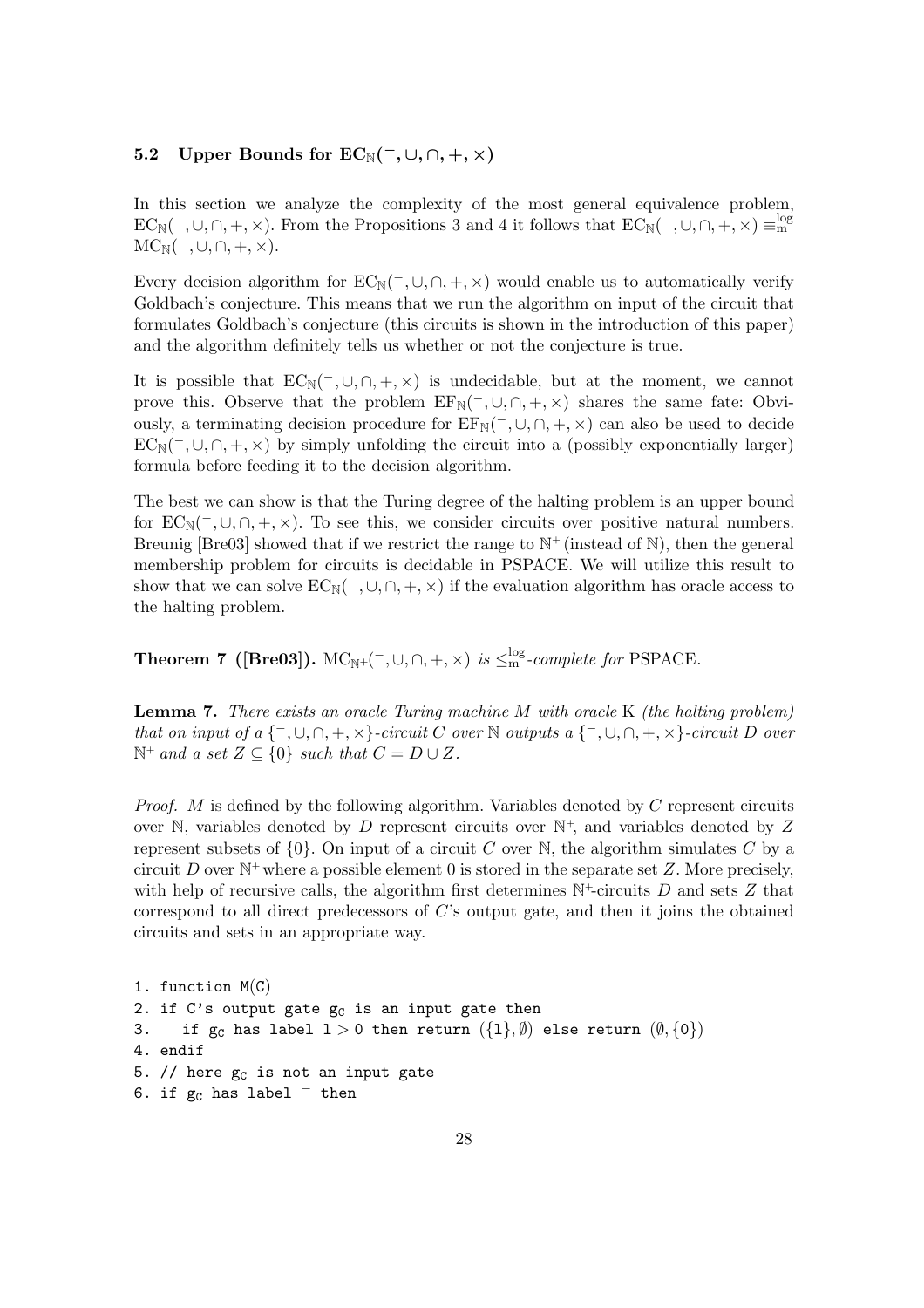7. Let  $C'$  be the circuit obtained from  $C$  by defining  $g_C$ 's direct predecessor to be the new output gate and by deleting  $g_C$ 8. Let  $(D, Z) = M(C')$ 9. return  $(\overline{D}, \{0\} - Z)$ 10. endif 11. // here  $g_C$  has a label from  $\{\cap, \cup, +, \times\}$ 12. let  $C_1$  ( $C_2$ ) be the circuit obtained from C by defining  $g_C$ 's left (right) direct predecessor to be the new output gate and by deleting  $g_C$ 13. let  $(D_1, Z_1) = M(C_1)$  and  $(D_2, Z_2) = M(C_2)$ 14. if  $g_C$  has label  $\cap$  then return  $(D_1 \cap D_2, Z_1 \cap Z_2)$ 15. if g<sub>C</sub> has label ∪ then return  $(D_1 \cup D_2, Z_1 \cup Z_2)$ 16. if  $g_c$  has label + then 17. if  $Z_1 = \{0\}$  then  $D_2' = D_2$  else  $D_2' = \emptyset$ 18. if  $Z_2 = \{0\}$  then  $D'_1 = D_1$  else  $D'_1 = \emptyset$ 19. return  $((D_1 + D_2) \cup D'_1 \cup D'_2, Z_1 \cap Z_2)$ 20. endif 21. // here  $g_C$  has label  $\times$ 22. if  $Z_1 = \{0\}$  and  $D_2 \neq \emptyset$  (det. via oracle access) then  $Z_1' = \{0\}$  else  $Z_1' = \emptyset$ 23. if  $Z_2 = \{0\}$  and  $D_1 \neq \emptyset$  (det. via oracle access) then  $Z_2' = \{0\}$  else  $Z_2' = \emptyset$ 24. return  $(D_1 \times D_2, Z'_1 \cup Z'_2 \cup (Z_1 \cap Z_2))$ 

First observe that whenever the algorithm makes a recursive call (lines 8 and 13), then it calls an instance smaller than C. So the algorithm terminates. Also, it is easy to observe that the algorithm outputs a  $\{-\int, \bigcup_{n=1}^{\infty}$ ,  $\left(\bigcup_{n=1}^{\infty}$ ,  $\left(\bigcup_{n=1}^{\infty}$  and a subset of  $\{0\}$ .

A straightforward induction over the circuit size shows that if the algorithm outputs  $(D, Z)$ then  $C = D \cup Z$ . For treating the ×-gates the algorithm needs oracle access at lines 22 and 23. By Theorem 7, the membership problem for  $\{\neg, \cup, \cap, +, \times\}$ -circuits over N<sup>+</sup> is decidable. Therefore, the non-emptiness problem is computably enumerable and hence can be answered with one query to our oracle, the halting problem.

**Theorem 8.**  $MC_N(\neg, \cup, \cap, +, \times) \in \text{deg}_T(K)$  *where* K *denotes the halting problem.* 

*Proof.* We describe a Turing reduction to the halting problem. Let  $(C, n)$  be the input. With help of Lemma 7 we transform the  $\{\overline{\phantom{x}}, \cup, \cap, +, \times\}$ -circuit C over N into a  $\{-\int, \bigcup, \bigcap, +\infty\}$ -circuit D over  $\mathbb{N}^+$  and a set  $Z \subseteq \{0\}$  such that  $C = D \cup Z$ . (By doing so we make queries to the halting problem.) If  $n = 0$ , then we accept if and only if  $Z = \{0\}$ . Otherwise, we accept if and only if  $(D, n) \in \mathrm{MC}_{\mathbb{N}^+}(\bar{\phantom{x}}, \cup, \cap, +, \times)$ . By Theorem 7, the latter is decidable in polynomial space.

**Corollary 12.**  $EC_{\mathbb{N}}(\bar{\phantom{x}},\cup,\cap,+,\times) \in \text{deg}_{\mathbb{T}}(K)$  where K denotes the halting problem.

*Proof.* By the Propositions 3 and 4,  $EC_{\mathbb{N}}(\text{-},\cup,\cap, +, \times) \equiv_{\text{m}}^{\log} \text{MC}_{\mathbb{N}}(\text{-},\cup,\cap, +, \times)$ .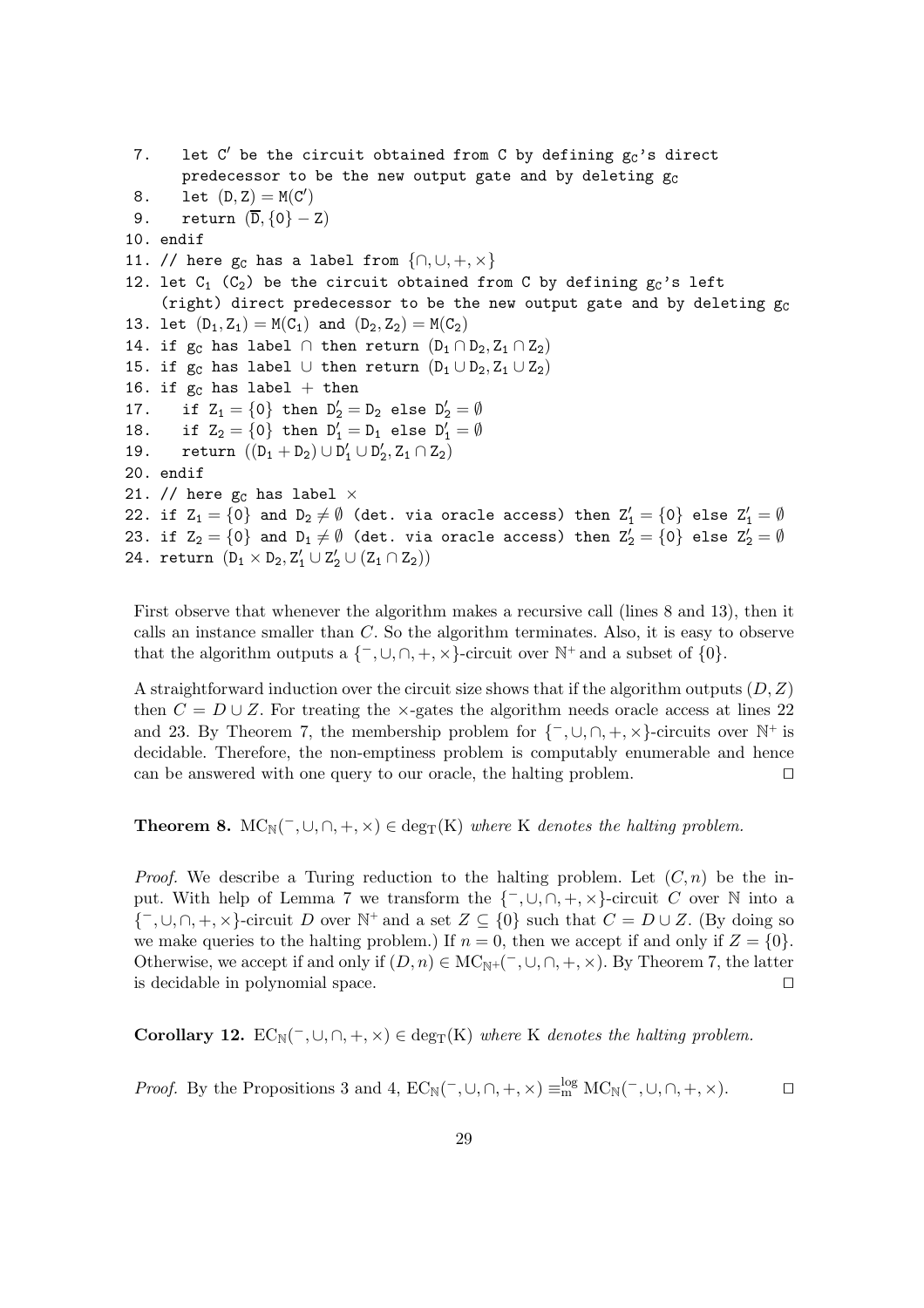**Proposition 13.** *The problem*  $EC_N(\text{-}, \cup, \cap, +, \times)$  *is recursively-enumerable if and only if*  $EC_{\mathbb{N}}(\overline{\phantom{a}},\cup,\cap,+,\times)$  *is decidable.* 

*Proof.* A set A is decidable if and only if A and  $\overline{A}$  are recursively enumerable. From Propositions 3 and 4 it follows that  $MC_N(\overline{\phantom{a}}, \cup, \cap, +, \times) \equiv_{\text{nn}}^{\log} EC_N(\overline{\phantom{a}}, \cup, \cap, +, \times)$ . Making use of complementation gates, it is easy to show that  $MC_N(\overline{\ }$ ,∪,∩, +, ×)  $\equiv_m^{\log} MC_N(\overline{\ }$ ,∪,∩, +, ×). Hence,  $EC_N(\overline{\ }$ ,∪,∩, +, ×)  $\equiv_m^{\log} EC_N(\overline{\ }$ ,∪,∩, +, ×).

## **6 Conclusions**

In Table 1 we summarize upper and lower bounds for  $EC_{\mathbb{N}}(\mathcal{O})$  and  $EF_{\mathbb{N}}(\mathcal{O})$  for different sets of operations. In general, equivalence problems are more difficult to solve than their corresponding membership problems. Two circuits are equivalent if for all natural numbers x, they coincide with respect to membership of x. The difference between equivalence and membership becomes even more apparent if one realizes that in general, this universal quantifier is not polynomially bounded in the length of the circuits. For example, a circuit that contains ×-gates can produce numbers of exponential length in its output. So an equivalence test has to make sure that two given circuits of size  $n$  agree with respect to membership of all x such that  $|x| \leq 2^{2n}$ . In some cases (e.g.,  $EC_{\mathbb{N}}(\cup,\times)$ ) it is possible to condense the search space such that one ends at a polynomially-bounded universal quantifier. In other cases (e.g.,  $EC_N(\cup, +, \times)$ ) we were not able to establish such a polynomial bound. We leave open whether the bounds for  $EC_{\mathbb{N}}(\cup, +, \times)$  and  $EC_{\mathbb{N}}(\cup, \cap, +, \times)$  can be improved.

The most general case we consider is the equivalence problem for  $\{-\int, \bigcup, \bigcap, +\infty\}$ -circuits. As discussed in the introduction, Goldbach's conjecture can be formulated as such an equivalence problem. This explains why we were not able to find decidable upper bounds for  $EC_N(\neg, \cup, \cap, +, \times)$  and  $EF_N(\neg, \cup, \cap, +, \times)$ . However, with the Turing-degree of the halting problem we identify at least one non-trivial upper bound. This yields the first non-trivial upper bound for  $MC_N(\overline{\phantom{x}}, \cup, \cap, +, \times)$  and  $MF_N(\overline{\phantom{x}}, \cup, \cap, +, \times)$ . It is possible that  $EC_{\mathbb{N}}(\neg, \cup, \cap, +, \times)$  and  $EF_{\mathbb{N}}(\neg, \cup, \cap, +, \times)$  are undecidable, but so far the best provable lower bound is NEXP. We leave as our most challenging open question whether these problems are decidable. Here we only know that they are either decidable or not recursively enumerable.

We prove that coRP is an upper bound for  $EC_N(+, \times)$ . From this it follows that  $EC_{\mathbb{N}}(\cap, +, \times)$  belongs to BPP. Moreover, since  $MC_{\mathbb{N}}(\cap, +, \times)$  and  $EC_{\mathbb{N}}(+, \times)$  are equivalent [MW03], we obtain coRP as an improved upper bound for  $MC_N(\cap, +, \times)$ . Still these upper bounds for  $EC_N(+, \times)$ ,  $EC_N(\cap, +, \times)$ , and  $MC_N(\cap, +, \times)$  do not match the lower bound P. We would like to know whether the upper bounds can be improved to P.

When comparing the complexities of membership problems with their corresponding equivalence problems, we notice that usually the complexity either stays the same or increases significantly because of the earlier discussed universal quantifier. When looking at the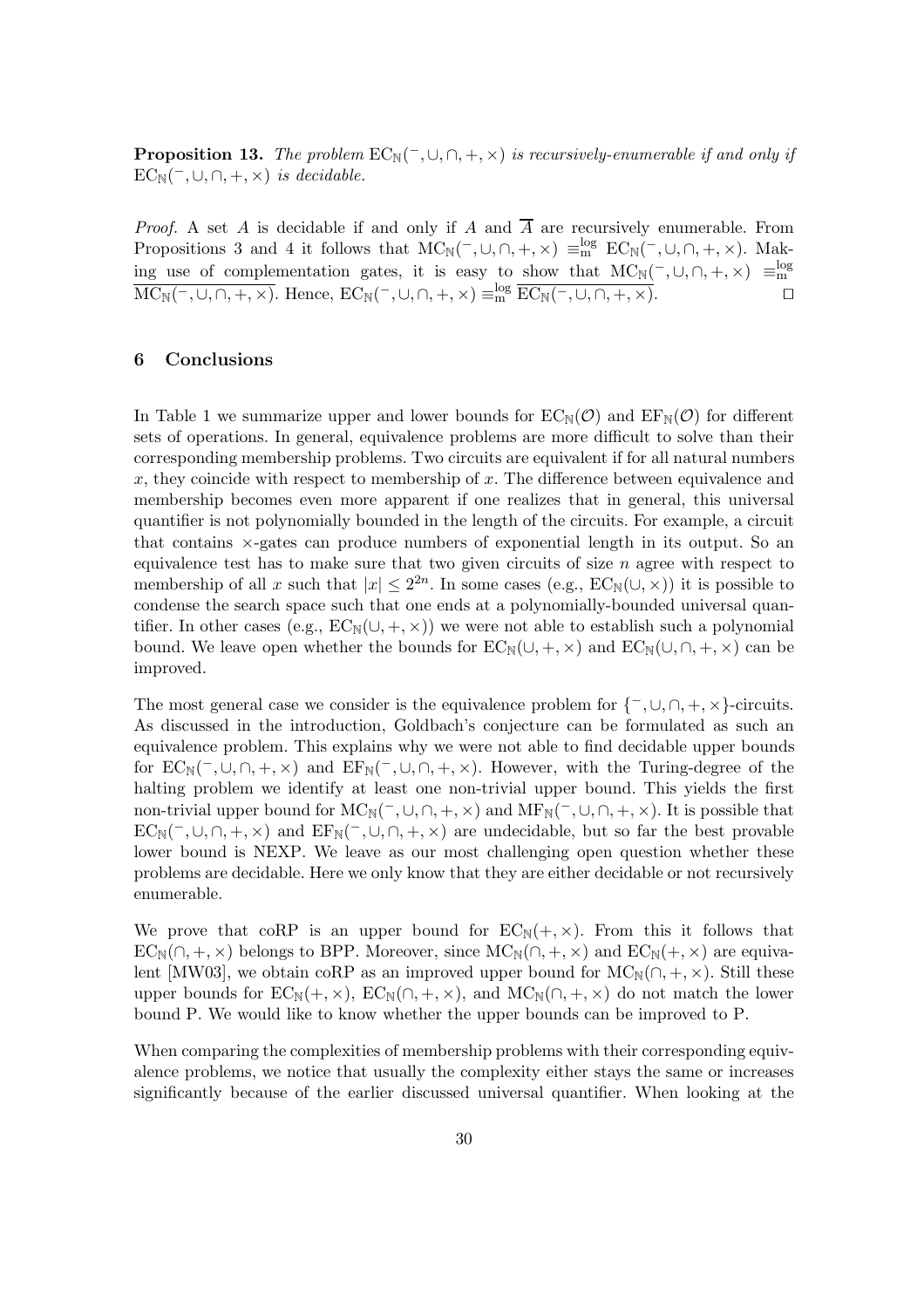equivalence problem for  $\{\cap, +\}$ -circuits we observe a completely different behavior. While the complexity of  $MC_N(\cap, +)$  is C=L, the complexity of  $EC_N(\cap, +)$  is coC=L(2), which is the complement of the second level of the Boolean hierarchy over  $C<sub>=</sub>L$ . So here we observe a moderate jump of the complexity. For the related problem  $EC_{\mathbb{N}}(\cap, \times)$  we obtain  $\mathrm{coC}_{\text{=}L}(2)$  as lower bound, but we leave open whether this is also an upper bound. Similarly, we would like to know matching bounds for  $EC_{\mathbb{N}}(\times)$ .

|                    | $EC_{\mathbb{N}}$ |                                                                       | $EF_{N}$        |                 |
|--------------------|-------------------|-----------------------------------------------------------------------|-----------------|-----------------|
| $\mathcal{O}$      | Lower Bound       | <b>Upper Bound</b>                                                    | Lower Bound     | Upper Bound     |
| $U \cap + \times$  | <b>NEXP</b>       | (C12)                                                                 | (C3)            | $deg_T(K)$      |
|                    | (C3)              | $deg_T(K)$                                                            | PSPACE          | (C12)           |
| ⊺∪∩+               | (C3)              | <b>PSPACE</b>                                                         | (T1)            | <b>PSPACE</b>   |
|                    | <b>PSPACE</b>     | (L1)                                                                  | <b>PSPACE</b>   | (T1)            |
| $^-$ U N           | <b>PSPACE</b>     | <b>PSPACE</b>                                                         | <b>PSPACE</b>   | <b>PSPACE</b>   |
| $\times$           | (C3)              | (C2)                                                                  | (C3)            | (C2)            |
| -∪∩                | P                 | P                                                                     | L               | L               |
|                    | (C3)              | (C4)                                                                  | (C3)            | (C4)            |
| $U \cap + \times$  | <b>NEXP</b>       | $\mathrm{co} \mathrm{N}\mathrm{EXP}^{\mathrm{NP}}$                    | $\Pi_2^{\rm P}$ | $\Pi_2^{\rm P}$ |
|                    | (C3)              | (L12)                                                                 | (C11)           | (C11)           |
| $U \cap +$         | <b>PSPACE</b>     | <b>PSPACE</b>                                                         | $\Pi_2^{\rm P}$ | $\Pi_2^{\rm P}$ |
|                    | (C3)              | (L1)                                                                  | (C11)           | (C11)           |
| UN                 | <b>PSPACE</b>     | <b>PSPACE</b>                                                         | $\Pi_2^{\rm P}$ | $\Pi_2^{\rm P}$ |
| $\times$           | (C3)              | (C2)                                                                  | (C11)           | (C11)           |
| Un                 | P                 | P                                                                     | L               | L               |
|                    | (C3)              | (C4)                                                                  | (C3)            | (C4)            |
| U                  | PSPACE            | $\mathrm{co} \mathrm{N}\mathrm{E}\mathrm{X} \mathrm{P}^{\mathrm{NP}}$ | $\Pi_2^{\rm P}$ | $\Pi_2^{\rm P}$ |
| $+ x$              | (C3)              | (L12)                                                                 | (C11)           | (C11)           |
| $+$                | $\Pi_2^{\rm P}$   | $\Pi_2^{\rm P}$                                                       | $\Pi_2^{\rm P}$ | $\Pi_2^{\rm P}$ |
| U                  | (C11)             | (C11)                                                                 | (T1)            | (T1)            |
| U                  | $\Pi_2^{\rm P}$   | $\Pi_2^{\rm P}$                                                       | $\Pi_2^{\rm P}$ | $\Pi_2^{\rm P}$ |
| $\times$           | (C11)             | (C11)                                                                 | (C11)           | (C11)           |
| U                  | NL                | NL                                                                    | L               | L               |
|                    | (C3)              | (C4)                                                                  | (C3)            | (C4)            |
| $\bigcap + \times$ | $\mathbf P$       | BPP                                                                   | L               | DLOGCFL         |
|                    | (C3)              | (C8)                                                                  | (C3)            | (C8)            |
| $\cap$ +           | (T2)              | (T2)                                                                  | L               | L               |
|                    | $coC=L(2)$        | $coC=L(2)$                                                            | (C3)            | $(\mathrm{T3})$ |
| ∩                  | (C6)              | P                                                                     | L               | L               |
| $\times$           | $coC=L(2)$        | (C8)                                                                  | (C3)            | (C8)            |
| $\cap$             | $\rm NL$          | NL                                                                    | L               | L               |
|                    | (C3)              | (C4)                                                                  | (C3)            | (C4)            |
| $+ x$              | P                 | coRP                                                                  | L               | DLOGCFL         |
|                    | (C3)              | (T4)                                                                  | (C3)            | (C8)            |
| $+$                | $C = L$           | $C = L$                                                               | L               | L               |
|                    | (T1)              | (T1)                                                                  | (C3)            | (C5)            |
| $\times$           | (C6)              | P                                                                     | L               | L               |
|                    | $C = L$           | (C8)                                                                  | (C3)            | (C5)            |

**Table 1.** Upper and lower bounds for  $EC_N(\mathcal{O})$  and  $EF_N(\mathcal{O})$ . All lower bounds are with respect to  $\leq_{\text{log}}^{\text{log}}$ reductions and the numbers in parentheses refer to the corresponding theorems (T), corollaries (C), or lemmas (L). The PSPACE-completeness of  $EF_N(\bar{\ } , \cup, \cap, +)$  and the  $\Pi_2^P$ -completeness of  $EF_N(\cup, +)$  were shown by Stockmeyer and Meyer [SM73]. The C=L-completeness of  $EC_N(+)$  was shown by McKenzie and Wagner [MW03]. For  $EC_N(\text{-}, \cup, \cap, +, \times)$  and  $EF_N(\text{-}, \cup, \cap, +, \times)$  we only have deg<sub>T</sub>(K), the Turing degree of the halting problem, as upper bound. It is possible that these problems are undecidable.

# **Acknowledgements**

The authors are grateful to Thomas Geier, Daniel Meister, and Marco Nehmeier for interesting discussions and various valuable hints.